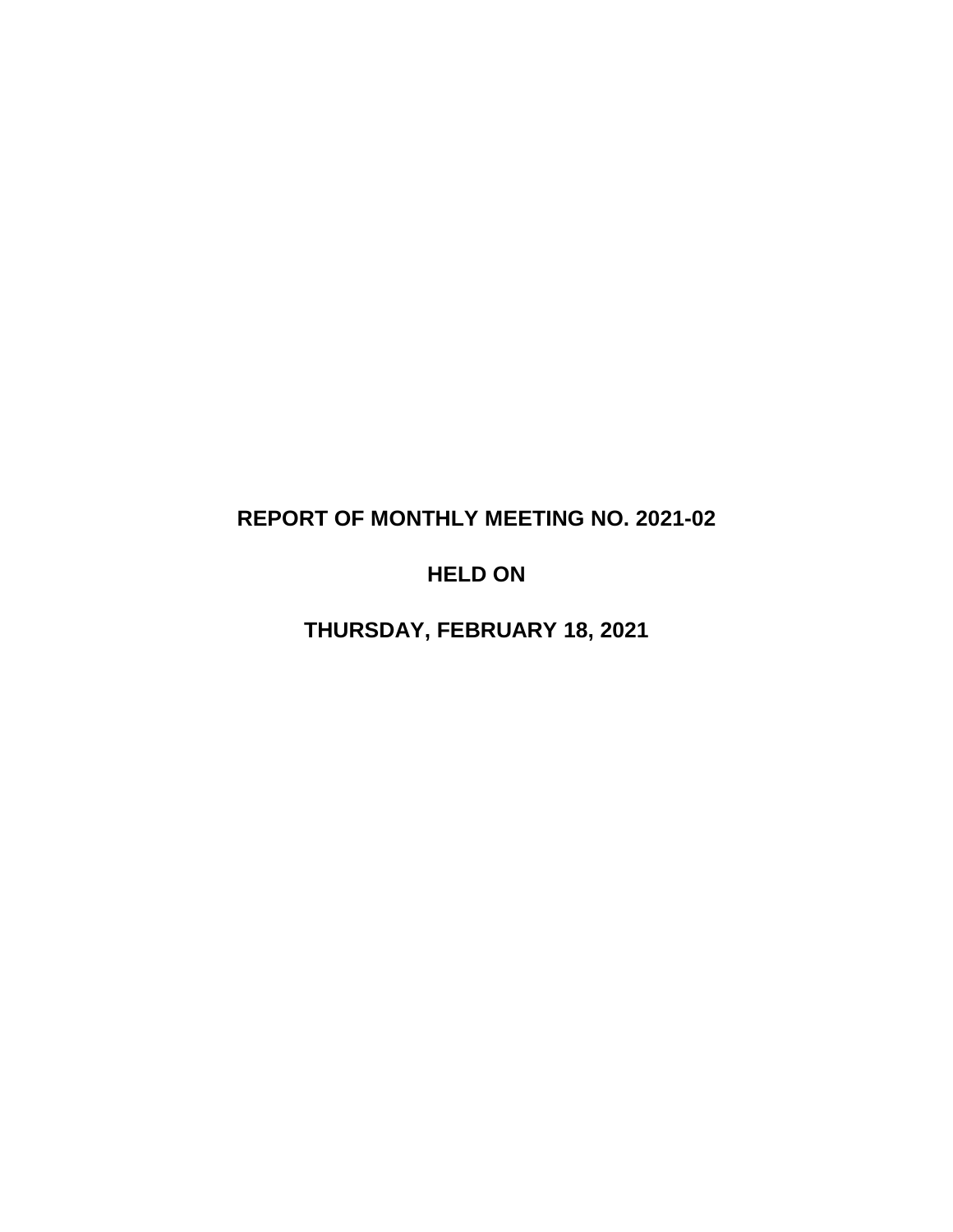Report of Monthly Meeting No. 2021-02 held on Thursday, February 18, 2021

| <b>ITEMS</b>                             | <b>CLASSIFICATION</b>                                                                                                                                                                                                                                                                                                                                              | <b>PAGES</b> |
|------------------------------------------|--------------------------------------------------------------------------------------------------------------------------------------------------------------------------------------------------------------------------------------------------------------------------------------------------------------------------------------------------------------------|--------------|
| <b>Call to Order</b><br><b>Roll Call</b> |                                                                                                                                                                                                                                                                                                                                                                    |              |
| <b>Secretary's Report</b>                | Recording Secretary presents minutes of previous meetings for approval.                                                                                                                                                                                                                                                                                            |              |
| <b>Refunds</b>                           | Errors in deduction and non-members<br>Full refunds to employees due to separation from service<br>Refund in accordance with Section 8-170 of the law governing the Fund<br>Refund Reissued to New Payee<br>Refund elections in lieu of annuity<br><b>Refund of Spousal Contributions</b><br>1/ <sub>2</sub> % refunds to new annuitants<br><b>Adjusted Refund</b> | $4 - 9$      |
| <b>Invoices</b>                          | Administrative and Investment Fees                                                                                                                                                                                                                                                                                                                                 | $10 - 13$    |
| <b>Annuities</b>                         | <b>Annuities for Employees</b><br>Annuities for Widows, Widowers and Minor Children, Reversionary Annuities<br><b>Adjusted Annuities</b>                                                                                                                                                                                                                           | $14 - 21$    |
| <b>Disability</b>                        | Applications for Duty and Ordinary Disability benefits<br>Applications for Extensions of Duty and Ordinary Disability benefits<br>Adjusted Duty and Ordinary Disability benefits                                                                                                                                                                                   | $22 - 27$    |
| <b>Membership</b>                        | Applications<br>Change in Dates of Birth<br><b>Administrative Review</b>                                                                                                                                                                                                                                                                                           | 28           |
| <b>Treasurer's Report</b>                | City Treasurer's Statement of Account As of 01/31/2021                                                                                                                                                                                                                                                                                                             | 29           |
| <b>MISCELLANEOUS</b>                     |                                                                                                                                                                                                                                                                                                                                                                    | 30           |

Public Comment

Legislative Update

Update on Fund's Net Position

#### Investments

- Market Enviroment
- Monthly Performance Report
- Fourth Quarter Performance Report
- MEABF Staff Investment Report
- Watchlist
- Liquidity
- MWDBE Report 2020

Pension Verificaiton Update

Executive Director Report

| A          | Less than 60 years of age         |     | Female: No Post 9/74 Spouse Contributions | <b>RW</b> | <b>Returned to Work</b>        |
|------------|-----------------------------------|-----|-------------------------------------------|-----------|--------------------------------|
| в          | Reversionary                      |     | MED Updated Medical Records               | S         | Less than 10 years of Service  |
| С          | Calculated upon death of Employee | MMI | Maximum Medical Update                    | SPE       | <b>Specialist Doctor Visit</b> |
| СX         | <b>Credit Expires</b>             | N   | See Notes in File                         |           | Term Annuity                   |
|            | Death                             |     | NTE Note for Mercy Works Update           | W         | Withdraw/Waiting to apply      |
| DU         | Duty Disability                   | OR. | <b>Ordinary Disability</b>                | WC.       | Workmens' Compensation         |
| <b>DIS</b> | Discharged                        | R   | <b>Reciprocal Annuity</b>                 |           | Married @ Resignation,         |
|            | EID Errors in Deduction           |     | RES Resigned                              |           | Not Married @ Effective Date   |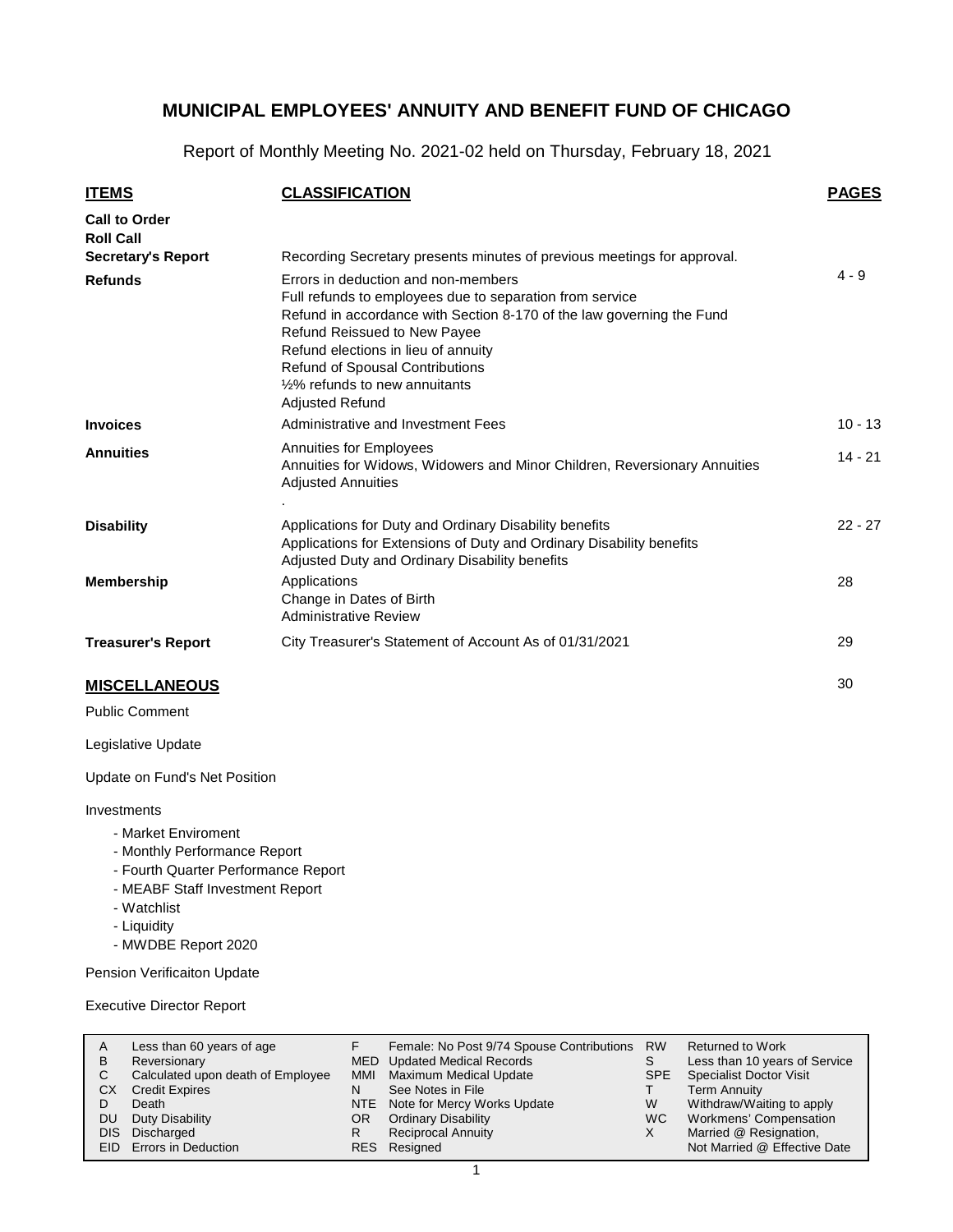Report of Monthly Meeting No. 2021-02 held on Thursday, February 18, 2021

Legal Update

Election of Trustee

Board Resolution

Old Business/ New Buisness

| A    | Less than 60 years of age         |     | Female: No Post 9/74 Spouse Contributions RW |            | Returned to Work               |
|------|-----------------------------------|-----|----------------------------------------------|------------|--------------------------------|
| В    | Reversionary                      |     | MED Updated Medical Records                  | S          | Less than 10 years of Service  |
| С    | Calculated upon death of Employee | MMI | Maximum Medical Update                       | <b>SPE</b> | <b>Specialist Doctor Visit</b> |
| СX   | <b>Credit Expires</b>             | N   | See Notes in File                            |            | <b>Term Annuity</b>            |
|      | Death                             |     | NTE Note for Mercy Works Update              | W          | Withdraw/Waiting to apply      |
| DU   | Duty Disability                   | OR. | <b>Ordinary Disability</b>                   | WC.        | Workmens' Compensation         |
| DIS. | Discharged                        |     | <b>Reciprocal Annuity</b>                    | х          | Married @ Resignation,         |
|      | EID Errors in Deduction           |     | RES Resigned                                 |            | Not Married @ Effective Date   |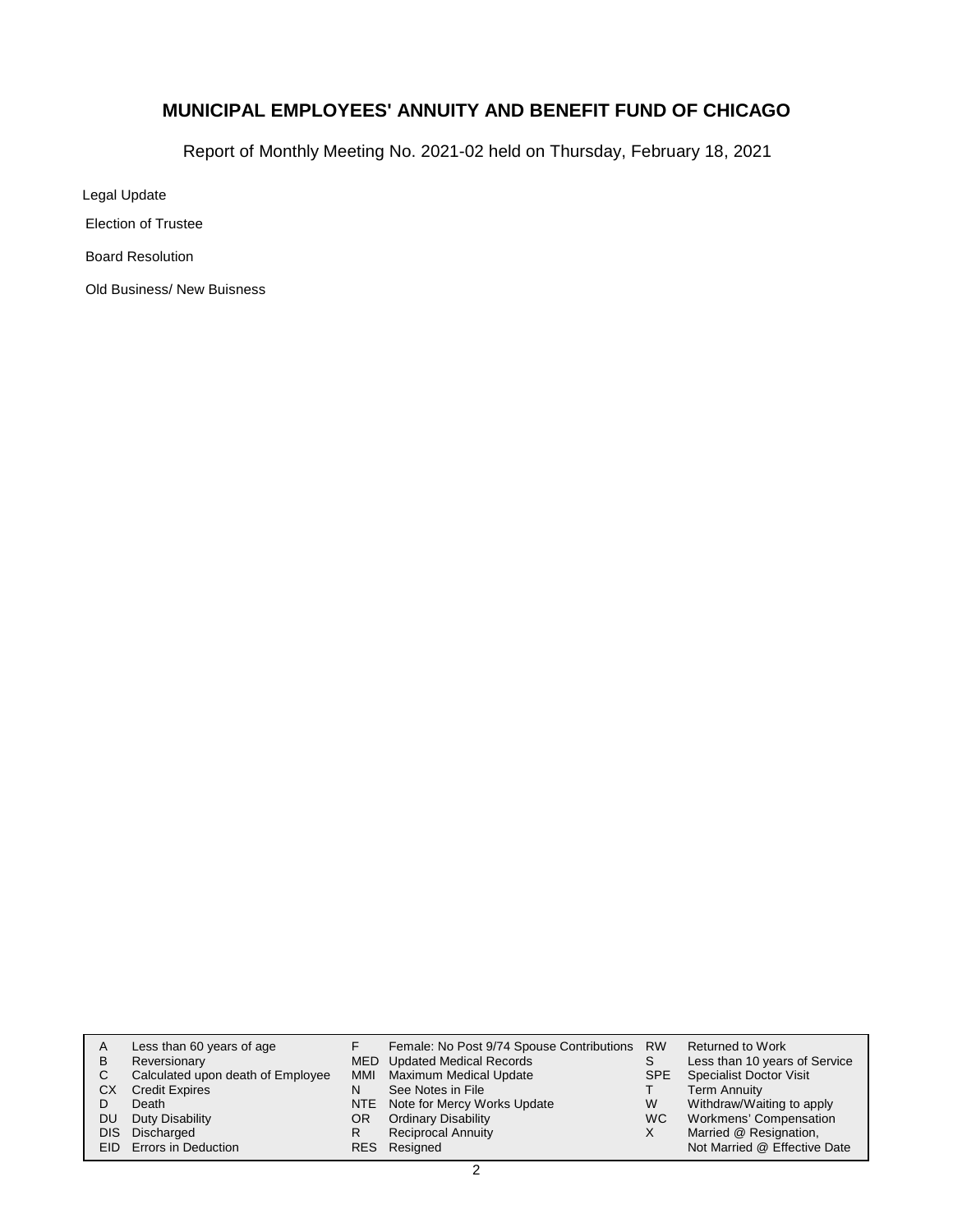Report of Monthly Meeting No. 2021-02 held on Thursday, February 18, 2021

The Monthly Meeting of the Retirement Board was called to order by the President, Jeffrey J. Johnson, at 9:02 a.m. in the offices of the Fund, 321 N Clark Street, Suite 700, on Thursday, February 18, 2021.

#### The following were present:

| Verna R. Thompson      | Trustee                       |
|------------------------|-------------------------------|
| Reshma Soni            | Vice President                |
| Thomas J. McMahon      | <b>Recording Secretary</b>    |
| Jeffrey J. Johnson     | President                     |
| Melissa Conyears-Ervin | Treasuer arrived at 9:27 a.m. |

#### Also Present:

| Dennis White             | <b>Executive Director</b>               |
|--------------------------|-----------------------------------------|
| Stacey Ruffolo           | Deputy Executive Director               |
| Donna Hansen             | Office Manager                          |
| Steve Yoon               | <b>Investment Officer</b>               |
| Mary Patricia Burns      | Attorney at Law                         |
| Craig Slack              | Deputy City Treasurer                   |
|                          | (Proxy for City Treasurer)              |
| Sandra Shelby            | Comptroller                             |
| Kimberly Carroll         | <b>Benefits Manager</b>                 |
| Terence P. Sullivan      | M.D.                                    |
| Jamie Wesner             | Marquette Associates                    |
| Neil Capps               | Marquette Associates                    |
| Robert P. Degnan         | Chicago Department of Transportation    |
| <b>Mauricio Banuelos</b> | Office of the City Treasurer            |
| Kristin DeWald           | <b>Supervisor of Annuitant Services</b> |

Absent:

### **SECRETARY'S REPORT**

Trustee McMahon motioned that the Minutes and Transcripts of Meeting No. 2021-01 be approved as submitted. Seconded by Trustee Thompson. Carried: Ayes- Trustee Johnson, Trustee McMahon, Trustee Soni, Trustee Thompson and Mr. Slack. Nays-None.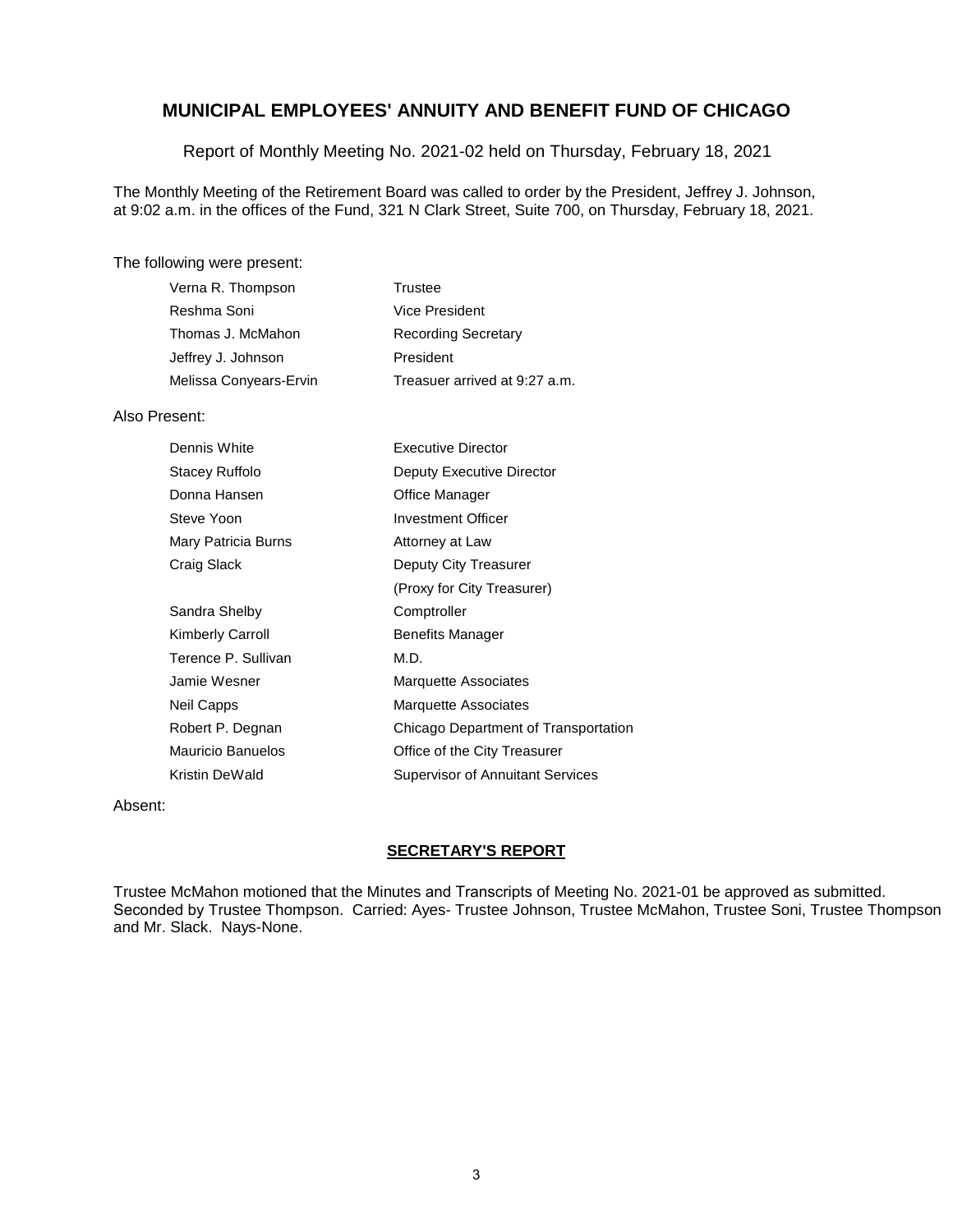Report of Monthly Meeting No. 2021-02 held on Thursday, February 18, 2021

### **REFUND DUE TO ERRORS IN DEDUCTION AND NON-MEMBERS**

### **Refund a/c errors in deduction**

| <b>Name</b>                                             | <b>Dept</b>      | Reason               | Amount     |
|---------------------------------------------------------|------------------|----------------------|------------|
| ARRIETA, BLAS E                                         | <b>FINANCE</b>   | <b>NEW ANNUITANT</b> | \$8.90     |
| JACKSON, DARSEMIA L                                     | <b>POLICE</b>    | PAYROLL ADJUSTMENT   | \$180.45   |
| KHAN, SABIHUR R                                         | <b>POLICE</b>    | PAYROLL ADJUSTMENT   | \$696.50   |
| MCGEE, TRACY C                                          | <b>AVIATION</b>  | PAYROLL ADJUSTMENT   | \$50.10    |
| MILLS, LOUIS M                                          | <b>AVIATION</b>  | <b>NEW ANNUITANT</b> | \$5.20     |
| MURPHY, MICHELLE M                                      | <b>TREASURER</b> | <b>NEW ANNUITANT</b> | \$294.96   |
| NEELY, BETTY E                                          | <b>OEMC</b>      | <b>NEW ANNUITANT</b> | \$6.01     |
| SAULSBERRY, ESTRILITA                                   | <b>BE</b>        | <b>NEW ANNUITANT</b> | \$17.35    |
| Total Refund a/c errors in deduction                    |                  | 8 Case(s)            | \$1,259.47 |
| <b>Refund of TA</b>                                     |                  |                      |            |
| <b>Name</b>                                             | <u>Dept</u>      | Reason               | Amount     |
| AVILA, MANUEL F<br><b>RECIPROCAL</b>                    | <b>CITY</b>      |                      | \$1,070.71 |
| <b>Total Refund of TA</b>                               |                  | 1 Case(s)            | \$1,070.71 |
| TOTAL REFUND DUE TO ERRORS IN DEDUCTION AND NON-MEMBERS |                  |                      |            |
|                                                         |                  | 9 Case(s)            | \$2,330.18 |

| A         | Less than 60 years of age                                    |     | Female: No Post 9/74 Spouse Contributions |   | <b>REL Released to Return to Work</b> |
|-----------|--------------------------------------------------------------|-----|-------------------------------------------|---|---------------------------------------|
| B         | Reversionary                                                 |     | MED Updated Medical Records               |   | RW Returned to Work                   |
|           | Calculated upon death of Employee MMI Maximum Medical Update |     |                                           |   | Less than 10 years of Service         |
| <b>CX</b> | <b>Credit Expires</b>                                        |     | See Notes in File                         |   | <b>SPE</b> Specialist Doctor Visit    |
|           | Death                                                        |     | NTE Note for Mercy Works Update           |   | <b>Term Annuity</b>                   |
| <b>DU</b> | Duty Disability                                              | OR. | <b>Ordinary Disability</b>                | W | Withdraw/Waiting to apply             |
|           | DIS Discharged                                               |     | <b>Reciprocal Annuity</b>                 |   | WC Workmens' Compensation             |
|           | <b>EID</b> Errors in Deduction                               |     | RES Resigned                              |   | Married @ Res, Not Married @ Eff Date |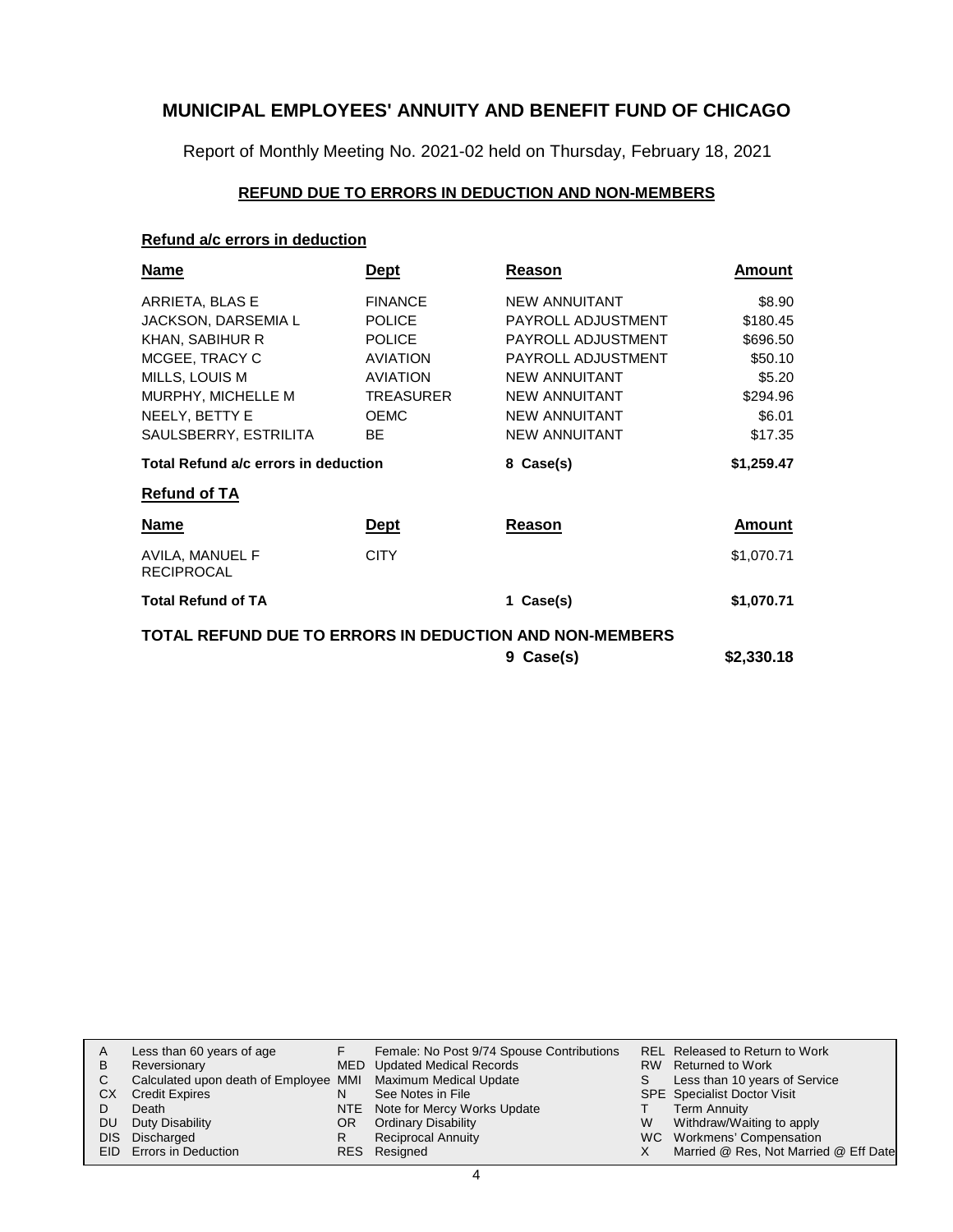Report of Monthly Meeting No. 2021-02 held on Thursday, February 18, 2021

# **REFUND TO EMPLOYEES DUE TO SEPARATION FROM SERVICE**

| <b>Name</b>                                                                                                                                    |                               | <u>Dept</u>                                                                                                                                                                             | <b>Resignation Date</b> |                     | <u>Amount</u>                                                                                                                                                                        | <b>Note</b> |
|------------------------------------------------------------------------------------------------------------------------------------------------|-------------------------------|-----------------------------------------------------------------------------------------------------------------------------------------------------------------------------------------|-------------------------|---------------------|--------------------------------------------------------------------------------------------------------------------------------------------------------------------------------------|-------------|
| ARCINIEGAS, CLAUDIA                                                                                                                            |                               | BE                                                                                                                                                                                      | 02/15/2020              |                     | \$14.18                                                                                                                                                                              |             |
| <b>BANKS, PENNY</b>                                                                                                                            |                               | <b>POLICE</b>                                                                                                                                                                           | 03/31/2018              |                     | \$180.68                                                                                                                                                                             |             |
| <b>BONILLA, FRANCISCO</b>                                                                                                                      |                               | BE                                                                                                                                                                                      | 09/25/2020              |                     | \$18,431.86                                                                                                                                                                          |             |
| BRAMMELL, AMY L                                                                                                                                |                               | LAW                                                                                                                                                                                     | 12/04/2020              |                     | \$11,401.66                                                                                                                                                                          |             |
| CALLAHAN, KATHY A                                                                                                                              |                               | <b>OEMC</b>                                                                                                                                                                             | 08/15/2017              |                     | \$975.62                                                                                                                                                                             |             |
| CAMARGO, HECTOR W                                                                                                                              |                               | BE                                                                                                                                                                                      | 12/16/2017              |                     | \$58,549.71                                                                                                                                                                          |             |
| CHOI, JOUNGIN                                                                                                                                  |                               | <b>CULTURAL AFFAIRS</b>                                                                                                                                                                 | 09/01/2020              |                     | \$5,831.00                                                                                                                                                                           |             |
| COOPWOOD, BREANNA V                                                                                                                            |                               | BE                                                                                                                                                                                      | 12/21/2018              |                     | \$3,344.54                                                                                                                                                                           |             |
| CROFFET, BEVERLY R                                                                                                                             |                               | BE                                                                                                                                                                                      | 12/31/2020              |                     | \$19,826.23                                                                                                                                                                          |             |
| DAVIS, RONALD R                                                                                                                                |                               | BE                                                                                                                                                                                      | 02/15/2020              |                     | \$41.83                                                                                                                                                                              |             |
| DORSEY, THELMA J                                                                                                                               |                               | OEMC                                                                                                                                                                                    | 07/28/2008              |                     | \$763.78                                                                                                                                                                             |             |
| DOSS, SUPRENA                                                                                                                                  |                               | BE                                                                                                                                                                                      | 12/10/2020              |                     | \$32,979.56                                                                                                                                                                          |             |
| FOX, SHIRLEY D                                                                                                                                 |                               | <b>BE</b>                                                                                                                                                                               | 08/31/1995              |                     | \$146.96                                                                                                                                                                             |             |
| GARNER, LINDSAY M                                                                                                                              |                               | <b>ANIMAL CARE</b>                                                                                                                                                                      | 08/17/2020              |                     | \$28,659.38                                                                                                                                                                          |             |
| <b>GUIDER, CHARLES T</b>                                                                                                                       |                               | BE                                                                                                                                                                                      | 02/15/2021              |                     | \$37.22                                                                                                                                                                              |             |
| GUNBY-COUNCIL, LATONIA L                                                                                                                       |                               | BE                                                                                                                                                                                      | 02/15/2020              |                     | \$19.03                                                                                                                                                                              |             |
| HALL, DESTINY K                                                                                                                                |                               | LAW                                                                                                                                                                                     | 10/02/2020              |                     | \$3,097.81                                                                                                                                                                           |             |
| HARMON, PATRICIA A                                                                                                                             |                               | BE                                                                                                                                                                                      | 04/18/2019              |                     | \$3,526.63                                                                                                                                                                           |             |
| HENDERSON, CHLOE M                                                                                                                             |                               | BE                                                                                                                                                                                      | 11/02/2019              |                     | \$8,848.71                                                                                                                                                                           |             |
| HICKS, JACQUELINE S                                                                                                                            |                               | OEMC                                                                                                                                                                                    | 12/04/2020              |                     | \$27,257.63                                                                                                                                                                          |             |
| HILL, ASHLEY M                                                                                                                                 |                               | BE                                                                                                                                                                                      | 10/26/2019              |                     | \$23,005.26                                                                                                                                                                          |             |
|                                                                                                                                                |                               | <b>POLICE</b>                                                                                                                                                                           | 12/31/2020              |                     | \$4,900.69                                                                                                                                                                           |             |
| HILL, DORLA R                                                                                                                                  |                               | BE                                                                                                                                                                                      |                         |                     |                                                                                                                                                                                      |             |
| INAWAT, ROWENA R                                                                                                                               |                               |                                                                                                                                                                                         | 12/13/2019              |                     | \$35,697.74                                                                                                                                                                          |             |
| JACKSON, CHERIELL A                                                                                                                            |                               | OEMC                                                                                                                                                                                    | 10/16/2020              |                     | \$4,778.40                                                                                                                                                                           |             |
| <b>JACKSON, DARSEMIA L</b>                                                                                                                     |                               | <b>POLICE</b>                                                                                                                                                                           | 12/31/2020              |                     | \$2,993.59                                                                                                                                                                           |             |
| KHAN, SABIHUR R                                                                                                                                |                               | <b>POLICE</b>                                                                                                                                                                           | 12/01/2020              |                     | \$24,800.71                                                                                                                                                                          |             |
| KUPE, CARLA M                                                                                                                                  |                               | <b>INSP GEN</b>                                                                                                                                                                         | 12/02/2020              |                     | \$13,274.47                                                                                                                                                                          |             |
| LARKINS, LANCE P                                                                                                                               |                               | <b>AVIATION</b>                                                                                                                                                                         | 09/30/2018              |                     | \$545.22                                                                                                                                                                             |             |
| LENOIR, CHARLES J                                                                                                                              |                               | BE                                                                                                                                                                                      | 09/01/2020              |                     | \$21,264.51                                                                                                                                                                          |             |
| MCAFEE, JOHN R                                                                                                                                 |                               | BE                                                                                                                                                                                      | 08/28/2020              |                     | \$7,613.75                                                                                                                                                                           |             |
| MCCASKILL, ALTHEA                                                                                                                              |                               | BE                                                                                                                                                                                      | 01/04/2021              |                     | \$18,702.57                                                                                                                                                                          |             |
| MCGEE, TRACY C                                                                                                                                 |                               | <b>AVIATION</b>                                                                                                                                                                         | 12/04/2020              |                     | \$2,564.69                                                                                                                                                                           |             |
| MCGHEE, BYRON J                                                                                                                                |                               | BE                                                                                                                                                                                      | 03/28/2020              |                     | \$190.06                                                                                                                                                                             |             |
| MEDINA, JOSIE                                                                                                                                  |                               | BE                                                                                                                                                                                      | 04/30/1998              |                     | \$717.56                                                                                                                                                                             |             |
| MERCADO, LIZABEL                                                                                                                               |                               | PERSONNEL                                                                                                                                                                               | 12/11/2020              |                     | \$22,986.20                                                                                                                                                                          |             |
| MURPHY, STEPHEN A                                                                                                                              |                               | <b>HEALTH</b>                                                                                                                                                                           | 12/21/2020              |                     | \$53,035.80                                                                                                                                                                          | A:46, S:6   |
| PICKENS, DANIELLE L                                                                                                                            |                               | BE                                                                                                                                                                                      | 06/22/2002              |                     | \$2,079.81                                                                                                                                                                           |             |
| PITTMAN, DELORES                                                                                                                               |                               | <b>CITY COUNCIL</b>                                                                                                                                                                     | 03/30/2001              |                     | \$17,736.09                                                                                                                                                                          |             |
| RAY, KAMESE A                                                                                                                                  |                               | BE                                                                                                                                                                                      | 02/15/2020              |                     | \$33.08                                                                                                                                                                              |             |
| REAGAN, NICOLE P                                                                                                                               |                               | BE                                                                                                                                                                                      | 02/15/2020              |                     | \$37.66                                                                                                                                                                              |             |
| RICHARDSON, CAROL R                                                                                                                            |                               | BE                                                                                                                                                                                      | 10/24/2020              |                     | \$9,294.88                                                                                                                                                                           |             |
| Less than 60 years of age<br>Reversionary<br>Calculated upon death of Employee MMI<br><b>Credit Expires</b><br>Death<br><b>Duty Disability</b> | F.<br>MED.<br>N<br>NTE<br>OR. | Female: No Post 9/74 Spouse Contributions<br><b>Updated Medical Records</b><br>Maximum Medical Update<br>See Notes in File<br>Note for Mercy Works Update<br><b>Ordinary Disability</b> |                         | RW.<br>S<br>T.<br>W | <b>REL Released to Return to Work</b><br><b>Returned to Work</b><br>Less than 10 years of Service<br>SPE Specialist Doctor Visit<br><b>Term Annuity</b><br>Withdraw/Waiting to apply |             |
| Discharged                                                                                                                                     | R                             | <b>Reciprocal Annuity</b>                                                                                                                                                               |                         |                     | WC Workmens' Compensation                                                                                                                                                            |             |
| Errors in Deduction                                                                                                                            |                               | RES Resigned                                                                                                                                                                            |                         | X.                  | Married @ Res, Not Married @ Eff Date                                                                                                                                                |             |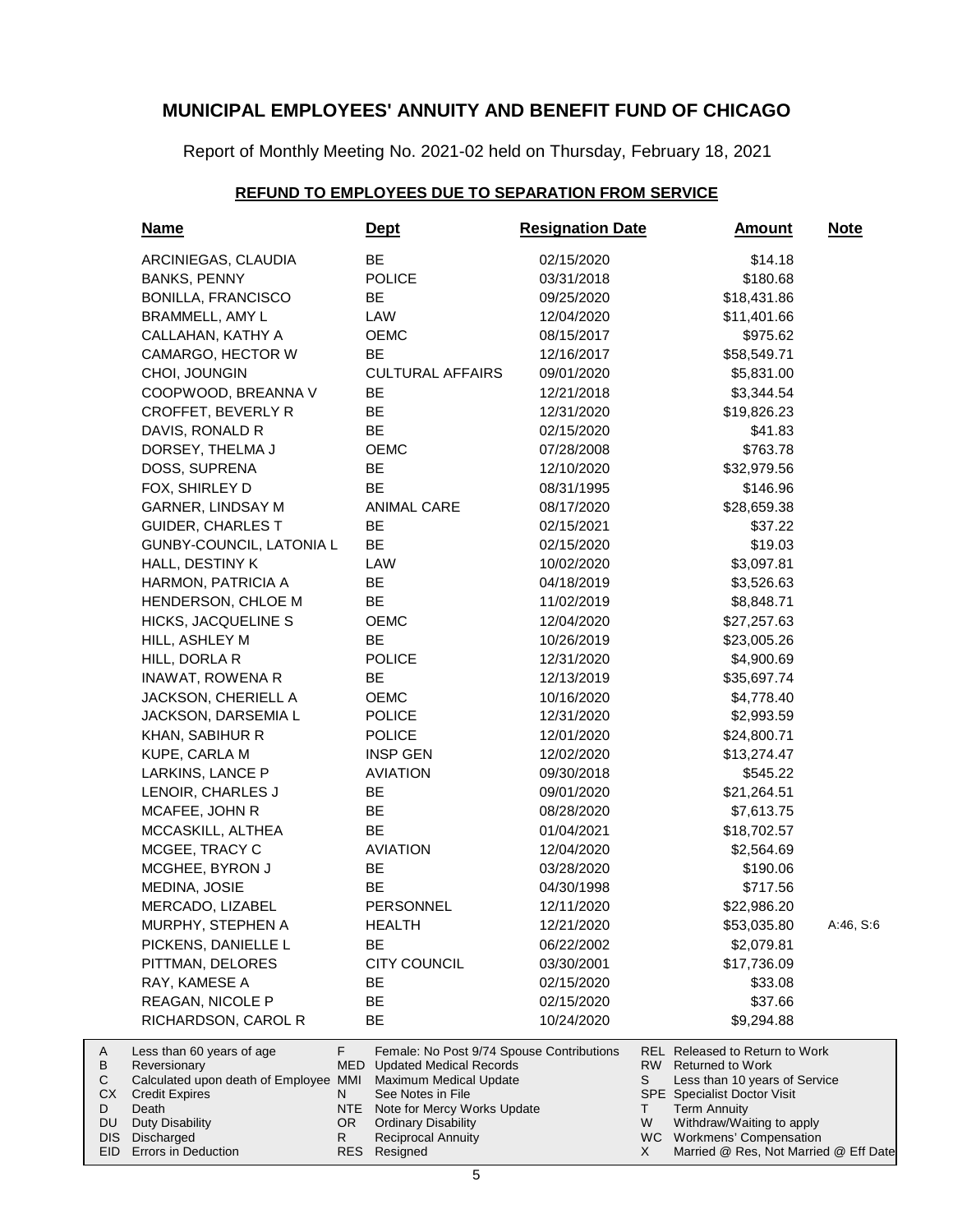Report of Monthly Meeting No. 2021-02 held on Thursday, February 18, 2021

### **REFUND TO EMPLOYEES DUE TO SEPARATION FROM SERVICE**

| <b>Name</b>              | Dept                    | <b>Resignation Date</b> | <b>Amount</b> | <b>Note</b> |
|--------------------------|-------------------------|-------------------------|---------------|-------------|
| RICHARDSON, DESTINY M    | <b>BE</b>               | 11/18/2020              | \$4,654.53    |             |
| RIVERA, GIOVANNIE E      | BE.                     | 10/24/2020              | \$47,863.17   |             |
| RODRIGUEZ, MARITZA       | <b>CPL</b>              | 10/09/2010              | \$3,759.97    |             |
| ROSS, ERIC M             | <b>BE</b>               | 02/15/2020              | \$40.51       |             |
| SAMANIEGO, JOSE A        | <b>BE</b>               | 09/05/2015              | \$28,773.63   |             |
| SHAY, OLIVIA B           | <b>BE</b>               | 07/24/2020              | \$10,574.38   |             |
| SIMON, NANCY A           | <b>CITY CLERK</b>       | 12/08/2020              | \$11,801.32   |             |
| STRONG, DONNA M          | <b>OEMC</b>             | 10/15/2020              | \$2,338.45    |             |
| TABOR, SHEMYRA D         | <b>BE</b>               | 12/11/2020              | \$3,133.92    |             |
| TOOKES, REMONA M         | <b>BE</b>               | 02/15/2020              | \$49.10       |             |
| VILLASENOR, LAURA E      | <b>BE</b>               | 07/03/2020              | \$14,732.64   |             |
| <b>WATKINS, LACEY P</b>  | <b>BE</b>               | 03/28/2020              | \$121.19      |             |
| <b>WEST, MARQUITA</b>    | <b>POLICE</b>           | 12/18/2020              | \$4,459.45    |             |
| WHITE JR, NATHAN A       | BE.                     | 07/24/2018              | \$8,419.09    |             |
| <b>WICKEY, MICHAEL L</b> | <b>AVIATION</b>         | 12/15/2020              | \$353.83      |             |
| WILKINS, KRISTA N        | BE                      | 09/17/2016              | \$20,054.36   |             |
| WOLFER, ADRIANA N        | <b>CULTURAL AFFAIRS</b> | 12/01/2008              | \$55,973.95   | A:42, S:12  |

### **TOTAL REFUND TO EMPLOYEES DUE TO SEPARATION FROM SERVICE**

**58 Case(s) \$707,290.25**

|    | Less than 60 years of age                                    |    | Female: No Post 9/74 Spouse Contributions |   | <b>REL Released to Return to Work</b> |
|----|--------------------------------------------------------------|----|-------------------------------------------|---|---------------------------------------|
| В  | Reversionary                                                 |    | MED Updated Medical Records               |   | RW Returned to Work                   |
|    | Calculated upon death of Employee MMI Maximum Medical Update |    |                                           |   | Less than 10 years of Service         |
| СX | <b>Credit Expires</b>                                        |    | See Notes in File                         |   | <b>SPE</b> Specialist Doctor Visit    |
|    | Death                                                        |    | NTE Note for Mercy Works Update           |   | Term Annuity                          |
| DU | Duty Disability                                              | OR | <b>Ordinary Disability</b>                | W | Withdraw/Waiting to apply             |
|    | DIS Discharged                                               |    | <b>Reciprocal Annuity</b>                 |   | WC Workmens' Compensation             |
|    | <b>EID</b> Errors in Deduction                               |    | RES Resigned                              |   | Married @ Res, Not Married @ Eff Date |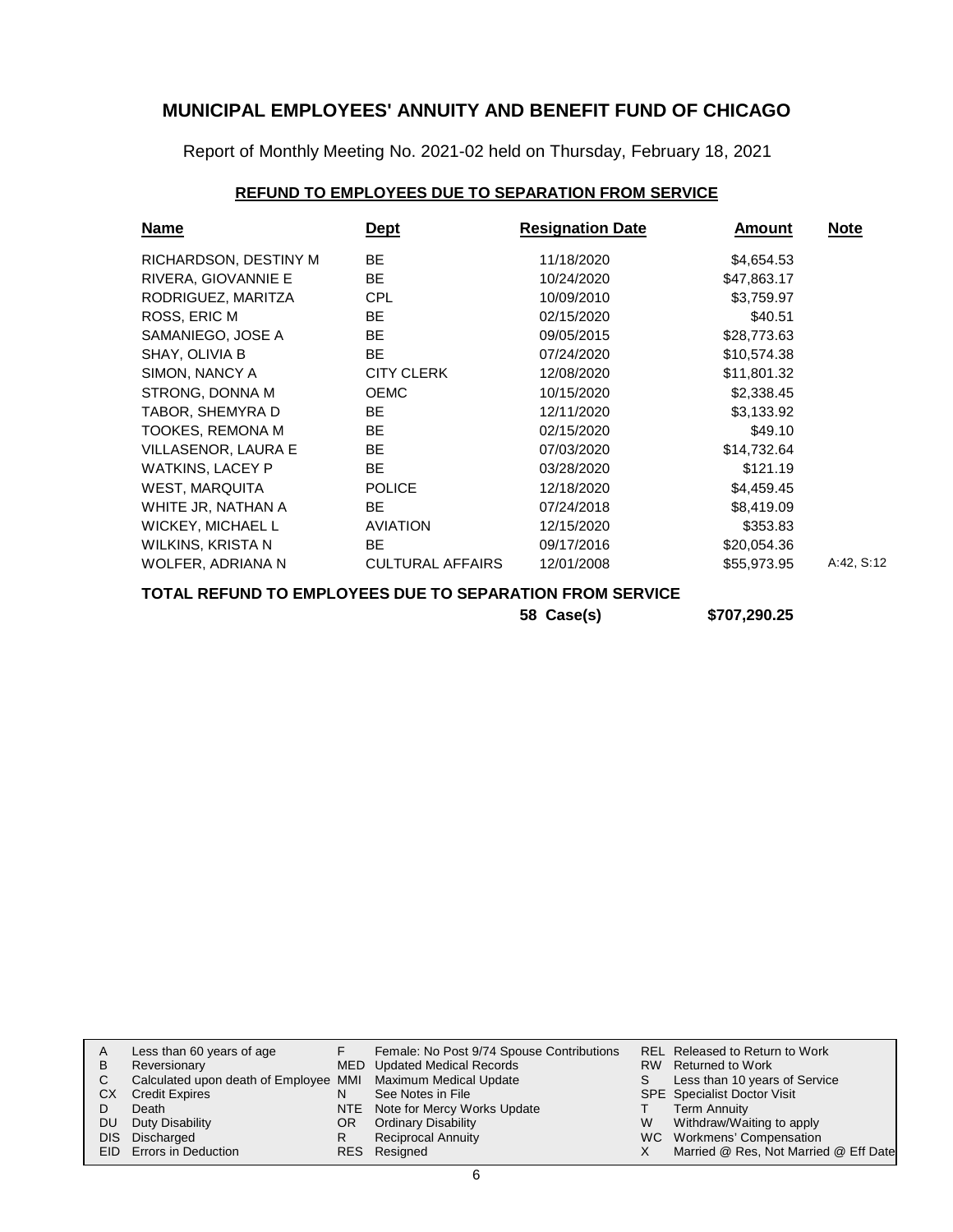Report of Monthly Meeting No. 2021-02 held on Thursday, February 18, 2021

### **REFUND IN ACCORDANCE WITH SECTION 8-170 OF THE LAW GOVERNING THIS FUND**

| <b>Name</b>                                                                     | <u>Dept</u>   | Date of Death Pay to |               | Amount      |
|---------------------------------------------------------------------------------|---------------|----------------------|---------------|-------------|
| ANAYA, ROSARIO G                                                                | BE.           | 06/18/2020           | DesBen (3/4)  | \$16,434.30 |
| <b>COLEMAN, KENDRICK D</b>                                                      | BE            | 11/21/2020           | DesBen (3/4)  | \$44,570.16 |
| JOHNSON, PETER S                                                                | BE            | 12/23/2020           | DesBen        | \$79.370.45 |
| JOHNSON, THELMA L                                                               | <b>POLICE</b> | 08/03/2011           | <b>DesBen</b> | \$6,120.83  |
| NORWOOD, OTHA                                                                   | BE.           | 12/24/2009           | DesBen        | \$4,838.07  |
| Total REFUND IN ACCORDANCE WITH SECTION 8-170 OF<br>THE LAW GOVERNING THIS FUND | 5 Case(s)     | \$151,333.81         |               |             |

#### **REFUND OF DIFFERENCE IN ACCORDANCE WITH SECTION 8-170 OF THE LAW GOVERNING THIS FUND**

| <u>Name</u>                                                                                                 | Dept            | Date of Death Pay to |           | Amount      |
|-------------------------------------------------------------------------------------------------------------|-----------------|----------------------|-----------|-------------|
| RAMOS. ARTHUR J                                                                                             | <b>GEN SERV</b> | 11/21/2020           | DesBen    | \$17.264.75 |
| <b>Total REFUND OF DIFFERENCE IN ACCORDANCE WITH</b><br><b>SECTION 8-170 OF THE LAW GOVERNING THIS FUND</b> |                 |                      | 1 Case(s) | \$17.264.75 |

#### **REFUND ELECTIONS IN LIEU OF EMPLOYEE ANNUITY 40 ILCS 5/8-171**

| <b>Name</b>                                               | Dept     | <b>Resignation Date</b>  |           | Amount                    |
|-----------------------------------------------------------|----------|--------------------------|-----------|---------------------------|
| DAVIS, ROSLYN M<br>TORRES, MARIA C                        | BE<br>BE | 12/30/2020<br>10/01/2003 |           | \$7.495.30<br>\$17.181.23 |
| <b>Total REFUND ELECTIONS IN LIEU OF EMPLOYEE ANNUITY</b> |          |                          | 2 Case(s) | \$24,676.53               |

#### **REFUND OF SPOUSAL CONTRIBUTIONS (To New Annuitants with No Spouse at the Time of Retirement)**

|            | Name                              | <u>Dept</u> |                                | <b>Effective Date</b>                     |     | <b>Amount</b>                         |
|------------|-----------------------------------|-------------|--------------------------------|-------------------------------------------|-----|---------------------------------------|
|            | BILLS, SAMUEL R                   |             | <b>WATER</b>                   | 01/01/2021                                |     | \$46,967.09                           |
|            | BRYANT, HELEN                     | <b>BE</b>   |                                | 12/26/2020                                |     | \$7,505.97                            |
|            | CAHILL, THERESA E                 |             | <b>OEMC</b>                    | 01/01/2021                                |     | \$6,880.42                            |
|            | <b>CAROTHERS, KARIN L</b>         |             | STS & SAN                      | 01/01/2021                                |     | \$32,363.14                           |
|            | CASIANO, SANDRA W                 |             | <b>OEMC</b>                    | 01/01/2021                                |     | \$8,500.95                            |
|            | <b>CHARLES, VALERIE E</b>         |             | <b>OEMC</b>                    | 01/01/2021                                |     | \$4,598.68                            |
|            | CURRY, JERRY                      | <b>BE</b>   |                                | 01/04/2021                                |     | \$9,334.52                            |
|            | DAVIS, VANESSA                    |             | <b>OEMC</b>                    | 01/01/2021                                |     | \$5,626.76                            |
|            | DECKER, GRACE A                   | HR.         |                                | 11/11/2020                                |     | \$13,790.84                           |
|            | DOTSON, ALICE F                   | <b>BE</b>   |                                | 11/24/2020                                |     | \$6,095.17                            |
|            | ECHOLS, HATTIE P                  | <b>BE</b>   |                                | 11/21/2020                                |     | \$11,950.73                           |
|            | FRAZIER, REGINA A                 | BE          |                                | 01/05/2021                                |     | \$9,763.65                            |
|            | GARCIA, DELIA                     | BE          |                                | 06/21/2020                                |     | \$6,374.30                            |
| A          | Less than 60 years of age         | F           |                                | Female: No Post 9/74 Spouse Contributions |     | <b>REL Released to Return to Work</b> |
| B          | Reversionary                      | MED.        | <b>Updated Medical Records</b> |                                           |     | RW Returned to Work                   |
| C          | Calculated upon death of Employee | MMI         | Maximum Medical Update         |                                           | S.  | Less than 10 years of Service         |
| CX         | <b>Credit Expires</b>             | N.          | See Notes in File              |                                           |     | <b>SPE</b> Specialist Doctor Visit    |
| D          | Death                             | NTE         | Note for Mercy Works Update    |                                           | T.  | <b>Term Annuity</b>                   |
| <b>DU</b>  | Duty Disability                   | OR .        | <b>Ordinary Disability</b>     |                                           | W   | Withdraw/Waiting to apply             |
| <b>DIS</b> | Discharged                        | R.          | <b>Reciprocal Annuity</b>      |                                           | WC. | Workmens' Compensation                |
| EID.       | Errors in Deduction               | <b>RES</b>  | Resigned                       |                                           | X   | Married @ Res, Not Married @ Eff Date |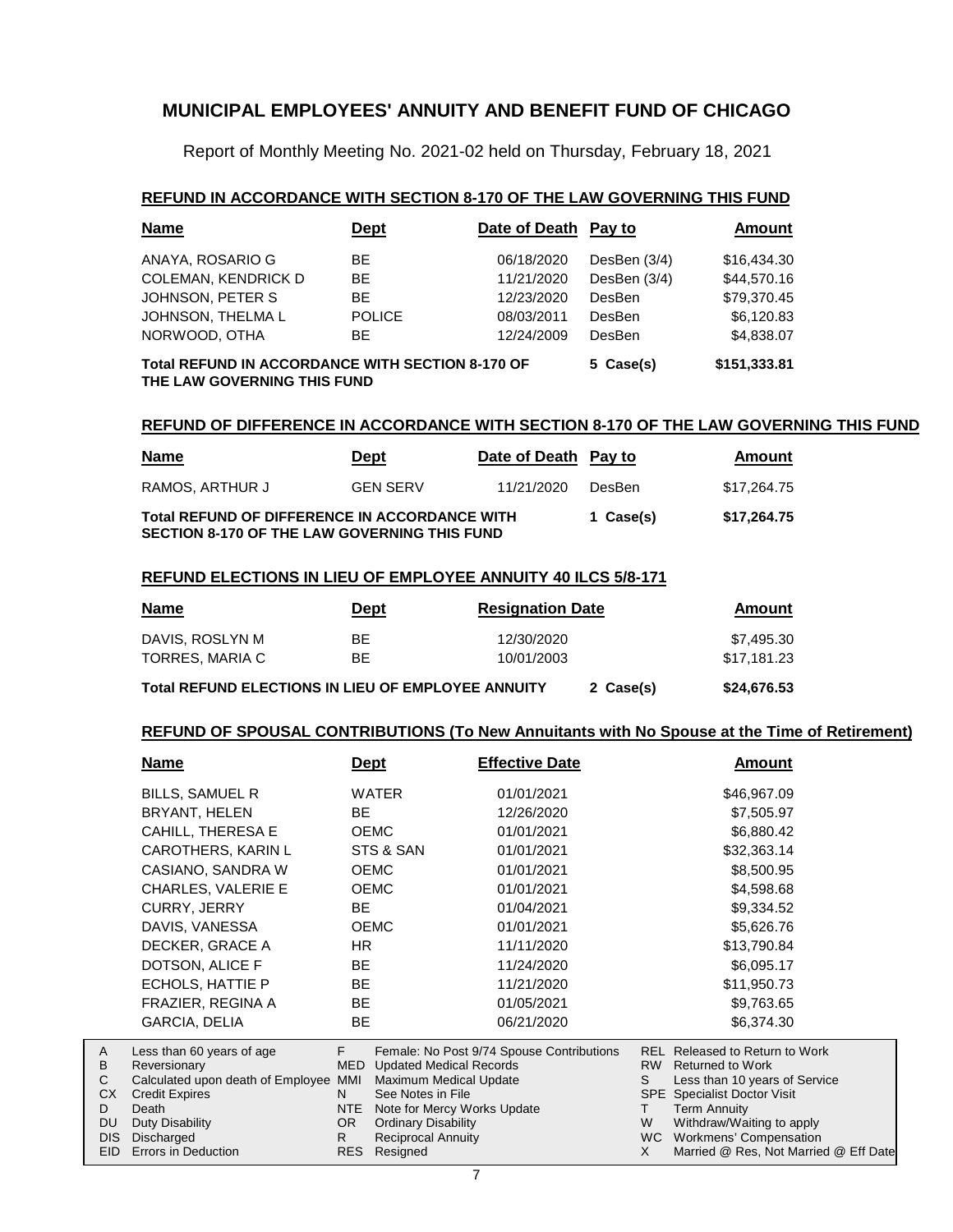Report of Monthly Meeting No. 2021-02 held on Thursday, February 18, 2021

## **REFUND OF SPOUSAL CONTRIBUTIONS (To New Annuitants with No Spouse at the Time of Retirement)**

| <u>Name</u>                                  | <u>Dept</u>              | <b>Effective Date</b> |              | <u>Amount</u> |
|----------------------------------------------|--------------------------|-----------------------|--------------|---------------|
| HANACEK, LINDA A                             | <b>BUDGET &amp; MGMT</b> | 01/01/2021            |              | \$60,892.01   |
| <b>HOPKINS, MARGIE R</b>                     | <b>OEMC</b>              | 01/01/2021            |              | \$7,596.19    |
| <b>HUGHES, BRENDA K</b>                      | <b>BE</b>                | 12/27/2020            |              | \$10,514.29   |
| HUGHES, MARY L                               | <b>OEMC</b>              | 01/01/2021            |              | \$4,066.89    |
| JOHNSON, GAIL P                              | BE                       | 10/16/2020            |              | \$33,206.24   |
| KIRK, BARBARA A                              | BE                       | 01/01/2021            |              | \$17,904.24   |
| LOPEZ, BETTY                                 | <b>OEMC</b>              | 01/01/2021            |              | \$11,128.04   |
| MACK, KATRENIA                               | <b>BE</b>                | 01/01/2021            |              | \$19,072.71   |
| MANSOUR, BEVERLY A                           | BE                       | 01/01/2021            |              | \$6,769.17    |
| MCNULTY, LINDA M                             | <b>BE</b>                | 01/01/2021            |              | \$7,949.41    |
| NEELY, BETTY E                               | <b>OEMC</b>              | 01/01/2021            |              | \$9,242.46    |
| OBLAK, BLAKE J                               | <b>AIS</b>               | 01/01/2021            |              | \$36,743.41   |
| OLIVER, BARBARA                              | <b>BE</b>                | 12/13/2020            |              | \$4,465.38    |
| PAGE, BESSIE W                               | BE                       | 01/01/2021            |              | \$19,359.05   |
| PORTER, VERONICA                             | <b>OEMC</b>              | 01/01/2021            |              | \$4,125.17    |
| REDMOND, MARDISSA                            | <b>BE</b>                | 12/29/2020            |              | \$5,361.00    |
| RICHARDSON, GERNICE P                        | <b>BE</b>                | 12/31/2020            |              | \$2,944.97    |
| RIVERA, ELIZABETH                            | <b>HUMAN SERV</b>        | 09/22/2020            |              | \$5,832.80    |
| ROBINSON, JENNIFER                           | <b>BE</b>                | 12/04/2020            |              | \$7,841.06    |
| RUFUS, PATRICIA                              | <b>BE</b>                | 12/18/2020            |              | \$6,335.10    |
| SAULSBERRY, ESTRILITA                        | <b>BE</b>                | 01/01/2021            |              | \$22,314.55   |
| SEGRETI, PATRICIA J                          | OEMC                     | 12/08/2020            |              | \$19,340.04   |
| SMITH, TANYA Y                               | <b>BE</b>                | 08/19/2020            |              | \$329.56      |
| TAYLOR, LA FLORA                             | <b>OEMC</b>              | 01/01/2021            |              | \$5,695.77    |
| TRUITT, YVONNE                               | <b>OEMC</b>              | 01/01/2021            |              | \$7,931.96    |
| <b>WILLIAMS, HATTIE E</b>                    | <b>BE</b>                | 12/17/2020            |              | \$6,955.80    |
| <b>WRIGHT, SHARON A</b>                      | BE                       | 08/10/2020            |              | \$532.46      |
| <b>Total REFUND OF SPOUSAL CONTRIBUTIONS</b> |                          | 40 Case(s)            | \$514,201.95 |               |

### **TOTAL REFUNDS \$1,417,097.47**

|    | Less than 60 years of age                                    |     | Female: No Post 9/74 Spouse Contributions |   | REL Released to Return to Work        |
|----|--------------------------------------------------------------|-----|-------------------------------------------|---|---------------------------------------|
| B  | Reversionary                                                 |     | MED Updated Medical Records               |   | RW Returned to Work                   |
|    | Calculated upon death of Employee MMI Maximum Medical Update |     |                                           |   | Less than 10 years of Service         |
| СX | <b>Credit Expires</b>                                        |     | See Notes in File                         |   | <b>SPE</b> Specialist Doctor Visit    |
|    | Death                                                        |     | NTE Note for Mercy Works Update           |   | Term Annuity                          |
| DU | Duty Disability                                              | OR. | <b>Ordinary Disability</b>                | W | Withdraw/Waiting to apply             |
|    | DIS Discharged                                               |     | <b>Reciprocal Annuity</b>                 |   | WC Workmens' Compensation             |
|    | EID Errors in Deduction                                      |     | RES Resigned                              |   | Married @ Res, Not Married @ Eff Date |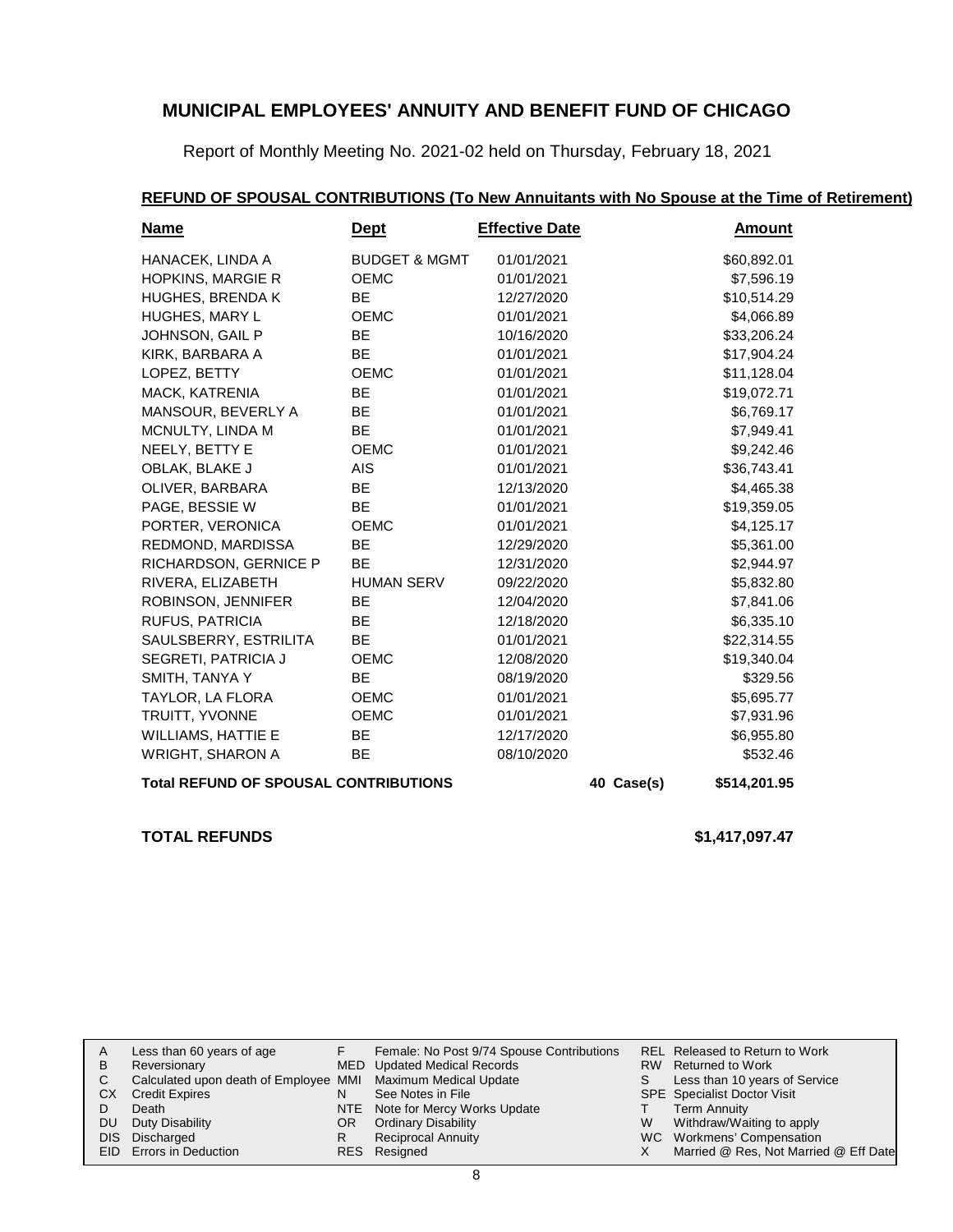Report of Monthly Meeting No. 2021-02 held on Thursday, February 18, 2021

### **ADJUSTED REFUND**

| <b>Name</b> | Refund Type Reason | <b>Resignation Date</b> | Amount |            |
|-------------|--------------------|-------------------------|--------|------------|
| <b>NONE</b> |                    |                         |        | ORG<br>ADJ |

Trustee McMahon moved that the various amounts shown for refunds be approved for payment in the amount shown opposite their respective names. Seconded Trustee Thompson. Carried: Ayes- Trustee Johnson, Trustee McMahon, Trustee Soni, Trustee Thompson and Mr. Slack. Nays-None.

|     | Less than 60 years of age                                    |     | Female: No Post 9/74 Spouse Contributions |   | REL Released to Return to Work        |
|-----|--------------------------------------------------------------|-----|-------------------------------------------|---|---------------------------------------|
| B   | Reversionary                                                 |     | MED Updated Medical Records               |   | RW Returned to Work                   |
| C.  | Calculated upon death of Employee MMI Maximum Medical Update |     |                                           |   | Less than 10 years of Service         |
| CХ  | <b>Credit Expires</b>                                        | N   | See Notes in File                         |   | <b>SPE</b> Specialist Doctor Visit    |
|     | Death                                                        |     | NTE Note for Mercy Works Update           |   | <b>Term Annuity</b>                   |
| DU. | Duty Disability                                              | OR. | <b>Ordinary Disability</b>                | W | Withdraw/Waiting to apply             |
|     | DIS Discharged                                               | R   | <b>Reciprocal Annuity</b>                 |   | WC Workmens' Compensation             |
|     | EID Errors in Deduction                                      |     | RES Resigned                              |   | Married @ Res, Not Married @ Eff Date |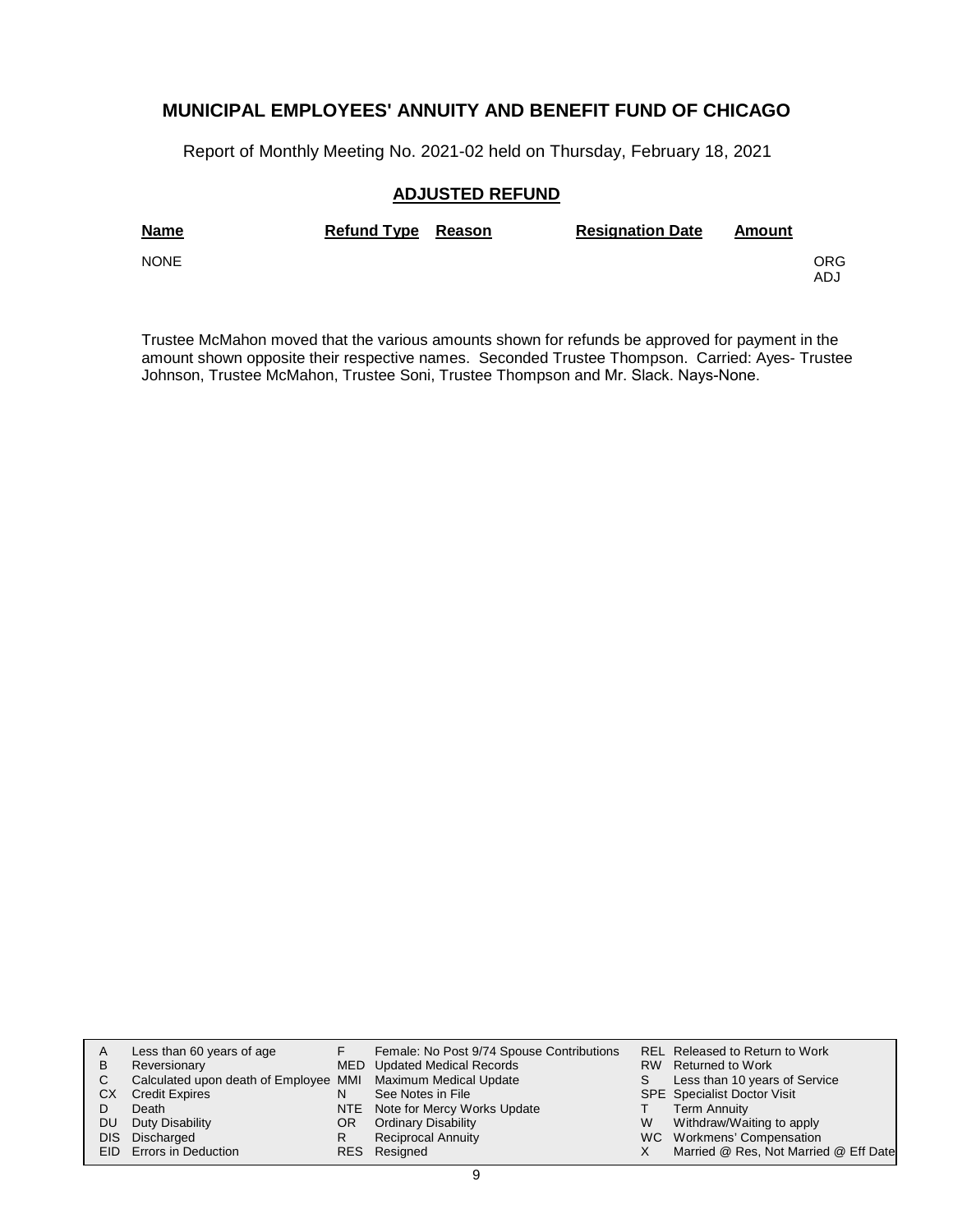|                                                                                                                                                                                                                                                                                                                                                                                   | 2021           |    | YEAR-TO-DATE | <b>YTD</b> |    | <b>FOR</b>                                                                 |
|-----------------------------------------------------------------------------------------------------------------------------------------------------------------------------------------------------------------------------------------------------------------------------------------------------------------------------------------------------------------------------------|----------------|----|--------------|------------|----|----------------------------------------------------------------------------|
|                                                                                                                                                                                                                                                                                                                                                                                   | <b>BUDGET</b>  |    | 01/31/21     | % EXPENDED |    | <b>APPROVAL</b>                                                            |
| <b>PERSONNEL</b>                                                                                                                                                                                                                                                                                                                                                                  | \$3,274,530.00 | \$ | 230,561.83   | 7.0%       | \$ | 234,561.83                                                                 |
| Salaries & Wages - Regular - 2020<br>Salaries & Wages - Regular - 2021<br>Salaries & Wages - Part-Time                                                                                                                                                                                                                                                                            |                |    |              |            |    | 4,000.00<br>228,976.33<br>1,585.50                                         |
| <b>Employee Insurance &amp; Benefits</b>                                                                                                                                                                                                                                                                                                                                          | 1,386,640.00   |    | 101,868.07   | 7.3%       |    | 101,868.07                                                                 |
| Healthcare-Actives, net of EE prem contributions                                                                                                                                                                                                                                                                                                                                  |                |    |              |            |    | \$101,868.07                                                               |
| <b>PROFESSIONAL SERVICES</b>                                                                                                                                                                                                                                                                                                                                                      |                |    |              |            |    |                                                                            |
| <b>Actuarial Services</b>                                                                                                                                                                                                                                                                                                                                                         | 83,000.00      |    |              | 0.0%       |    |                                                                            |
| <b>Legal Advisory Services</b>                                                                                                                                                                                                                                                                                                                                                    | 250,000.00     |    |              | 0.0%       |    | 12,653.17                                                                  |
| Burke Burns & Pinelli, Ltd.: Legal services<br>01/15/21, Inv#28275, 12/01/20 - 12/29/20<br>01/15/21, Inv#28276, 12/02/20 - 12/29/20<br>01/15/21, Inv#28277, 12/07/20 - 12/31/20<br>01/15/21, Inv#28278, 12/18/20<br>01/15/21, Inv#28279, 11/24/20 - 12/28/20<br>01/15/21, Inv#28284, Reimbursable expenses<br>Debbie Tyrrell, Court Reporter:<br>Transcripts Re: 12/17/20 Meeting |                |    |              |            |    | 5,522.85<br>3,081.00<br>1,314.00<br>302.50<br>601.65<br>821.67<br>1,009.50 |
| <b>Other Consulting Services</b>                                                                                                                                                                                                                                                                                                                                                  |                |    |              |            |    |                                                                            |
| <b>MEABF Advisor</b>                                                                                                                                                                                                                                                                                                                                                              |                |    | 1,494.98     | 0.0%       |    | 2,945.99                                                                   |
| Ruth Abramikas:<br>Service dates: 12/14/20 thru 12/29/20<br>Service dates: 01/04/21 thru 01/13/21                                                                                                                                                                                                                                                                                 |                |    |              |            |    | 1,451.01<br>1,494.98                                                       |
| <b>Medical Services</b>                                                                                                                                                                                                                                                                                                                                                           | 75,000.00      |    |              |            |    | 6,250.00                                                                   |
| Terence P Sullivan, MDSC:<br>Services 01/01/21 - 01/31/21                                                                                                                                                                                                                                                                                                                         |                |    |              |            |    | 6,250.00                                                                   |
| <b>Audit Services</b>                                                                                                                                                                                                                                                                                                                                                             | 43,500.00      |    |              | 0.0%       |    |                                                                            |
| Legislative Liason                                                                                                                                                                                                                                                                                                                                                                | 36,000.00      |    |              | 0.0%       |    | 3,000.00                                                                   |
| Vision MAI, LLC., Legislative Liaison, 01/21                                                                                                                                                                                                                                                                                                                                      |                |    |              |            |    | 3,000.00                                                                   |
| <b>Centennial Yr-100th Celebration Media Marketing</b>                                                                                                                                                                                                                                                                                                                            | 25,000.00      |    |              |            |    |                                                                            |
| <b>IT Consulting</b>                                                                                                                                                                                                                                                                                                                                                              | 137,000.00     |    |              | 0.0%       |    | 9,133.50                                                                   |
| CMD Consulting Solutions, LLC:<br>02/02/21, Inv#1746, Network support - onsite, 01/21<br>02/02/21, Inv#1746, AllienVault Security, 01/21<br>02/02/21, Inv#1746, Office 365 monthly<br>subscription, 01/21                                                                                                                                                                         |                |    |              |            |    | 7,000.00<br>900.00<br>1,233.50                                             |
| <b>Benefit Payments</b>                                                                                                                                                                                                                                                                                                                                                           | 460,000.00     |    |              | 0.0%       |    |                                                                            |
| <b>COMMUNICATIONS EXPENSES</b>                                                                                                                                                                                                                                                                                                                                                    |                |    |              |            |    |                                                                            |
| <b>Printing &amp; Publications</b>                                                                                                                                                                                                                                                                                                                                                | 132,000.00     |    |              | 0.0%       |    | 4,557.25                                                                   |
| MidAmerican Printing Systems, Inc.:<br>Inv#128499, Printing #9 envelopes & 2020 Advice<br>Inv#128499, Collating & mailing - 2020 Advice                                                                                                                                                                                                                                           |                |    |              |            |    | 2,801.25<br>1,756.00                                                       |
| <b>Postage</b>                                                                                                                                                                                                                                                                                                                                                                    | 25,000.00      |    | 1,700.00     | 6.8%       |    | 2,646.07                                                                   |
| Purchase Power:<br>12/02/20, Meter refill for office postage account                                                                                                                                                                                                                                                                                                              |                |    |              |            |    | 920.99                                                                     |
| <b>United States Postal Service:</b><br>01/21, Regular Postage - meter account<br>US Messenger & Logistics, Inc.:                                                                                                                                                                                                                                                                 |                |    |              |            |    | 1,700.00                                                                   |
| Inv#3234-49628 services from 12/02/20 - 12/16/20                                                                                                                                                                                                                                                                                                                                  |                |    |              |            |    | 25.08                                                                      |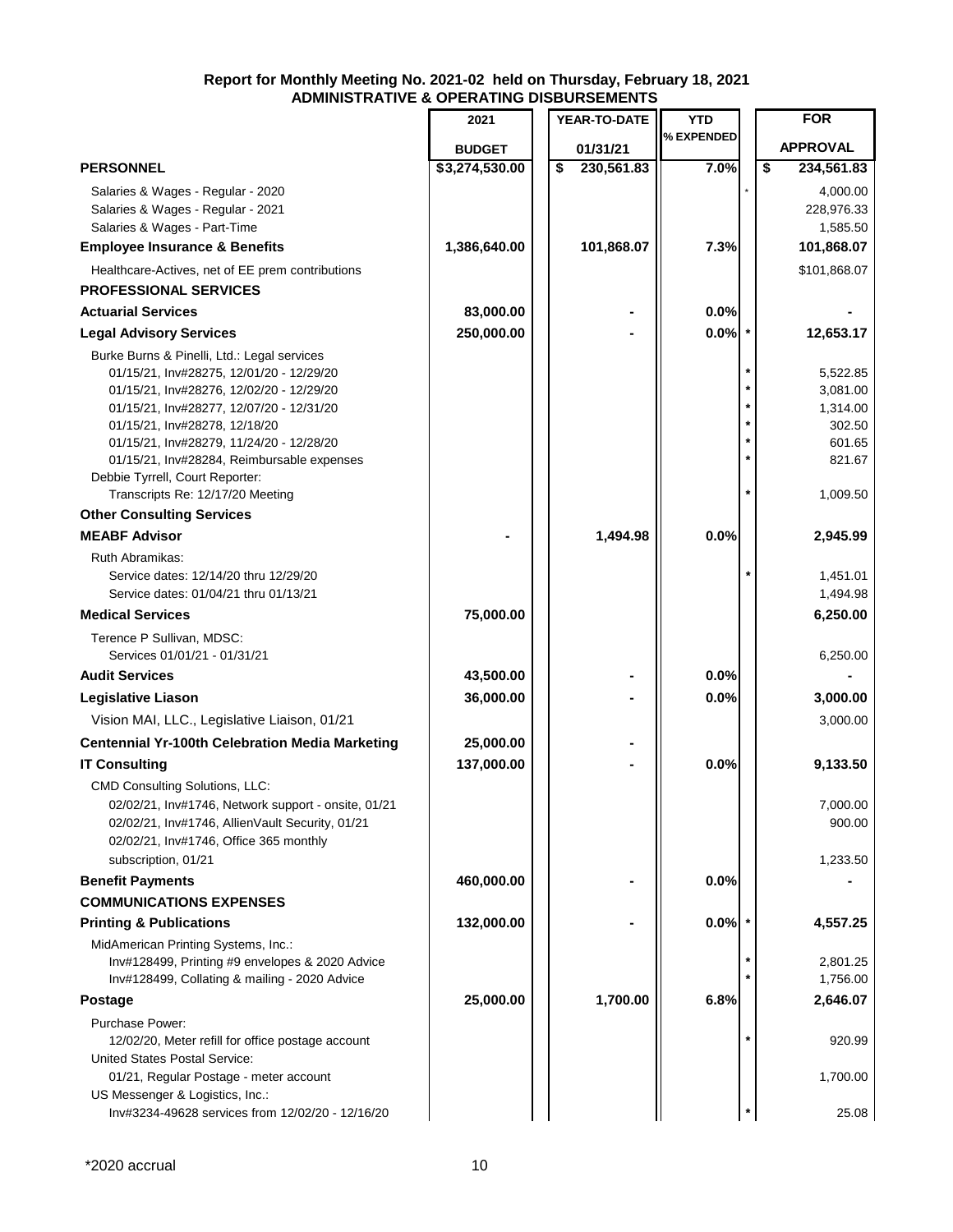|                                                                                                                                                                                 | 2021            |    | YEAR-TO-DATE | YTD<br>% EXPENDED | <b>FOR</b>                   |
|---------------------------------------------------------------------------------------------------------------------------------------------------------------------------------|-----------------|----|--------------|-------------------|------------------------------|
|                                                                                                                                                                                 | <b>BUDGET</b>   |    | 01/31/21     |                   | <b>APPROVAL</b>              |
| <b>Telephone &amp; Communications</b>                                                                                                                                           | \$<br>50,720.00 | \$ | 660.00       | 1.3%              | \$<br>3,862.15               |
| 8x8, INC.:<br>Inv#2871163, Phones re: December usage<br>Cogent Comm, 01/01/21, Internet - Onsite<br><b>Business Continuity - Managers Cell Phone</b><br>Reimbursement - January |                 |    |              |                   | 3,202.15<br>450.00<br>210.00 |
| <b>OTHER OPERATING EXPENSES</b>                                                                                                                                                 |                 |    |              |                   |                              |
| <b>Rental &amp; Utilities</b>                                                                                                                                                   | 794,140.00      |    | 63,728.57    | 8.0%              | 64,355.54                    |
| 321 North Clark Property LLC:<br>01/21 Rent                                                                                                                                     |                 |    |              |                   | 63,728.57                    |
| ComEd, Services from 12/01/20 - 01/04/21                                                                                                                                        |                 |    |              |                   | 626.97                       |
| <b>Contractual Services</b>                                                                                                                                                     |                 |    |              |                   |                              |
| <b>Trustee Election Services</b>                                                                                                                                                | 38,580.00       |    |              | 0.0%              | 10,357.68                    |
| Simply Voting Inc., 10/23/20, Inv#13330, Trustee Election                                                                                                                       |                 |    |              |                   | 10,357.68                    |
| <b>Death Service</b>                                                                                                                                                            | 2,000.00        |    |              | 0.0%              |                              |
| <b>Shredding &amp; Storage Charges</b>                                                                                                                                          | 28,740.00       |    | 2,215.65     | 7.7%              | 2,418.00                     |
| Iron Mountain:<br>Inv#DGSM306, Storage charges<br>Vital Records Control:<br>Inv#1924800, 01/21 Storage charges                                                                  |                 |    |              |                   | 1,327.00<br>888.65           |
| Shred-it USA:<br>Inv#8180885414, Shredding charges - 11/20<br>Inv#8181097602, Shredding charges - 12/20                                                                         |                 |    |              |                   | 89.50<br>112.85              |
| <b>Dues &amp; Subscriptions</b>                                                                                                                                                 | 17,850.00       |    |              | 0.0%              | 47.21                        |
| Corporate Mastercard:<br>Chicago Tribune, Digital subscription<br>Wall Street Journal, Digital subscription                                                                     |                 |    |              |                   | 27.72<br>19.49               |
| <b>Equipment Rental &amp; Maintenance</b>                                                                                                                                       | 4,500.00        |    | 705.02       | 15.7%             | 705.02                       |
| Digital Copier Supercenter:<br>Inv#19233, (3) Copiers - 01/21 Maintenance<br>Purchase Power:<br>Order#0004033735, Quarterly billing for postage meter                           |                 |    |              |                   | 185.00                       |
| rental 01/11/21 - 04/10/21<br>Postage machine maintenance agreement                                                                                                             |                 |    |              |                   | 144.00                       |
| 01/10/21 - 01/10/22                                                                                                                                                             |                 |    |              |                   | 376.02                       |
| <b>Repairs &amp; Maintenance Office</b>                                                                                                                                         | 3,300.00        |    |              | 0.0%              |                              |
| Insurance:                                                                                                                                                                      |                 |    |              |                   |                              |
| Fiduciary, Fidelity Bond, Property, Employment                                                                                                                                  | 269,760.00      |    |              | 0.0%              |                              |
| <b>Travel Expenses - Conferences &amp; Others</b>                                                                                                                               | 25,500.00       |    |              | 0.0%              |                              |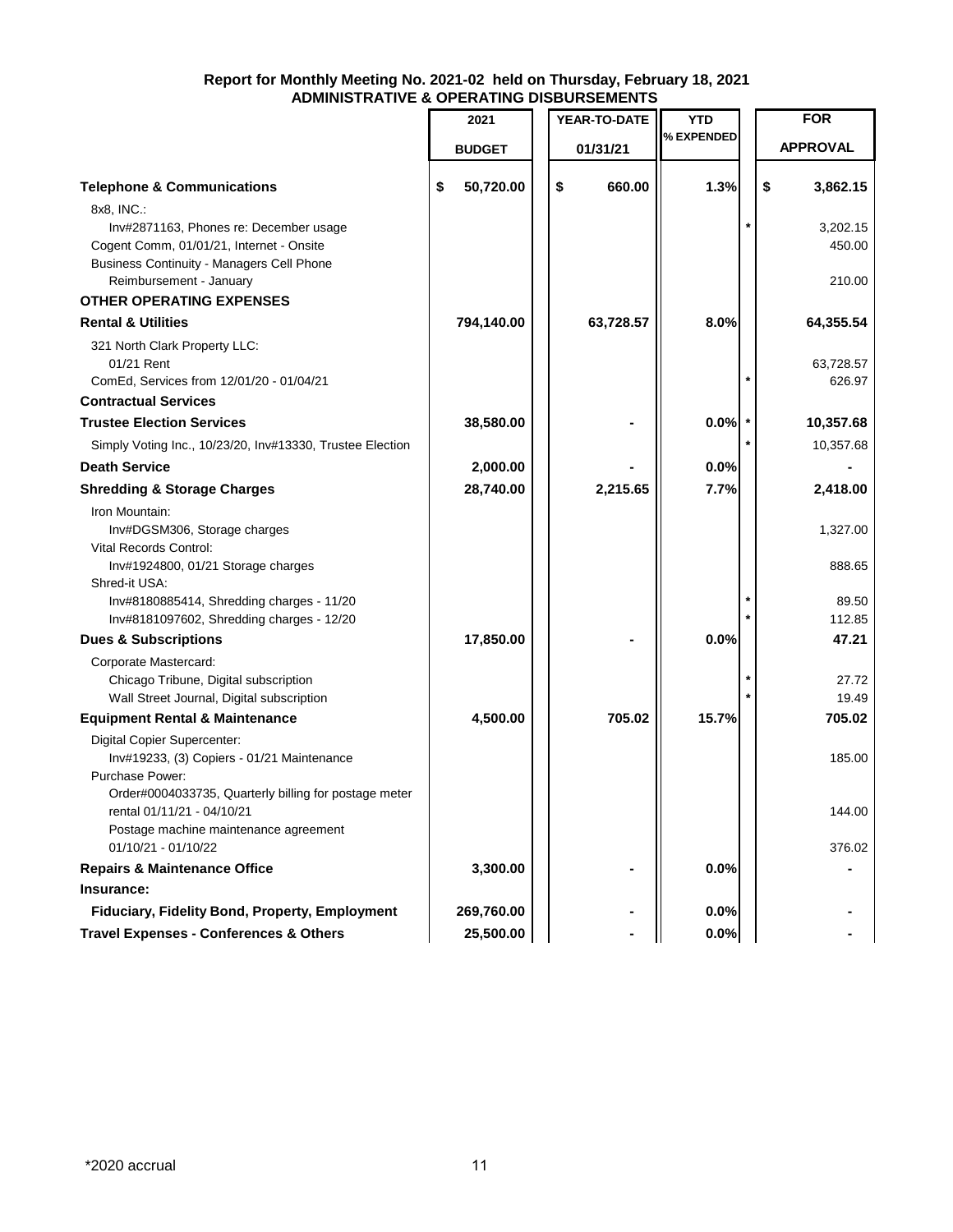|                                                                                                           | 2021            | YEAR-TO-DATE | <b>YTD</b> |         | <b>FOR</b>        |
|-----------------------------------------------------------------------------------------------------------|-----------------|--------------|------------|---------|-------------------|
|                                                                                                           | <b>BUDGET</b>   | 01/31/21     | % EXPENDED |         | <b>APPROVAL</b>   |
| <b>Office &amp; Computer Supplies</b>                                                                     | \$<br>92,115.00 | \$           | 0.0%       |         | \$<br>1,248.26    |
| <b>Office Supplies</b>                                                                                    |                 |              |            |         |                   |
| Staples Advantage:<br>12/12/20, Inv#346442255, Office supplies                                            |                 |              |            |         | 18.42             |
| <b>Computer/Technical Expense</b>                                                                         |                 |              |            |         |                   |
| Staples Advantage:<br>12/26/20, Inv#3465376193, (10) Toners                                               |                 |              |            |         | 953.90            |
| Corporate Mastercard:<br>Liquid Web, 12/20 Charge re: secure website hosting<br><b>Network Solutions:</b> |                 |              |            |         | 78.00             |
| (5) Year Subscription for MEABF.org, MEABF.net                                                            |                 |              |            |         | 197.94            |
| <b>Payroll Services</b>                                                                                   | 9,930.00        |              | 0.0%       |         | 668.60            |
| ADP, Inc. - Payroll processing - 2020<br>Midwest Time Recorder Inc.:                                      |                 |              |            |         | 540.60            |
| Inv# 176704, Time clock service 12/20                                                                     |                 |              |            |         | 128.00            |
| <b>Miscellaneous Expense</b>                                                                              | 8,990.00        | 225.00       | 2.5%       |         | 615.73            |
| 01/21, Qildro, Subpoena & Other:<br>Petty Cash Replenishment 2020<br>Corporate Mastercard:                |                 |              |            | $\star$ | (235.00)<br>20.00 |
| Corner Bakery, Bd meeting supplies<br>CVS, Bd meeting supplies on 12/17/20                                |                 |              |            | $\star$ | 100.00<br>60.75   |
| Zoom:<br>Monthly charges for webinar & host conferencing<br>Standard Parking:                             |                 |              |            |         | 209.98            |
| Discounted parking passes issued to trustees                                                              |                 |              |            |         | 460.00            |
| <b>Reserve for Contingencies</b>                                                                          | 20,000.00       |              | 0.0%       |         |                   |
| TOTAL ADMINISTRATIVE OPERATING EXPENSES<br><b>BEFORE SPECIAL PROJECTS &amp; INVESTMTS</b>                 | 7,293,795.00    | 403,159.12   | 5.5%       |         | 461,894.07        |
| <b>SPECIAL PROJECTS</b>                                                                                   |                 |              |            |         |                   |
| <b>Information Systems</b>                                                                                |                 |              |            |         |                   |
| Consulting: Website Redesign                                                                              | 15,000.00       |              | 0.0%       |         |                   |
| Electronic Signature DocuSign                                                                             | 85,000.00       |              | 0.0%       |         | 142,450.00        |
| Carahsoft Technology Corporation:                                                                         |                 |              |            |         |                   |
| **DocuSign Enterprise Pro Edition & Support - 2020                                                        |                 |              |            |         | 57,450.00         |
| DocuSign Enterprise Pro Edition & Support - 2021                                                          |                 |              |            |         | 85,000.00         |
| **portion paid from 2020 unused budget funds for internal                                                 |                 |              |            |         |                   |
| backup system and other operating expenses<br>Document Mgmt. System: Insite                               | 25,000.00       |              | 0.0%       |         |                   |
| PBS Maintenance & System Enhancement                                                                      | 260,000.00      |              | 0.0%       |         | 17,500.00         |
| Novitas Business & Technology:                                                                            |                 |              |            |         |                   |
| Inv#3424, PBS Support & Maintenance, 01/21                                                                |                 |              |            |         | 17,500.00         |
| TOTAL ADMINISTRATIVE OPERATING EXPENSES<br><b>BEFORE INVESTMENT</b>                                       | 7,678,795.00    | 403,159.12   | 5.3%       |         | 621,844.07        |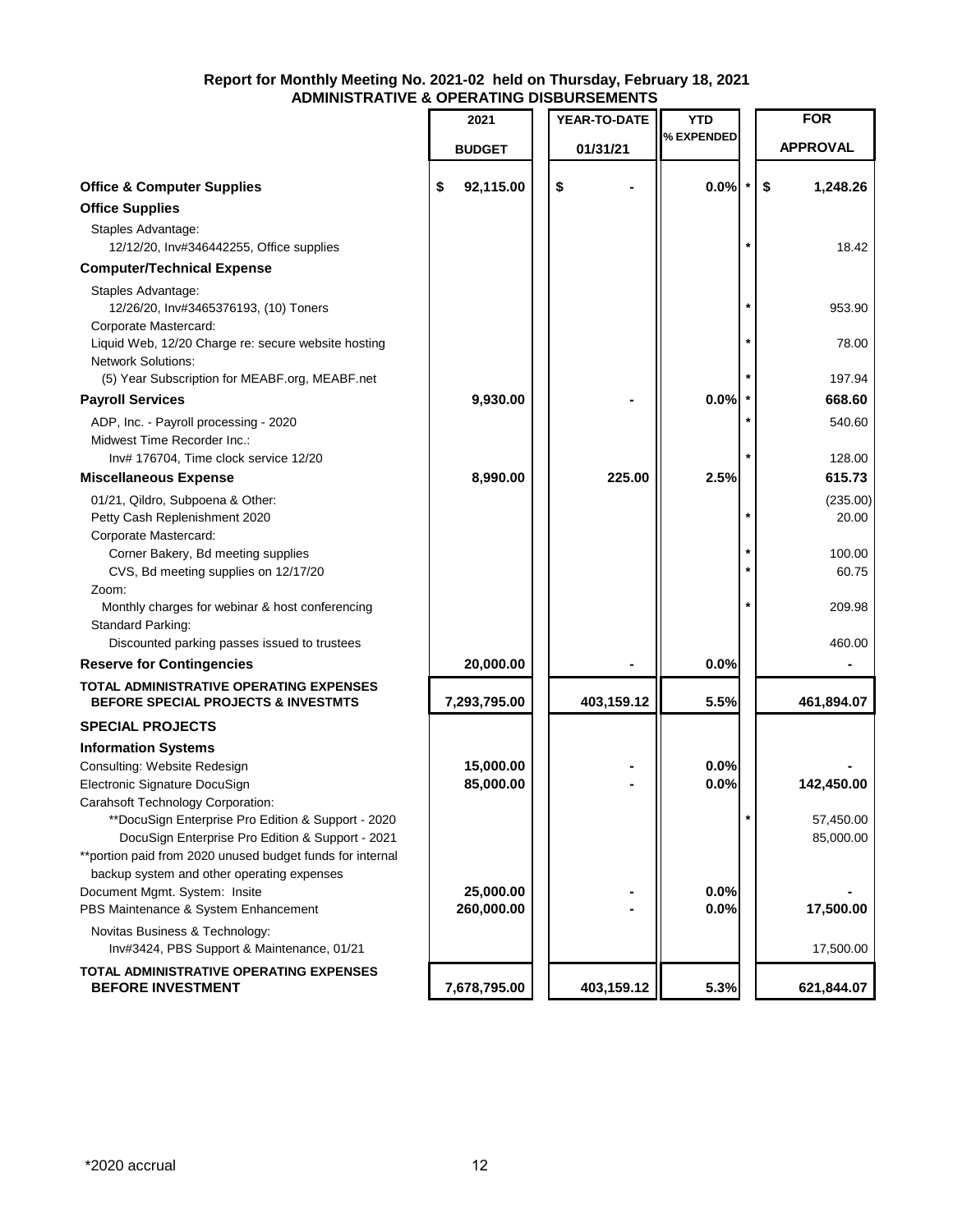|                                                                                                                                    | 2021           | YEAR-TO-DATE   | <b>YTD</b> |              | <b>FOR</b>             |
|------------------------------------------------------------------------------------------------------------------------------------|----------------|----------------|------------|--------------|------------------------|
|                                                                                                                                    | <b>BUDGET</b>  | 01/31/21       | % EXPENDED |              | <b>APPROVAL</b>        |
| <b>INVESTMENT EXPENSES</b>                                                                                                         |                |                |            |              |                        |
| <b>Investment Management Fees</b>                                                                                                  | \$6,767,384.00 | \$             | 0.0%       |              | \$<br>1,129,766.34     |
| Acadian Asset Management:                                                                                                          |                |                |            |              |                        |
| Service period 10/01/20 - 12/31/20                                                                                                 |                |                |            |              | 44,169.23              |
| Attucks Asset Management:<br>Service period 10/01/20 - 12/31/20                                                                    |                |                |            |              | 267,484.98             |
| <b>BMO Asset Management Corp.:</b><br>Service period 10/01/20 - 12/31/20                                                           |                |                |            |              | 42,717.49              |
| Garcia Hamilton & Associates:<br>Service period 10/01/20 - 12/31/20                                                                |                |                |            |              | 36,232.91              |
| Great Lakes Advisors, Inc.:<br>Service period 10/01/20 - 12/31/20                                                                  |                |                |            |              | 14,789.58              |
| Kayne Anderson Rudnick Investment Mgmt:<br>Service period 10/01/20 - 12/31/20                                                      |                |                |            |              | 105,800.84             |
| LM Capital Group, LLC<br>Service period 10/01/20 - 12/31/20                                                                        |                |                |            | $\star$      | 51,653.72              |
| LSV Asset Management:<br>Service period 10/01/20 - 12/31/20                                                                        |                |                |            |              | 123,210.00             |
| <b>National Investment Services:</b><br>Service period 10/01/20 - 12/31/20                                                         |                |                |            |              | 36,124.00              |
| Northern Trust Company:<br>CMU12, Services for the qrtr ending 12/31/20<br>CMU13, Services for the qrtr ending 12/31/20            |                |                |            | *<br>$\star$ | 6,469.24<br>6,776.64   |
| Nuveen Asset Management:<br>Service period 10/01/20 - 12/31/20                                                                     |                |                |            |              | 46,586.96              |
| RhumbLine Advisers:<br>LCC, Service period 10/01/20 - 12/31/20<br>MCG SP4, Service period 10/01/20 - 12/31/20                      |                |                |            | $\ast$       | 17,504.00<br>3,700.00  |
| Segall Bryant & Hamill:<br>International - Service period 10/01/20 - 12/31/20<br>Fixed Income - Service period 10/01/20 - 12/31/20 |                |                |            |              | 72,225.83<br>37,711.45 |
| William Blair:<br>CMU08, Service period 10/01/20 - 12/31/20                                                                        |                |                |            | $\ast$       | 216,609.47             |
| <b>Custodial Management</b>                                                                                                        | 347,500.00     |                | 0.0%       |              |                        |
| <b>Investment Advisory Services</b>                                                                                                | 290,000.00     |                | 0.0%       |              |                        |
| <b>Investment Legal Services</b>                                                                                                   |                |                | 0.0%       |              |                        |
| <b>TOTAL INVESTMENT EXPENSES</b>                                                                                                   | 7,404,884.00   | $\blacksquare$ | 0.0%       |              | \$<br>1,129,766.34     |
|                                                                                                                                    |                |                |            |              |                        |

### **TOTAL ADMINISTRATIVE OPERATING AND INVESTMENT EXPENSES**  $\begin{bmatrix} 1,751,610.41 \end{bmatrix}$

Trustee McMahon moved to approve disbursements as reflected above, to persons or firms in the amounts shown opposite their respective names. Seconded by Trustee Thompson.

Carried: Ayes - Trustee Johnson, Trustee McMahon, and Trustee Soni, Trustee Thompson and Mr. Slack. Nays -None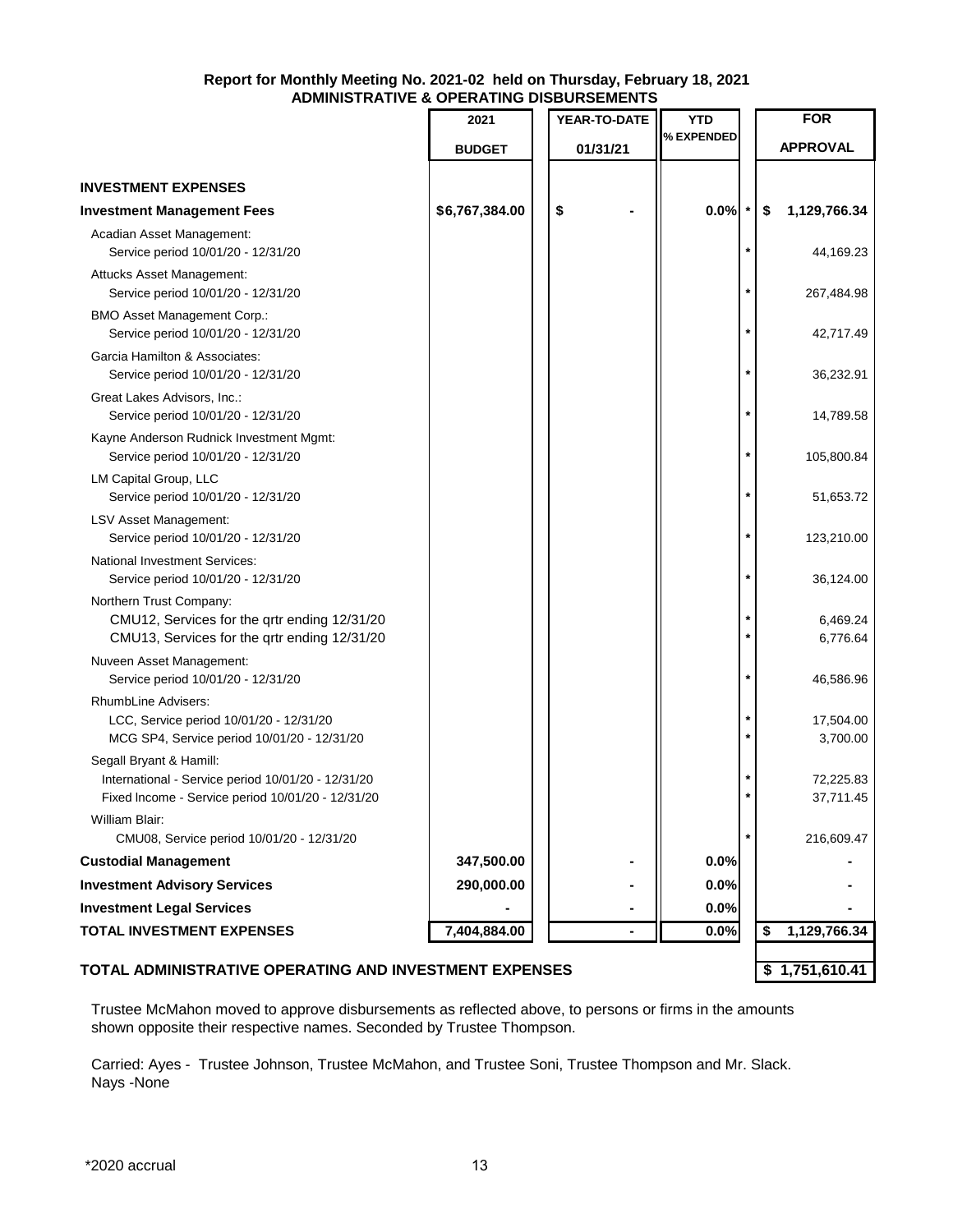Report of Monthly Meeting No. 2021-02 held on Thursday, February 18, 2021

Resolved, that each of the following named members of the Fund be granted an annuity of the amount stated, and to continue for life, unless otherwise stated in the notes, provided that separation from the service of the City of Chicago shall have become effective as of such date:

# **EMPLOYEE ANNUITIES Annuity Amount**

| <b>Name</b>                          | Dept - Title                                                                                                                                                                                                | <b>Eff Date</b> | <b>Employee</b> | <b>Spouse</b> | <b>Notes</b> |
|--------------------------------------|-------------------------------------------------------------------------------------------------------------------------------------------------------------------------------------------------------------|-----------------|-----------------|---------------|--------------|
| ARCEO, RENE H                        | <b>BE - TEACHER ASST</b>                                                                                                                                                                                    | 06/21/2020      | \$440.73        | \$190.06      | $\mathsf{R}$ |
| ARRIETA, BLAS E                      | FINANCE - ACCT TECH                                                                                                                                                                                         | 01/01/2021      | \$4,821.00      | \$2,410.50    |              |
| <b>BILLS, SAMUEL R</b>               | <b>WATER - HOISTING ENG</b>                                                                                                                                                                                 | 01/01/2021      | \$6,058.41      | N/A           |              |
| BRYANT, HELEN                        | BE - COOK III                                                                                                                                                                                               | 12/26/2020      | \$934.09        | N/A           |              |
| <b>CAHILL, THERESA E</b>             | OEMC - CROSSING GUARD                                                                                                                                                                                       | 01/01/2021      | \$885.63        | N/A           |              |
| CAROTHERS, KARIN L                   | STS & SAN - CLERK IV                                                                                                                                                                                        | 01/01/2021      | \$5,238.29      | N/A           |              |
| CARPENTER-GALVIN,<br>JANET           | FINANCE - PROJECT COORD                                                                                                                                                                                     | 12/11/2020      | \$2,809.50      | \$1,745.67    |              |
| CARREON, MARIA                       | <b>OEMC - CROSSING GUARD</b>                                                                                                                                                                                | 01/01/2021      | \$850.00        | \$763.55      |              |
| CARTER, PERCY                        | OEMC - CROSSING GUARD                                                                                                                                                                                       | 12/01/2020      | \$850.00        | \$696.42      |              |
| CASIANO, SANDRA W                    | OEMC - CROSSING GUARD                                                                                                                                                                                       | 01/01/2021      | \$1,141.88      | N/A           |              |
| CHARLES, VALERIE E                   | OEMC - CROSSING GUARD                                                                                                                                                                                       | 01/01/2021      | \$850.00        | N/A           |              |
| CURRY, JERRY                         | <b>BE - CUST WKR</b>                                                                                                                                                                                        | 01/04/2021      | \$1,231.10      | N/A           |              |
| DAVIS, VANESSA                       | OEMC - CROSSING GUARD                                                                                                                                                                                       | 01/01/2021      | \$850.00        | N/A           |              |
| DECKER, GRACE A                      | HR - RECORDS SPECIALIST                                                                                                                                                                                     | 11/11/2020      | \$2,171.12      | N/A           |              |
| DOMINICI, LETITIA                    | LAW - ASST CORP COUNSEL                                                                                                                                                                                     | 12/01/2020      | \$2,243.14      | \$1,121.57    | R            |
| DOTSON, ALICE F                      | BE - CWA                                                                                                                                                                                                    | 11/24/2020      | \$700.26        | N/A           |              |
| ECHOLS, HATTIE P                     | <b>BE - LUNCHRM MGR</b>                                                                                                                                                                                     | 11/21/2020      | \$2,012.31      | N/A           |              |
| FRAZIER, REGINA A                    | BE - LRA                                                                                                                                                                                                    | 01/05/2021      | \$1,394.88      | N/A           |              |
| GARCIA, DELIA                        | <b>BE - TEACHERS ASST</b>                                                                                                                                                                                   | 06/21/2020      | \$2,924.60      | N/A           | R.           |
| <b>GARCIA, JUAN</b>                  | STS & SAN - MTD                                                                                                                                                                                             | 12/11/2020      | \$3,667.87      | \$2,613.28    |              |
| <b>GARCIA, MARIA T</b>               | <b>BE - SCH CLERK</b>                                                                                                                                                                                       | 12/31/2020      | \$4,588.00      | \$2,455.21    |              |
| GUILFOYLE, MICHAEL J                 | <b>WATER - PLUMBER</b>                                                                                                                                                                                      | 01/26/2021      | \$2,027.87      | \$1,492.86    |              |
| HANACEK, LINDA A                     | BUDGET & MGMT - DIR INFO SYST                                                                                                                                                                               | 01/01/2021      | \$7,860.01      | N/A           |              |
| HOPKINS, MARGIE R                    | <b>OEMC - CROSSING GUARD</b>                                                                                                                                                                                | 01/01/2021      | \$1,069.07      | N/A           |              |
| <b>HUGHES, BRENDA K</b>              | <b>BE - LUNCHRM MGR</b>                                                                                                                                                                                     | 12/27/2020      | \$1,532.50      | N/A           |              |
| HUGHES, MARY L                       | OEMC - CROSSING GUARD                                                                                                                                                                                       | 01/01/2021      | \$850.00        | N/A           |              |
| HUNTER, DOROTHY J                    | <b>BE - SCH BUS AIDE</b>                                                                                                                                                                                    | 12/13/2020      | \$1,174.45      | \$800.00      |              |
| JOHNSEN, NANCY                       | <b>AVIATION - MTD</b>                                                                                                                                                                                       | 01/01/2021      | \$3,282.33      | \$2,037.31    |              |
|                                      | Effective 2/1/21, the employee annuity increased from \$3,282.33 to \$4,429.90 and the spouse<br>annuity increased from \$2,037.31 to \$2,396.97 due to payment for past service after resignation<br>date. |                 |                 |               |              |
| JOHNSON, GAIL P                      | <b>BE - PARENT SUPPORT ADMIN</b>                                                                                                                                                                            | 10/16/2020      | \$1,634.32      | N/A           |              |
| JONES, BRIAN C                       | WATER - ASST CHIEF OPER ENG                                                                                                                                                                                 | 01/01/2021      | \$7,607.33      | \$3,803.66    |              |
| KEENAN-RENKOSIAK,<br><b>KATHLEEN</b> | OEMC - CROSSING GUARD                                                                                                                                                                                       | 01/23/2021      | \$326.84        | \$643.77      |              |
|                                      |                                                                                                                                                                                                             |                 |                 |               |              |

|           | Less than 60 years of age                                    |     | Female: No Post 9/74 Spouse Contributions |   | REL Released to Return to Work        |
|-----------|--------------------------------------------------------------|-----|-------------------------------------------|---|---------------------------------------|
| B         | Reversionary                                                 |     | MED Updated Medical Records               |   | RW Returned to Work                   |
|           | Calculated upon death of Employee MMI Maximum Medical Update |     |                                           |   | Less than 10 years of Service         |
| CX.       | Credit Expires                                               |     | See Notes in File                         |   | <b>SPE</b> Specialist Doctor Visit    |
|           | Death                                                        |     | NTE Note for Mercy Works Update           |   | <b>Term Annuity</b>                   |
| <b>DU</b> | Duty Disability                                              | OR. | <b>Ordinary Disability</b>                | W | Withdraw/Waiting to apply             |
|           | DIS Discharged                                               |     | <b>Reciprocal Annuity</b>                 |   | WC Workmens' Compensation             |
|           | <b>EID</b> Errors in Deduction                               |     | RES Resigned                              |   | Married @ Res, Not Married @ Eff Date |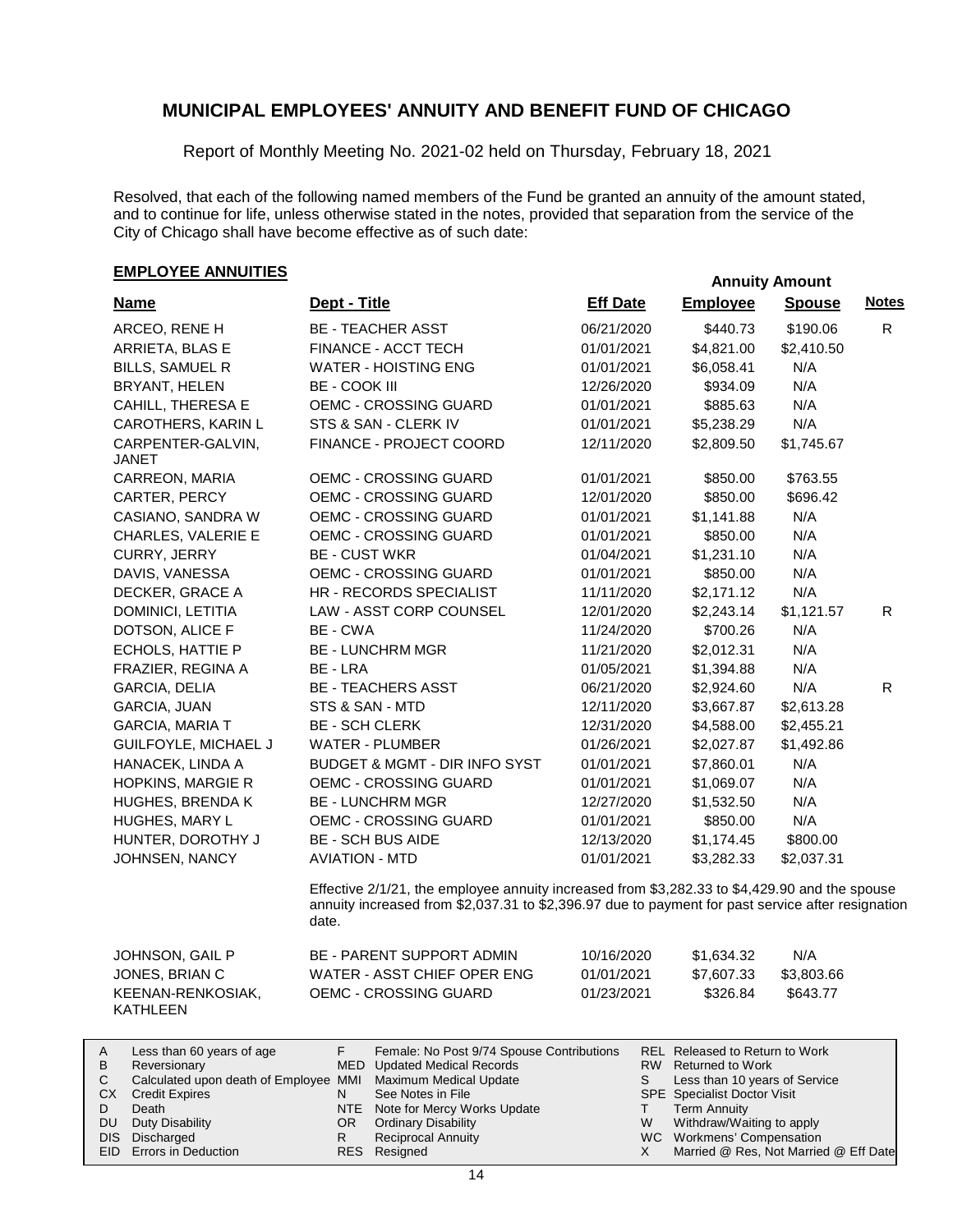Report of Monthly Meeting No. 2021-02 held on Thursday, February 18, 2021

Resolved, that each of the following named members of the Fund be granted an annuity of the amount stated, and to continue for life, unless otherwise stated in the notes, provided that separation from the service of the City of Chicago shall have become effective as of such date:

# **EMPLOYEE ANNUITIES**

| <b>Name</b>                             | Dept - Title                      | <b>Eff Date</b> | <b>Employee</b> | <b>Spouse</b> | <b>Notes</b> |
|-----------------------------------------|-----------------------------------|-----------------|-----------------|---------------|--------------|
| KIRK, BARBARA A                         | <b>BE - SCH CLERK</b>             | 01/01/2021      | \$3,229.40      | N/A           |              |
| KNITTER, PAMELA M                       | OEMC - CROSSING GUARD             | 01/01/2021      | \$850.00        | \$728.22      |              |
| LOPEZ, BETTY                            | OEMC - CROSSING GUARD             | 01/01/2021      | \$1,269.18      | N/A           |              |
| MACK, KATRENIA                          | <b>BE - LUNCHRM MGR</b>           | 01/01/2021      | \$2,328.02      | N/A           |              |
| MACMILLAN, MARIANINA                    | <b>BE - SCH ASST</b>              | 11/21/2020      | \$235.69        | \$117.84      | R.           |
| MANSOUR, BEVERLY A                      | <b>BE - LUNCHRM MGR</b>           | 01/01/2021      | \$1,321.73      | N/A           |              |
| MCNULTY, LINDA M                        | <b>BE - COOK III</b>              | 01/01/2021      | \$1,200.08      | N/A           |              |
| MILLS, LOUIS M                          | <b>AVIATION - SUPVSR SECURITY</b> | 01/01/2021      | \$6,866.60      | \$3,433.30    |              |
| MONZON, GLORIA E                        | OEMC - CROSSING GUARD             | 01/01/2021      | \$850.00        | \$763.56      |              |
| MURPHY, MICHELLE M                      | TREASURER - ASST CITY TREASURER   | 12/01/2020      | \$6,677.13      | \$3,763.81    |              |
| NEELY, BETTY E                          | OEMC - CROSSING GUARD             | 01/01/2021      | \$1,218.28      | N/A           |              |
| OBLAK, BLAKE J                          | FLEEET/FACIL - DIR ADMINISTRATION | 01/01/2021      | \$4,138.47      | N/A           |              |
| OLIVER, BARBARA                         | BE - LRA                          | 12/13/2020      | \$850.00        | N/A           |              |
| OWENS, FRANK                            | <b>BE - PORTER</b>                | 10/29/2020      | \$878.14        | \$800.00      |              |
| PAGE, BESSIE W                          | <b>BE - NURSE</b>                 | 01/01/2021      | \$2,794.65      | N/A           |              |
| PORTER, VERONICA                        | OEMC - CROSSING GUARD             | 01/01/2021      | \$850.00        | N/A           |              |
| RASCHKE, BARBARA S                      | OEMC - CROSSING GUARD             | 01/01/2021      | \$850.00        | \$728.22      |              |
| REDMOND, MARDISSA                       | BE - LRA                          | 12/29/2020      | \$850.00        | N/A           |              |
| REILLY, MARGARET D                      | <b>BE - TEACHER ASST</b>          | 12/02/2020      | \$2,536.79      | \$1,500.48    |              |
| RICHARDSON, GERNICE P                   | BE - LRA                          | 12/31/2020      | \$850.00        | N/A           |              |
| RIVERA, ELIZABETH                       | HUMAN SERV - PROG SPECIALIST II   | 09/22/2020      | \$1,126.70      | N/A           | $\mathsf{R}$ |
| ROBINSON, JENNIFER                      | <b>BE - PORTER</b>                | 12/04/2020      | \$1,010.19      | N/A           |              |
| RUFFOLO CAIRO, LISA M                   | <b>OEMC - CROSSING GUARD</b>      | 01/01/2021      | \$850.00        | \$696.42      |              |
| RUFUS, PATRICIA                         | <b>BE - PORTER</b>                | 12/18/2020      | \$1,274.92      | N/A           |              |
| RUSSELL, MAUREEN P                      | COMM DEV - CLERK IV               | 01/01/2021      | \$4,411.22      | \$2,205.61    |              |
| SAULSBERRY, ESTRILITA                   | <b>BE - TEACHER ASST</b>          | 01/01/2021      | \$3,317.60      | N/A           |              |
| SEGRETI, PATRICIA J                     | OEMC - COMM OPER                  | 12/08/2020      | \$2,748.95      | N/A           |              |
| SHEEHAN, PAMELA K                       | <b>BE - TEACHER ASST</b>          | 01/11/2021      | \$696.02        | \$800.00      |              |
| SIMMS, RENEE A                          | <b>BE - OPERATIONS MGR</b>        | 07/01/2020      | \$2,990.35      | \$1,495.18    | R            |
| SMITH, TANYA Y                          | <b>BE - TEACHER ASST</b>          | 08/19/2020      | \$179.64        | N/A           | R.           |
| TAYLOR, LA FLORA                        | <b>OEMC - CROSSING GUARD</b>      | 01/01/2021      | \$850.00        | N/A           |              |
| TRUITT, YVONNE                          | OEMC - CROSSING GUARD             | 01/01/2021      | \$1,068.96      | N/A           |              |
| TURNER, REGINA M                        | TRANS - POOL MTD                  | 12/01/2020      | \$3,872.43      | \$2,021.83    |              |
| WEST, MARIA A                           | <b>OEMC - CROSSING GUARD</b>      | 12/12/2020      | \$850.00        | \$763.55      |              |
| WETHERSPOON, DANDRA J BE - SCHOOL CLERK |                                   | 12/06/2020      | \$2,928.31      | \$1,464.16    | R            |
| WHITE, KINA D                           | <b>BE - RECORDS SPECIALIST</b>    | 01/01/2021      | \$4,889.95      | \$2,444.98    |              |

| A   | Less than 60 years of age                                    |     | Female: No Post 9/74 Spouse Contributions |   | REL Released to Return to Work        |
|-----|--------------------------------------------------------------|-----|-------------------------------------------|---|---------------------------------------|
| B   | Reversionary                                                 |     | MED Updated Medical Records               |   | RW Returned to Work                   |
|     | Calculated upon death of Employee MMI Maximum Medical Update |     |                                           |   | Less than 10 years of Service         |
| CX. | <b>Credit Expires</b>                                        |     | See Notes in File                         |   | <b>SPE</b> Specialist Doctor Visit    |
|     | Death                                                        |     | NTE Note for Mercy Works Update           |   | <b>Term Annuity</b>                   |
| DU. | Duty Disability                                              | OR. | <b>Ordinary Disability</b>                | w | Withdraw/Waiting to apply             |
|     | DIS Discharged                                               |     | <b>Reciprocal Annuity</b>                 |   | WC Workmens' Compensation             |
|     | <b>EID</b> Errors in Deduction                               |     | RES Resigned                              |   | Married @ Res, Not Married @ Eff Date |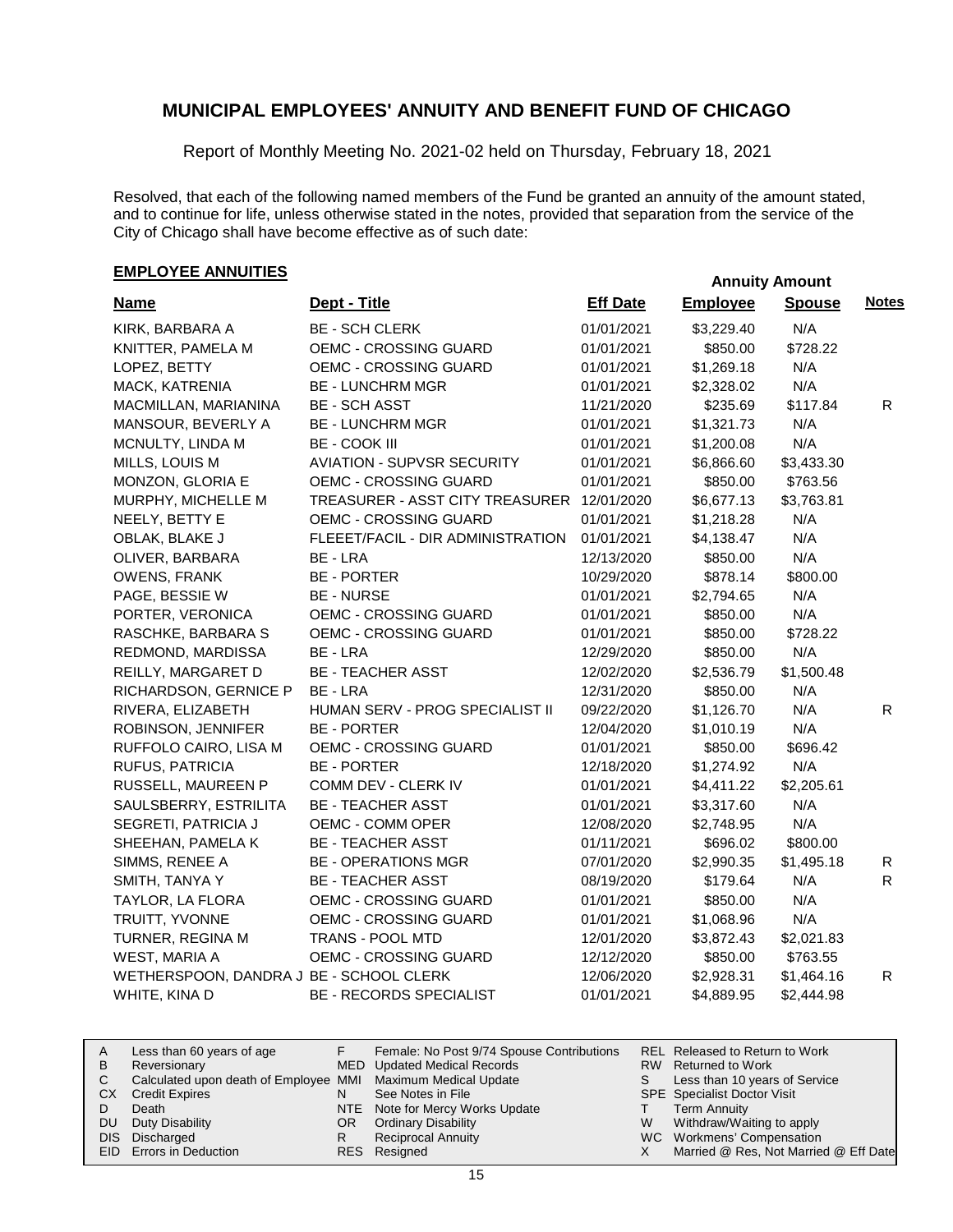Report of Monthly Meeting No. 2021-02 held on Thursday, February 18, 2021

Resolved, that each of the following named members of the Fund be granted an annuity of the amount stated, and to continue for life, unless otherwise stated in the notes, provided that separation from the service of the City of Chicago shall have become effective as of such date:

# **EMPLOYEE ANNUITIES**

| <b>Name</b>                            | Dept - Title                        | <b>Eff Date</b> | <b>Employee</b> | <b>Spouse</b> | <b>Notes</b> |
|----------------------------------------|-------------------------------------|-----------------|-----------------|---------------|--------------|
| WHITFIELD-ALEXANDER,<br><b>EARLINE</b> | <b>FAMILY &amp; SUPP - PROG MGR</b> | 02/01/2020      | \$2.704.84      | \$1,352,42    |              |
| WILLIAMS, HATTIE E                     | <b>BE - PORTER</b>                  | 12/17/2020      | \$982.57        | N/A           |              |
| <b>WRIGHT, SHARON A</b>                | <b>BE - TEACHER ASST</b>            | 08/10/2020      | \$362.22        | N/A           | R            |
| ZAPATA, ISABEL                         | BE - LRA                            | 01/01/2021      | \$858.04        | \$800.00      |              |
| <b>Total Employee Annuities</b>        | 71 Case(s)                          |                 | \$152,644.60    |               |              |

| A         | Less than 60 years of age                                    |     | Female: No Post 9/74 Spouse Contributions |   | <b>REL Released to Return to Work</b> |
|-----------|--------------------------------------------------------------|-----|-------------------------------------------|---|---------------------------------------|
| B         | Reversionary                                                 |     | MED Updated Medical Records               |   | RW Returned to Work                   |
|           | Calculated upon death of Employee MMI Maximum Medical Update |     |                                           |   | Less than 10 years of Service         |
| CХ        | <b>Credit Expires</b>                                        |     | See Notes in File                         |   | <b>SPE</b> Specialist Doctor Visit    |
|           | Death                                                        |     | NTE Note for Mercy Works Update           |   | <b>Term Annuity</b>                   |
| <b>DU</b> | Duty Disability                                              | OR. | <b>Ordinary Disability</b>                | W | Withdraw/Waiting to apply             |
|           | DIS Discharged                                               |     | <b>Reciprocal Annuity</b>                 |   | WC Workmens' Compensation             |
|           | EID Errors in Deduction                                      |     | RES Resigned                              |   | Married @ Res, Not Married @ Eff Date |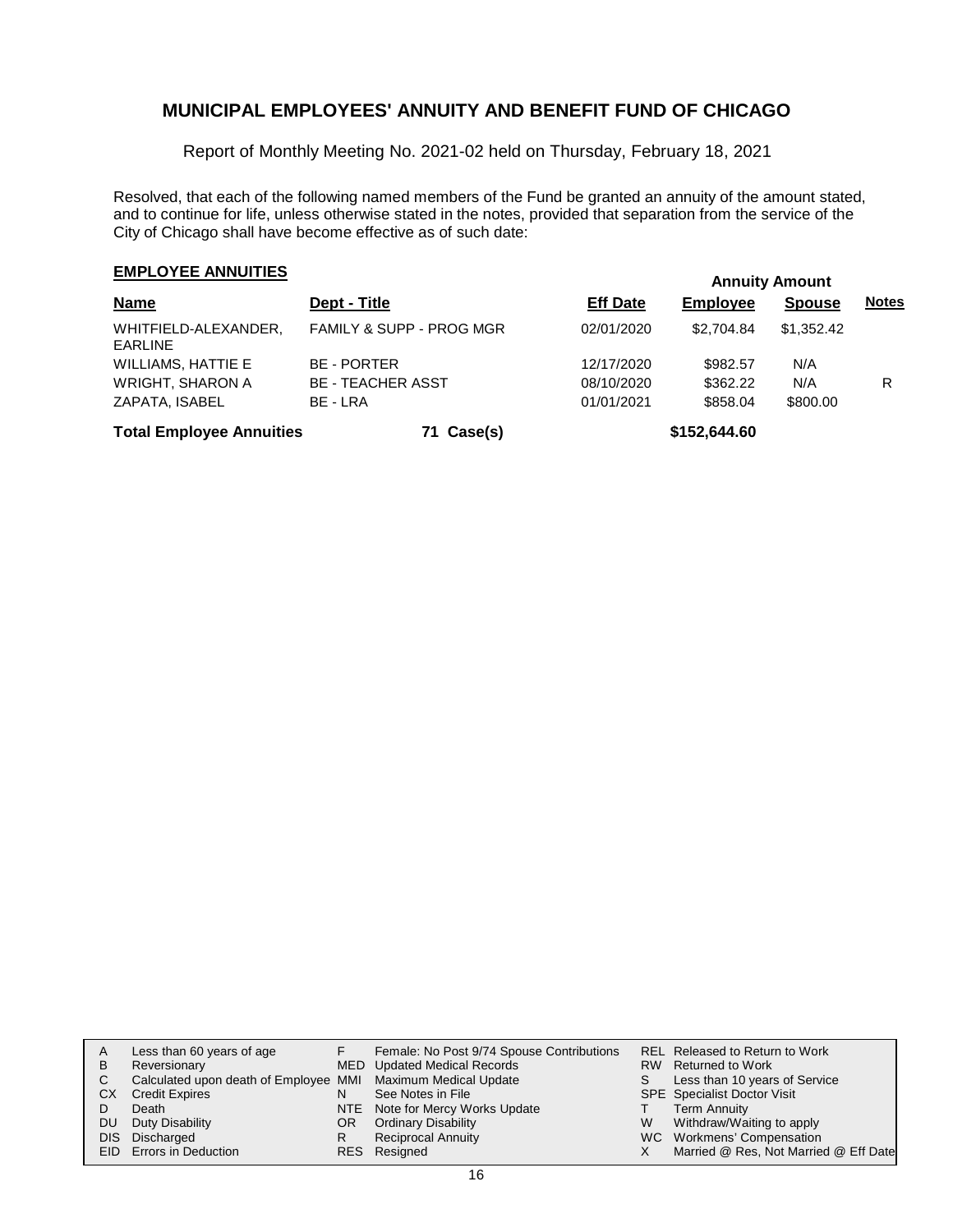Report of Monthly Meeting No. 2021-02 held on Thursday, February 18, 2021

Resolved, that each of the following widows, widowers, minor children, and certain other relatives of former members of the Fund be granted annuities of the amounts stated, and to continue until the expiration date indicated.

# **Monthly Annuities SPOUSE ANNUITIES**

| <b>Name</b>                        | Dept - Title                                   | <b>Eff Date</b> | <b>Annuity</b> | <b>Expires</b> | <b>Notes</b> |
|------------------------------------|------------------------------------------------|-----------------|----------------|----------------|--------------|
| ANDERSON, ALLEN A                  | CPL - LIBRARY ASSOC                            | 11/03/2020      | \$2,512.34     | Death          |              |
| ANDERSON, ARIEL J                  | HEALTH - SOCIAL WKR ASST                       | 09/29/2020      | \$850.87       | Death          | R            |
| ANDERSON, ROBERT                   | BE - CWA                                       | 11/24/2020      | \$1,095.08     | Death          |              |
| ASENCIO, MARY ELLEN                | CITY CLERK - ADMIN ASST III                    | 11/18/2020      | \$715.45       | Death          | R            |
| AVILA, JOSE                        | BE - LRA                                       | 12/03/2020      | \$800.00       | Death          |              |
| BAKEN, BARBARA M                   | WATER - ENG OF WATER DISTRIB                   | 11/17/2020      | \$4,857.72     | Death          |              |
| BROWN, PARNELL L                   | <b>BE - TEACHER ASST</b>                       | 12/04/2020      | \$1,721.32     | Death          |              |
| CLAY, ALBERT                       | <b>BE - COOK III</b>                           | 07/04/2020      | \$800.00       | Death          |              |
| COKELEY, WALTER J                  | BE - SPEC SCH TYPIST                           | 10/16/2020      | \$1,483.00     | Death          |              |
| COURTNEY, MARJORIE A               | <b>TRANS - HOISTING ENG</b>                    | 12/17/2020      | \$1,717.38     | Death          |              |
| FOGELHUT, TRACIE                   | HEALTH - FINANCE OFFICER                       | 11/25/2020      | \$2,783.96     | Death          |              |
| GONZALEZ, BLANCA                   | <b>BE - CUST WKR</b>                           | 11/29/2020      | \$814.34       | Death          |              |
| HENDRICKS, PINKIE L                | REVENUE - FIELD SUPV                           | 12/07/2020      | \$1,096.34     | Death          |              |
| HOWARD, ETHEL M                    | <b>WATER - HOISTING ENG</b>                    | 12/08/2020      | \$2,330.07     | Death          |              |
| HUSSIEN, MOHAMMED J                | <b>BE - TEACHER ASST</b>                       | 12/07/2020      | \$1,610.76     | Death          |              |
| JANOSZ, MARIA                      | <b>HEALTH - JR CLERK</b>                       | 12/03/2020      | \$198.41       | Death          | R            |
| JONES, CYNTHIA L                   | TRANS - FOREMAN MACHINISTS                     | 12/10/2020      | \$2,949.58     | Death          | $\mathsf{R}$ |
| JORDAN, RUBY J                     | <b>BE - FACTOR CUST WKR</b>                    | 12/12/2020      | \$2,573.96     | Death          |              |
| KURAS, MARGARET A                  | TRANS - FIELD SVC SPECIALIST III               | 11/15/2020      | \$2,098.69     | Death          |              |
| LAWS, JOHN P                       | BE - FOOD SERV MGR                             | 12/21/2020      | \$1,185.39     | Death          |              |
| LOPEZ, ROSA M                      | <b>BE - TEACHER ASST</b>                       | 11/27/2020      | \$800.00       | Death          | R.           |
| NAVY, SL                           | <b>BE - COORDINATOR</b>                        | 12/04/2020      | \$1,057.64     | Death          |              |
| NOVAK, SUELLEN B                   | <b>AVIATION - OPER ENG</b>                     | 12/22/2020      | \$2,764.56     | Death          |              |
| ORANGE, MABEL                      | <b>BE - RADIO TV ENG</b>                       | 08/13/2020      | \$3,359.07     | Death          |              |
| PEDROZA, ELIZABETH                 | AGING - ASST SPEC AGING                        | 11/26/2020      | \$1,216.38     | Death          | R.           |
| POULLMAN, VASILIA                  | HOUSING - LOAN PROCESS COORD                   | 11/16/2020      | \$2,177.08     | Death          |              |
| POWER, FRANCES M                   | <b>BE - CUST WKR</b>                           | 12/11/2020      | \$1,209.58     | Death          |              |
| RAHEEM, DONALD T                   | CPL - SR DATA ENTRY OPER                       | 12/09/2020      | \$1,464.90     | Death          |              |
| RAMIREZ, CATHERINE S               | <b>BE - SCH CLERK</b>                          | 09/29/2020      | \$1,772.31     | Death          |              |
| ROBERTSON, MERLE D                 | FINANCE - BOOTER                               | 05/27/2020      | \$1,768.28     | Death          |              |
| RODDEN, MARY E                     | <b>WATER - BRICKLAYER</b>                      | 12/08/2020      | \$2,483.88     | Death          |              |
| SANTIAGO ESTRADA, ROSE WATER - MTD |                                                | 12/21/2020      | \$3,249.39     | Death          |              |
| SHEERIN, JANET M                   | POLICE - ASST PERSONNEL DIR                    | 12/28/2020      | \$3,175.94     | Death          |              |
|                                    | STAMATELOS, ANASTASIOS LAW - ASST CORP COUNSEL | 07/18/2020      | \$319.21       | Death          | R            |
| VASILIK, MARGARET M                | <b>BE - SCH SECURITY AIDE</b>                  | 11/06/2020      | \$800.00       | Death          |              |
| VYSOKY, JAMES R                    | <b>BE - TEACHER ASST</b>                       | 12/10/2020      | \$800.00       | Death          |              |
| WHITE, MARY T                      | FLEET - EQUIPMENT RENTAL COORD                 | 12/11/2020      | \$2,981.41     | Death          |              |
|                                    |                                                |                 |                |                |              |

| A   | Less than 60 years of age                                    |     | Female: No Post 9/74 Spouse Contributions | <b>REL Released to Return to Work</b> |
|-----|--------------------------------------------------------------|-----|-------------------------------------------|---------------------------------------|
| B   | Reversionary                                                 |     | MED Updated Medical Records               | RW Returned to Work                   |
|     | Calculated upon death of Employee MMI Maximum Medical Update |     |                                           | Less than 10 years of Service         |
| CX. | <b>Credit Expires</b>                                        |     | See Notes in File                         | <b>SPE</b> Specialist Doctor Visit    |
|     | Death                                                        |     | NTE Note for Mercy Works Update           | <b>Term Annuity</b>                   |
| DU. | Duty Disability                                              | OR. | <b>Ordinary Disability</b>                | Withdraw/Waiting to apply             |
|     | DIS Discharged                                               |     | Reciprocal Annuity                        | WC Workmens' Compensation             |
|     | EID Errors in Deduction                                      |     | RES Resigned                              | Married @ Res, Not Married @ Eff Date |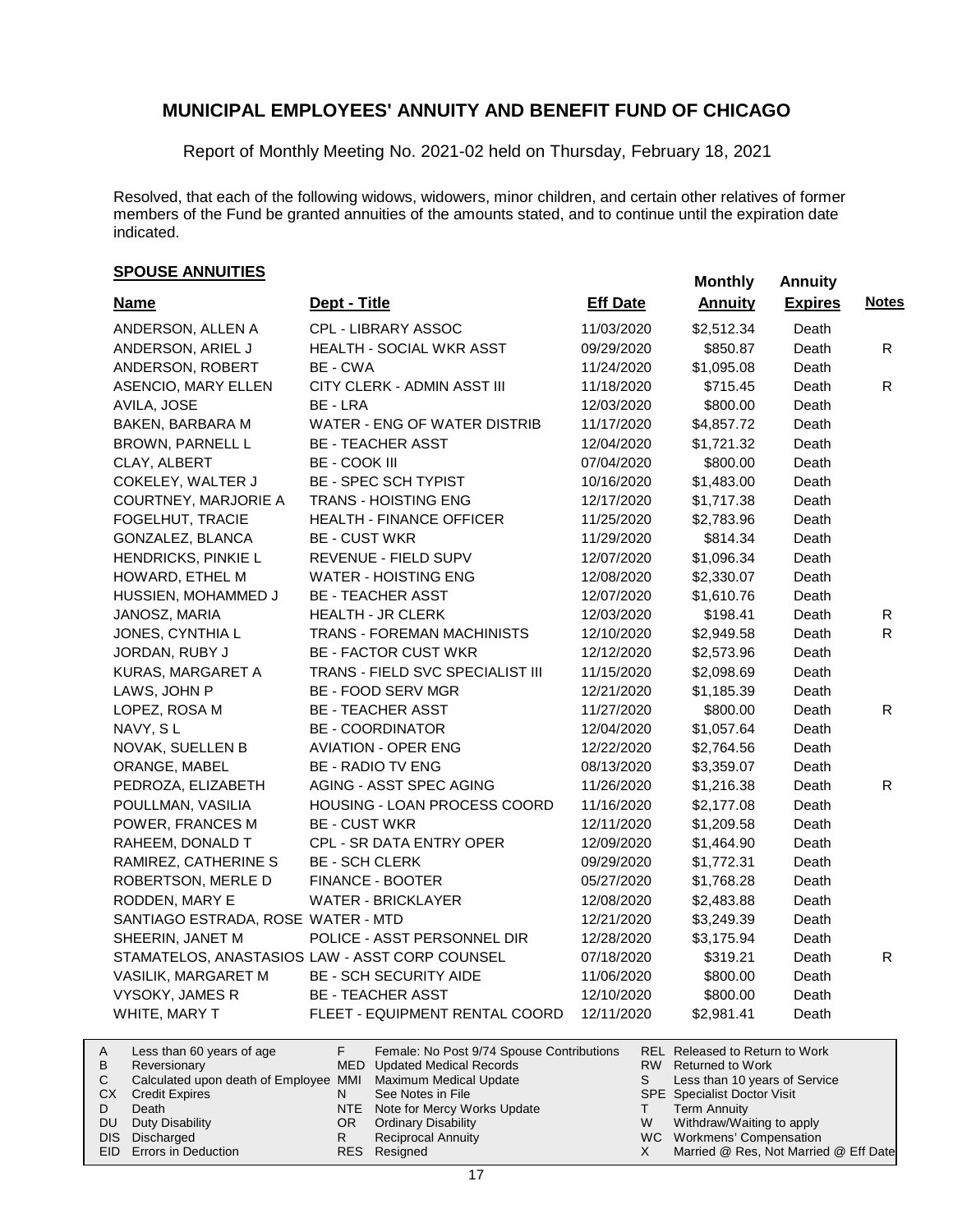Report of Monthly Meeting No. 2021-02 held on Thursday, February 18, 2021

Resolved, that each of the following widows, widowers, minor children, and certain other relatives of former members of the Fund be granted annuities of the amounts stated, and to continue until the expiration date indicated.

# **Monthly Annuity SPOUSE ANNUITIES**

| <b>Name</b>                   | Dept - Title |            | <b>Eff Date</b> | $\sim$<br>Annuitv | <b>Expires</b> | <u>Notes</u> |
|-------------------------------|--------------|------------|-----------------|-------------------|----------------|--------------|
| <b>Total Spouse Annuities</b> |              | 37 Case(s) |                 | \$65,594.29       |                |              |

| В<br>С<br>CХ<br>DU | Less than 60 years of age<br>Reversionary<br>Calculated upon death of Employee MMI Maximum Medical Update<br><b>Credit Expires</b><br>Death<br>Duty Disability<br>DIS Discharged | OR. | Female: No Post 9/74 Spouse Contributions<br>MED Updated Medical Records<br>See Notes in File<br>NTE Note for Mercy Works Update<br><b>Ordinary Disability</b><br><b>Reciprocal Annuity</b> | W | <b>REL Released to Return to Work</b><br>RW Returned to Work<br>Less than 10 years of Service<br><b>SPE</b> Specialist Doctor Visit<br><b>Term Annuity</b><br>Withdraw/Waiting to apply<br>WC Workmens' Compensation |
|--------------------|----------------------------------------------------------------------------------------------------------------------------------------------------------------------------------|-----|---------------------------------------------------------------------------------------------------------------------------------------------------------------------------------------------|---|----------------------------------------------------------------------------------------------------------------------------------------------------------------------------------------------------------------------|
|                    | EID Errors in Deduction                                                                                                                                                          |     | RES Resigned                                                                                                                                                                                |   | Married @ Res, Not Married @ Eff Date                                                                                                                                                                                |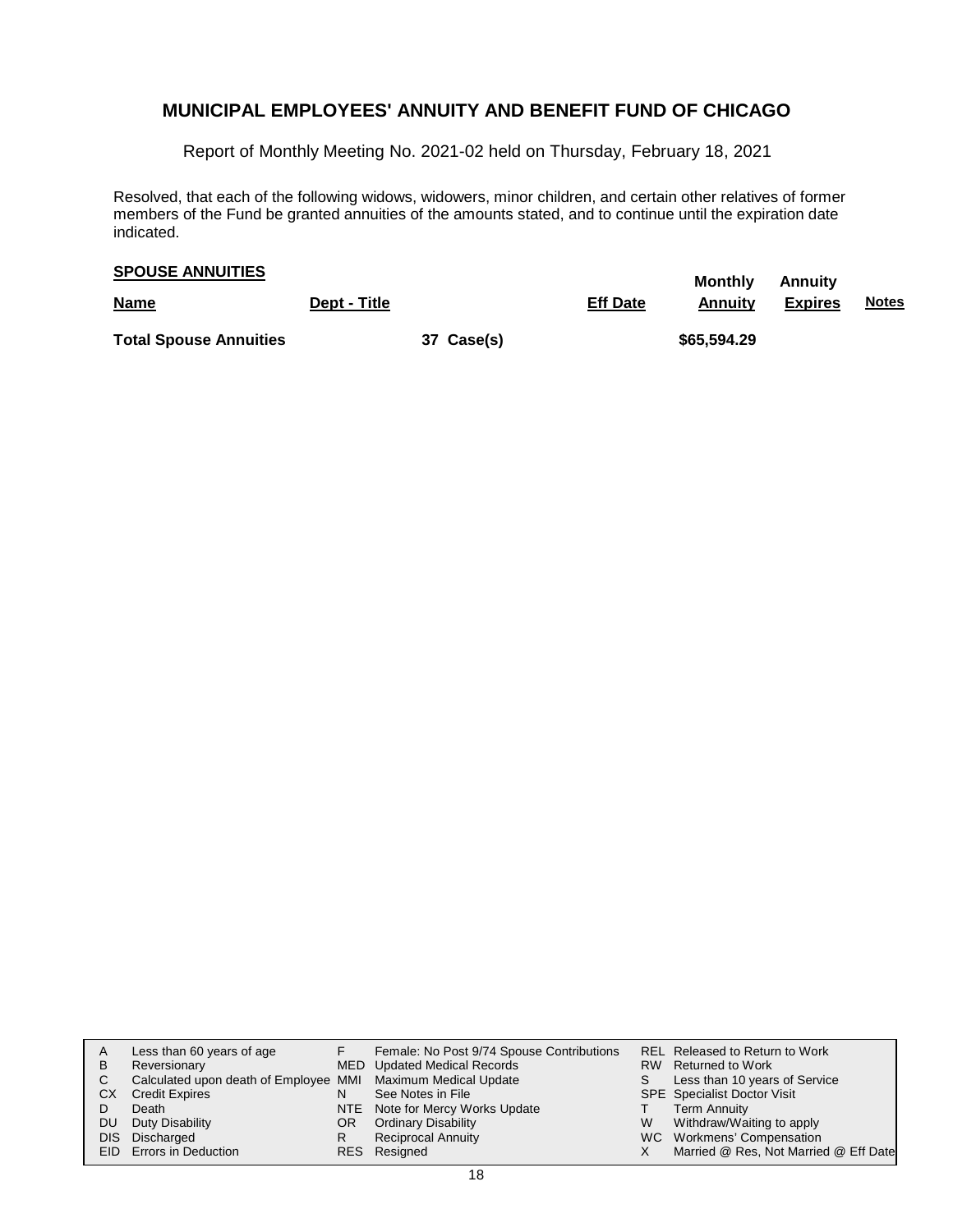Report of Monthly Meeting No. 2021-02 held on Thursday, February 18, 2021

Resolved, that each of the following widows, widowers, minor children, and certain other relatives of former members of the Fund be granted annuities of the amounts stated, and to continue until the expiration date indicated.

# **CHILD(REN) ANNUITIES**<br> **Monthly** Annuity

| <b>Name</b> | Employee | <b>Eff Date</b> | Annuity | <b>Expires</b> | <b>Notes</b> |
|-------------|----------|-----------------|---------|----------------|--------------|
| <b>NONE</b> |          |                 |         |                |              |

| В<br>С<br>CХ<br>DU | Less than 60 years of age<br>Reversionary<br>Calculated upon death of Employee MMI Maximum Medical Update<br><b>Credit Expires</b><br>Death<br>Duty Disability<br>DIS Discharged | OR. | Female: No Post 9/74 Spouse Contributions<br>MED Updated Medical Records<br>See Notes in File<br>NTE Note for Mercy Works Update<br><b>Ordinary Disability</b><br><b>Reciprocal Annuity</b> | W | <b>REL Released to Return to Work</b><br>RW Returned to Work<br>Less than 10 years of Service<br><b>SPE</b> Specialist Doctor Visit<br><b>Term Annuity</b><br>Withdraw/Waiting to apply<br>WC Workmens' Compensation |
|--------------------|----------------------------------------------------------------------------------------------------------------------------------------------------------------------------------|-----|---------------------------------------------------------------------------------------------------------------------------------------------------------------------------------------------|---|----------------------------------------------------------------------------------------------------------------------------------------------------------------------------------------------------------------------|
|                    | EID Errors in Deduction                                                                                                                                                          |     | RES Resigned                                                                                                                                                                                |   | Married @ Res, Not Married @ Eff Date                                                                                                                                                                                |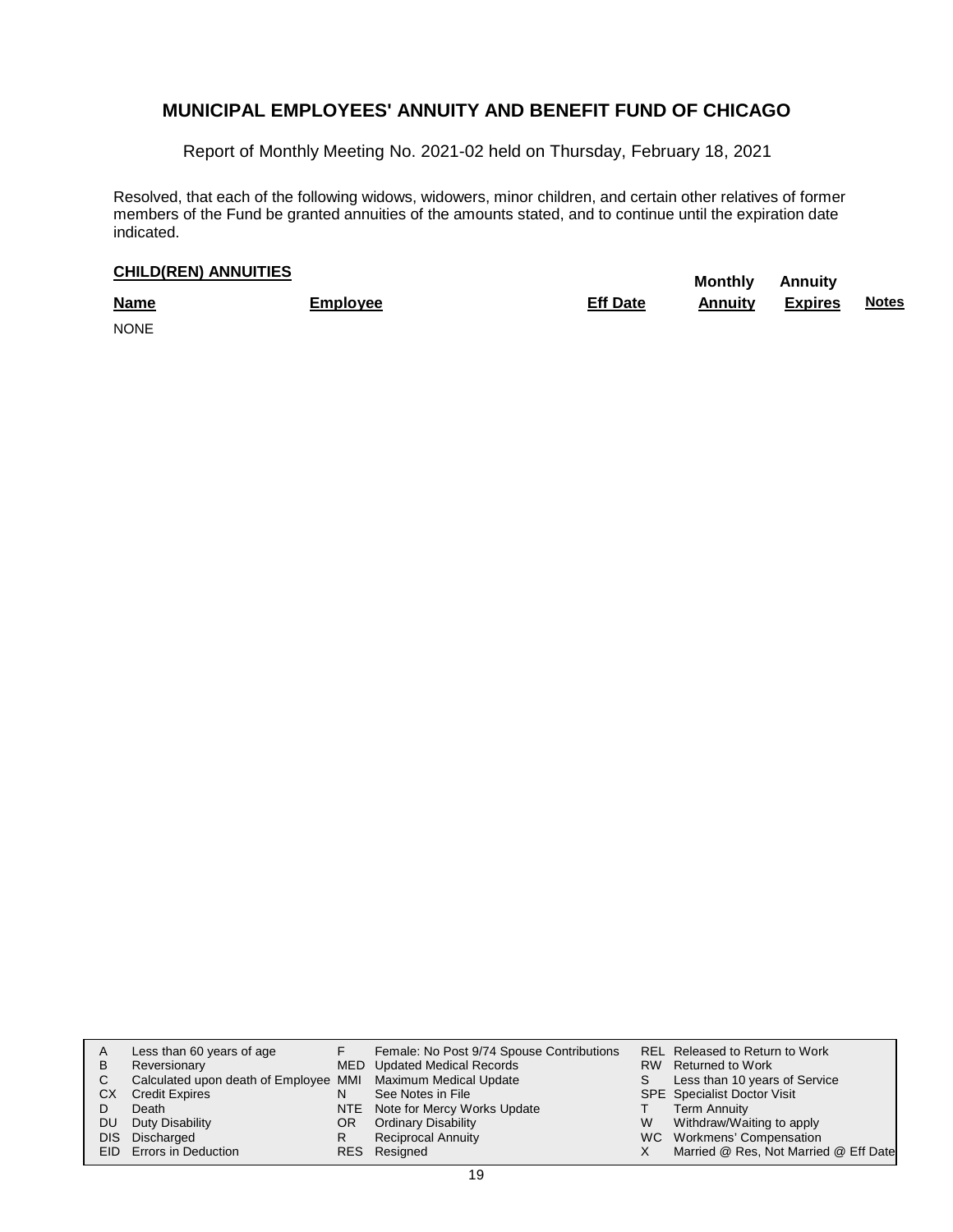Report of Monthly Meeting No. 2021-02 held on Thursday, February 18, 2021

Resolved, that each of the following widows, widowers, minor children, and certain other relatives of former members of the Fund be granted annuities of the amounts stated, and to continue until the expiration date indicated.

# **Monthly Annuity REVERSIONARY ANNUITIES**

| <b>Name</b>                         | <b>Employee</b>          |           | <b>Eff Date</b> | <br>Annuitv | , ,,,,,,,,,,<br><b>Expires</b> | <u>Notes</u> |
|-------------------------------------|--------------------------|-----------|-----------------|-------------|--------------------------------|--------------|
| MESSING. REBECCA M                  | <b>VYSOKY, BERNADINE</b> |           | 12/10/2020      | \$68.50     | Death                          |              |
| VYSOKY, KATHRYN M                   | <b>VYSOKY, BERNADINE</b> |           | 12/10/2020      | \$68.50     | Death                          |              |
| <b>Total Reversionary Annuities</b> |                          | 2 Case(s) |                 | \$137.00    |                                |              |

| A   | Less than 60 years of age                                    |     | Female: No Post 9/74 Spouse Contributions |   | <b>REL Released to Return to Work</b> |
|-----|--------------------------------------------------------------|-----|-------------------------------------------|---|---------------------------------------|
| B   | Reversionary                                                 |     | MED Updated Medical Records               |   | RW Returned to Work                   |
|     | Calculated upon death of Employee MMI Maximum Medical Update |     |                                           |   | Less than 10 years of Service         |
| CХ  | <b>Credit Expires</b>                                        |     | See Notes in File                         |   | <b>SPE</b> Specialist Doctor Visit    |
|     | Death                                                        |     | NTE Note for Mercy Works Update           |   | <b>Term Annuity</b>                   |
| DU. | Duty Disability                                              | OR. | <b>Ordinary Disability</b>                | W | Withdraw/Waiting to apply             |
|     | DIS Discharged                                               | R   | <b>Reciprocal Annuity</b>                 |   | WC Workmens' Compensation             |
|     | EID Errors in Deduction                                      |     | RES Resigned                              |   | Married @ Res, Not Married @ Eff Date |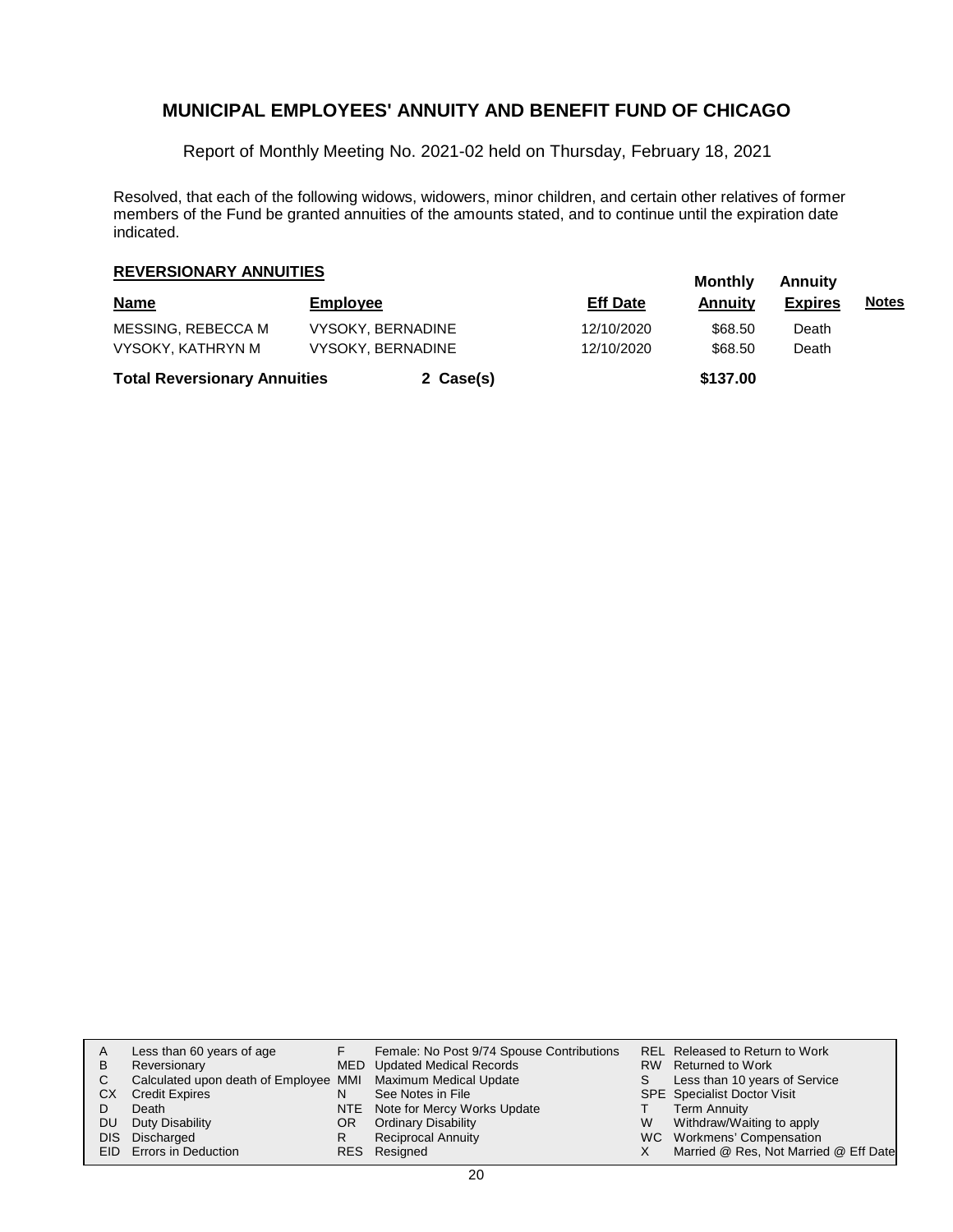Report of Monthly Meeting No. 2021-02 held on Thursday, February 18, 2021

Resolved, that each of the following named members of the Fund, or widows, widowers, or minor children of former members of the Fund be granted an adjusted annuity of the amount stated, and to continue for life, unless otherwise stated.

### **Annuity Amount ADJUSTED ANNUITIES**

| <b>Name</b> | <b>Reason</b> | <b>Eff Date</b> | <b>Employee Spouse/Child</b> |
|-------------|---------------|-----------------|------------------------------|
| <b>NONE</b> |               |                 | <b>ORG</b><br>ADJ            |
|             |               |                 |                              |

Trustee McMahon moved that the resolutions be adopted and that the applicants be granted employee, widow(er), child, reversionary, or adjusted annuities for the period and at the rates stated opposite their respective names. Seconded Trustee Thompson. Carried: Ayes- Trustee Johnson, Trustee McMahon, Trustee Soni, Trustee Thompson and Mr. Slack. Nays-None.

|    | Less than 60 years of age                                    |     | Female: No Post 9/74 Spouse Contributions |   | <b>REL Released to Return to Work</b> |
|----|--------------------------------------------------------------|-----|-------------------------------------------|---|---------------------------------------|
| В  | Reversionary                                                 |     | MED Updated Medical Records               |   | RW Returned to Work                   |
| C. | Calculated upon death of Employee MMI Maximum Medical Update |     |                                           |   | Less than 10 years of Service         |
| CХ | <b>Credit Expires</b>                                        |     | See Notes in File                         |   | <b>SPE</b> Specialist Doctor Visit    |
|    | Death                                                        |     | NTE Note for Mercy Works Update           |   | Term Annuity                          |
| DU | Duty Disability                                              | OR. | <b>Ordinary Disability</b>                | W | Withdraw/Waiting to apply             |
|    | DIS Discharged                                               |     | <b>Reciprocal Annuity</b>                 |   | WC Workmens' Compensation             |
|    | EID Errors in Deduction                                      |     | RES Resigned                              |   | Married @ Res, Not Married @ Eff Date |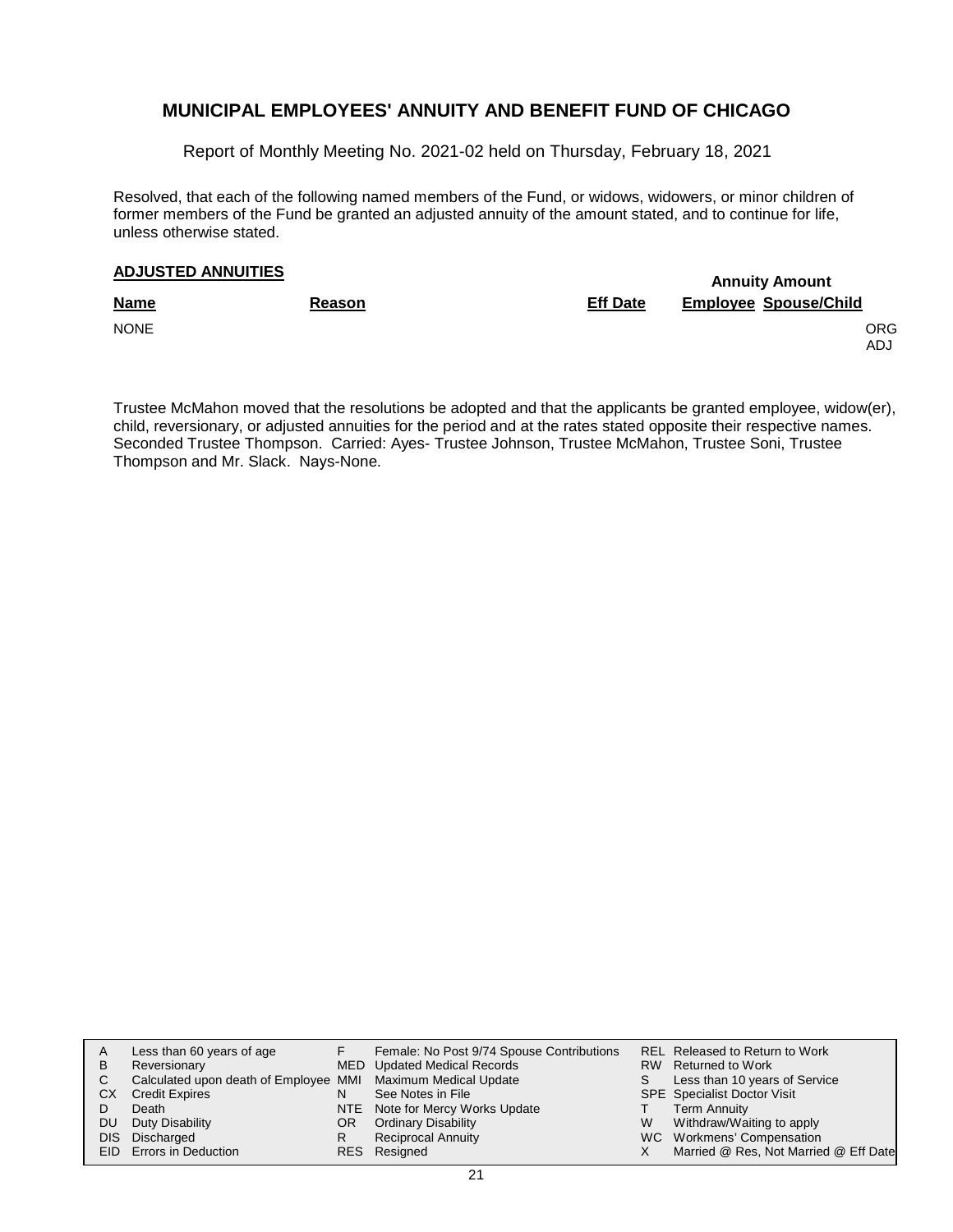Report of Monthly Meeting No. 2021-02 held on Thursday, February 18, 2021

The following employees have filed application for Duty Disability Benefits. The applications have been examined by the Medical Examiner for this Fund who recommended the following periods of disability.

#### **DUTY DISABILITY**

|                              |                 |               |                             |                  | Rate       | NO. OI           |
|------------------------------|-----------------|---------------|-----------------------------|------------------|------------|------------------|
| <b>Name</b>                  | <b>Dept</b>     |               | <b>Eff Date Fol-Up Date</b> | <b>Term Date</b> |            | Per Day Children |
| <b>BAUTISTA, RICHARD H</b>   | <b>AVIATION</b> | 01/04/21      | 06/01/21                    |                  | \$160.06   |                  |
| <b>BORGHI, DENNIS M</b>      | STS & SAN       | 10/26/20      | 08/01/21                    |                  | \$214.13   |                  |
| <b>BUCKNER, STEPHON</b>      | STS & SAN       | 10/09/20      |                             | 11/26/20         | \$163.91   |                  |
| CAROTHERS, YANCY             | <b>AVIATION</b> | 11/07/20      | 05/01/21                    |                  | \$163.91   |                  |
|                              |                 | (Less 7 days) |                             |                  |            |                  |
| <b>CRUZ, ENRIQUE</b>         | STS & SAN       | 09/24/20      | 05/01/21                    |                  | \$169.63   | 1                |
| DOHERTY, MARTIN              | WATER           | 11/06/20      | 06/01/21                    |                  | \$221.60   | 4                |
| FABSITS, JOHN A              | STS & SAN       | 12/03/20      | 05/01/21                    |                  | \$164.63   | 1                |
| <b>GRIFFIN, DERRICK</b>      | <b>AVIATION</b> | 01/22/21      | 06/01/21                    |                  | \$163.91   | 1                |
| GVOJIC, MITZI                | STS & SAN       | 01/13/21      | 05/01/22                    |                  | \$168.35   |                  |
| SWANAGAN, YOULANDA           | WATER           | 08/30/20      |                             | 09/02/20         | \$189.76   |                  |
| TAYLOR, PEGGY                | STS & SAN       | 11/16/20      | 06/01/21                    |                  | \$152.45   | 3                |
| THOMAS, ERIC M               | <b>AVIATION</b> | 04/10/20      |                             | 01/27/21         | \$100.27   |                  |
| ZARESKI, WALTER S            | STS & SAN       | 10/27/20      | 08/01/21                    |                  | \$163.91   |                  |
| <b>Total DUTY DISABILITY</b> |                 | Case(s)<br>13 |                             |                  | \$2,196.52 |                  |

**Rate**

**\*No. of**

\* Based on 40 ILCS 5/8-160, the Employee shall also have a right to receive child's disability benefit of \$10.00 a month on account of each child less than 18 years of age. Rates will be prorated based on days of eligibility.

|    | Less than 60 years of age                                    |     | Female: No Post 9/74 Spouse Contributions |   | REL Released to Return to Work        |
|----|--------------------------------------------------------------|-----|-------------------------------------------|---|---------------------------------------|
| В  | Reversionary                                                 |     | MED Updated Medical Records               |   | RW Returned to Work                   |
|    | Calculated upon death of Employee MMI Maximum Medical Update |     |                                           |   | Less than 10 years of Service         |
| CХ | <b>Credit Expires</b>                                        |     | See Notes in File                         |   | <b>SPE</b> Specialist Doctor Visit    |
|    | Death                                                        |     | NTE Note for Mercy Works Update           |   | <b>Term Annuity</b>                   |
| DU | Duty Disability                                              | OR. | <b>Ordinary Disability</b>                | W | Withdraw/Waiting to apply             |
|    | DIS Discharged                                               |     | <b>Reciprocal Annuity</b>                 |   | WC Workmens' Compensation             |
|    | <b>EID</b> Errors in Deduction                               |     | RES Resigned                              |   | Married @ Res, Not Married @ Eff Date |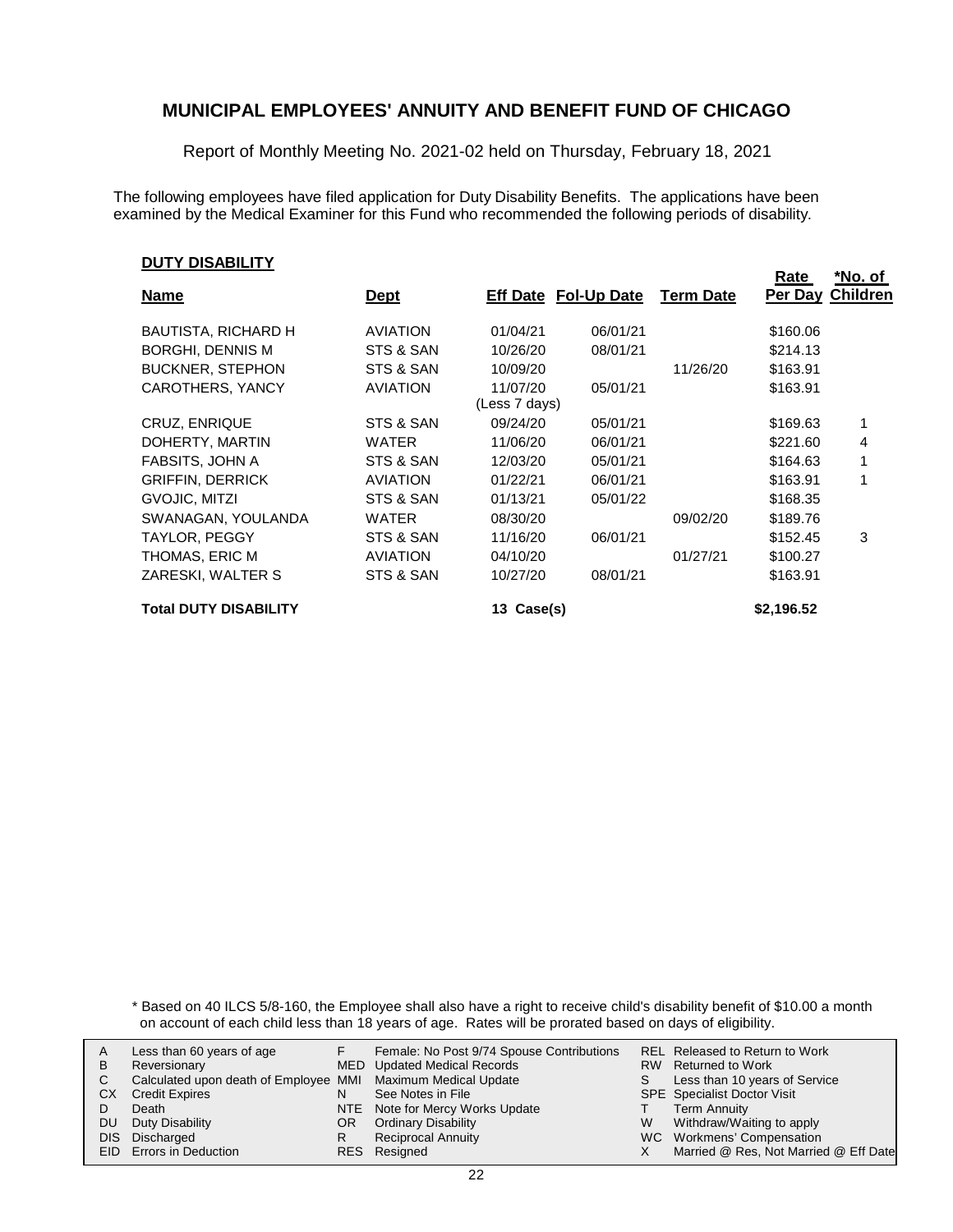Report of Monthly Meeting No. 2021-02 held on Thursday, February 18, 2021

The following employees have filed application for Ordinary Disability Benefits. The applications have been examined by the Medical Examiner for this Fund who recommended the following periods of disability.

**Rate**

#### **ORDINARY DISABILITY**

| <b>Name</b>                      | <b>Dept</b>     | <b>Eff Date Fol-Up Date</b> |          | <b>Term Date</b> | nale<br>Per Day |
|----------------------------------|-----------------|-----------------------------|----------|------------------|-----------------|
| <b>BANTY, JONATHAN R</b>         | <b>AVIATION</b> | 12/06/20                    |          | 01/25/21         | \$144.60        |
| <b>BROWN, MONTISE</b>            | BE.             | 11/26/20<br>(Less 5 days)   | 05/01/21 |                  | \$56.01         |
| BYRD, BOBBIE J                   | <b>OEMC</b>     | 12/18/20                    | 05/01/21 |                  | \$67.78         |
| <b>CLINTON, MAXINE L</b>         | BE              | 12/19/20                    | 07/01/21 |                  | \$74.31         |
| DELOACH, GLENN V                 | <b>WATER</b>    | 10/02/20                    |          | 12/15/20         | \$137.62        |
| FIELDS, LATRISSA                 | <b>AVIATION</b> | 11/05/20                    |          | 04/10/21         | \$109.27        |
| <b>GADISON, KAREN L</b>          | <b>FINANCE</b>  | 11/17/20                    |          | 12/15/20         | \$93.07         |
| HART, GERALD T                   | <b>OEMC</b>     | 01/15/21                    | 01/01/22 |                  | \$170.67        |
| <b>JELKS, LINDA</b>              | BE              | 04/13/20                    | 04/01/21 |                  | \$60.29         |
|                                  |                 | (Less 4 days)               |          |                  |                 |
| MCMAHON, JOSEPH J                | <b>WATER</b>    | 12/17/20                    | 04/01/21 |                  | \$141.98        |
| MITCHELL, MARCUS L               | <b>AVIATION</b> | 01/16/21                    | 08/01/21 |                  | \$137.62        |
| SANDERS, WILLIE J                | <b>WATER</b>    | 01/18/21                    | 08/01/21 |                  | \$141.98        |
| STAINBROOK, GERALD R             | <b>AVIATION</b> | 01/24/21                    | 05/01/21 |                  | \$45.73         |
| <b>Total ORDINARY DISABILITY</b> |                 | Case(s)<br>13               |          |                  | \$1,380.93      |

Trustee McMahon moved that the applicants for Ordinary and Duty disability benefits be granted such benefits for the period and at the rate shown opposite their respective names. Seconded Trustee Thompson. Carried: Ayes- Trustee Johnson, Trustee McMahon, Trustee Soni, Trustee Thompson and Mr. Slack. Nays-None.

|    | Less than 60 years of age                                    |     | Female: No Post 9/74 Spouse Contributions |   | REL Released to Return to Work        |
|----|--------------------------------------------------------------|-----|-------------------------------------------|---|---------------------------------------|
| B  | Reversionary                                                 |     | MED Updated Medical Records               |   | RW Returned to Work                   |
|    | Calculated upon death of Employee MMI Maximum Medical Update |     |                                           |   | Less than 10 years of Service         |
| СX | <b>Credit Expires</b>                                        |     | See Notes in File                         |   | <b>SPE</b> Specialist Doctor Visit    |
|    | Death                                                        |     | NTE Note for Mercy Works Update           |   | Term Annuity                          |
| DU | Duty Disability                                              | OR. | <b>Ordinary Disability</b>                | W | Withdraw/Waiting to apply             |
|    | DIS Discharged                                               |     | <b>Reciprocal Annuity</b>                 |   | WC Workmens' Compensation             |
|    | <b>EID</b> Errors in Deduction                               |     | RES Resigned                              |   | Married @ Res, Not Married @ Eff Date |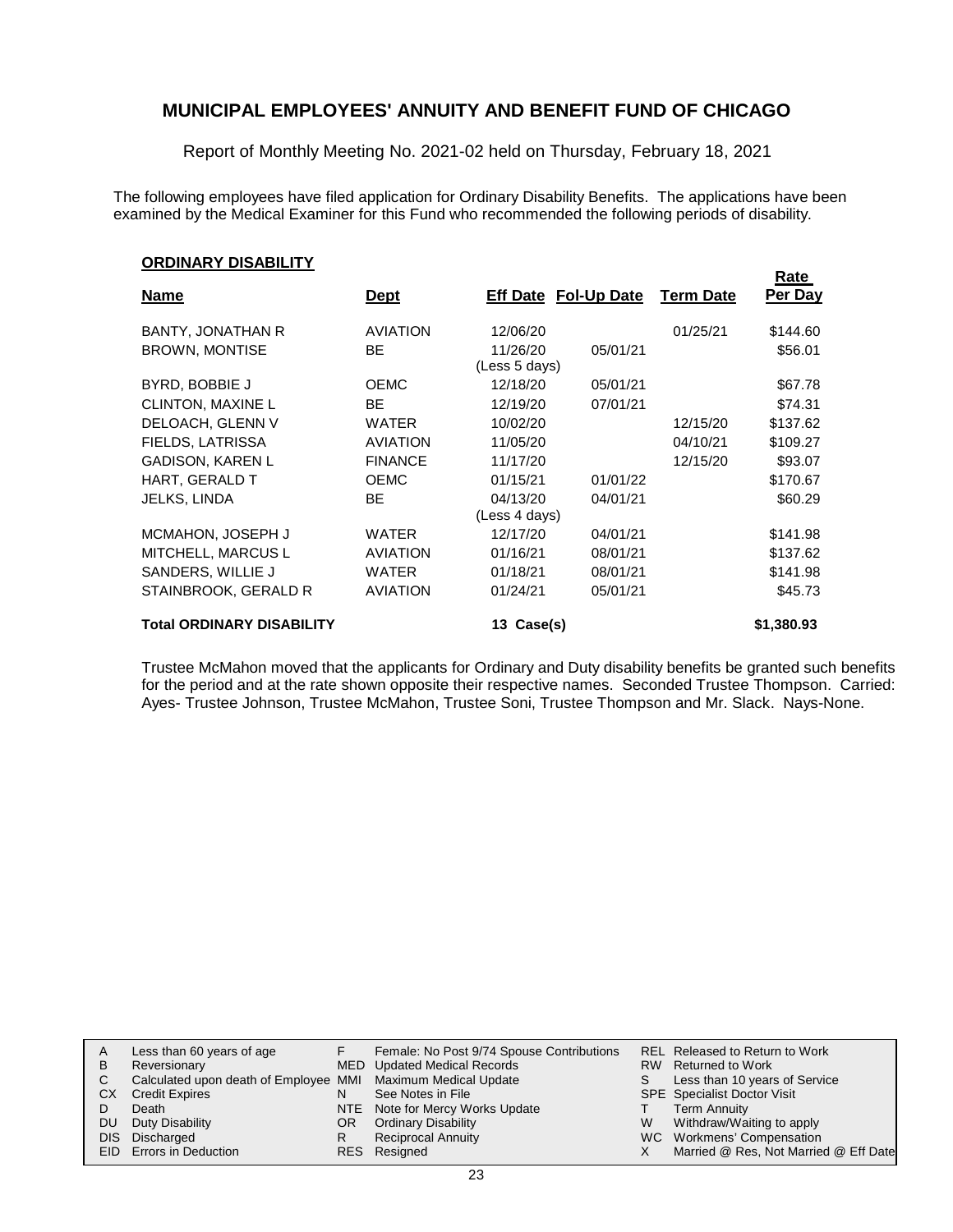Report of Monthly Meeting No. 2021-02 held on Thursday, February 18, 2021

The following employees receiving Duty Disability Benefits have applied for extension of such benefits. The applications have been examined by the Medical Examiner for this Fund who recommended the following extensions.

#### **DUTY-EXTENSION OF**

|                                |                 |                   |               |                | <b>Rate</b>             | <u>*No. of</u> |
|--------------------------------|-----------------|-------------------|---------------|----------------|-------------------------|----------------|
| <b>Name</b>                    | <u>Dept</u>     | <b>Start Date</b> | <b>Period</b> | <b>Ext Reg</b> | <b>Per Day Children</b> |                |
| ANDRADE, PASCUALA Y            | STS & SAN       | 09/22/20          | 08/01/21      | <b>MED</b>     | \$163.91                |                |
| <b>BERGER, BRETT</b>           | <b>AVIATION</b> | 05/22/20          | 07/01/21      | <b>MED</b>     | \$210.92                |                |
| BLUE, TONYA C                  | STS & SAN       | 01/28/20          | 05/01/21      | <b>NTE</b>     | \$164.63                |                |
| <b>BURNS, TRACIE L</b>         | <b>WATER</b>    | 04/04/20          | 07/01/21      | MED            | \$104.03                |                |
| COKER, SYNETHIA                | <b>BE</b>       | 10/13/19          | 01/01/22      | <b>MED</b>     | \$82.88                 |                |
| COLEMAN, DERRYL L              | <b>TRANS</b>    | 06/23/20          | 04/01/21      | <b>MED</b>     | \$210.92                |                |
| DAMARJIAN, GARABED J           | <b>TRANS</b>    | 05/22/18          | 06/01/21      | <b>MED</b>     | \$161.16                |                |
| DAVIS, VIOLET A                | STS & SAN       | 03/16/16          | 07/01/21      | MED            | \$135.40                |                |
| EISENHAUER, BRIAN C            | <b>WATER</b>    | 01/09/20          | 09/01/21      | <b>MED</b>     | \$217.97                |                |
| ENRIQUEZ, JANETTE              | <b>AVIATION</b> | 11/01/19          | 05/01/21      | <b>NTE</b>     | \$160.06                |                |
| FRANCO, FREDDY F               | <b>WATER</b>    | 03/17/20          | 04/01/21      | <b>NTE</b>     | \$160.06                |                |
| FRELLER, MARY K                | <b>FINANCE</b>  | 07/07/20          | 07/01/21      | <b>MED</b>     | \$82.04                 |                |
| <b>GARLAND, LARRY A</b>        | <b>AVIATION</b> | 07/01/99          | 03/03/21      | <b>CX</b>      | \$122.45                |                |
| HAMITI, PETER D                | <b>TRANS</b>    | 09/25/20          | 05/01/21      | <b>MED</b>     | \$213.70                |                |
| KIRKLAND, KEITH E              | <b>POLICE</b>   | 07/29/20          | 06/01/21      | <b>MED</b>     | \$159.29                |                |
| KOPERCZAK JR, JOSEPH F         | <b>WATER</b>    | 10/10/17          | 09/01/21      | MED            | \$152.15                |                |
| LENART, RICHARD C              | <b>OEMC</b>     | 01/23/20          | 07/01/21      | <b>MED</b>     | \$186.86                |                |
| LOPEZ, ROSA E                  | <b>AVIATION</b> | 05/19/19          | 05/01/21      | <b>MED</b>     | \$152.15                |                |
| QUINN, JUDY                    | <b>TRANS</b>    | 03/11/20          | 06/01/21      | <b>MED</b>     | \$178.01                |                |
| RODRIGUEZ, ALFONSO G           | <b>TRANS</b>    | 09/09/20          | 07/01/21      | <b>MED</b>     | \$222.25                | 1              |
| SANCHEZ, ROBERT R              | <b>GEN SERV</b> | 10/01/04          | 08/01/21      | <b>MED</b>     | \$57.49                 |                |
| VASQUEZ, SERGIO                | STS & SAN       | 08/24/20          | 06/01/21      | <b>MED</b>     | \$169.42                |                |
| <b>WILLIAMS, STEPHEN E</b>     | <b>GEN SERV</b> | 11/17/17          | 08/01/21      | <b>MED</b>     | \$154.42                |                |
| <b>Total DUTY-EXTENSION OF</b> |                 | 23 Case(s)        |               |                | \$3,622.17              |                |

\* Based on 40 ILCS 5/8-160, the Employee shall also have a right to receive child's disability benefit of \$10.00 a month on account of each child less than 18 years of age. Rates will be prorated based on days of eligibility.

| В  | Less than 60 years of age<br>Reversionary                    |     | Female: No Post 9/74 Spouse Contributions<br>MED Updated Medical Records |   | REL Released to Return to Work<br>RW Returned to Work |
|----|--------------------------------------------------------------|-----|--------------------------------------------------------------------------|---|-------------------------------------------------------|
|    | Calculated upon death of Employee MMI Maximum Medical Update |     |                                                                          |   | Less than 10 years of Service                         |
| CХ | <b>Credit Expires</b>                                        |     | See Notes in File                                                        |   | <b>SPE</b> Specialist Doctor Visit                    |
|    | Death                                                        |     | NTE Note for Mercy Works Update                                          |   | Term Annuity                                          |
| DU | Duty Disability                                              | OR. | <b>Ordinary Disability</b>                                               | W | Withdraw/Waiting to apply                             |
|    | DIS Discharged                                               |     | <b>Reciprocal Annuity</b>                                                |   | WC Workmens' Compensation                             |
|    | <b>EID</b> Errors in Deduction                               |     | RES Resigned                                                             |   | Married @ Res, Not Married @ Eff Date                 |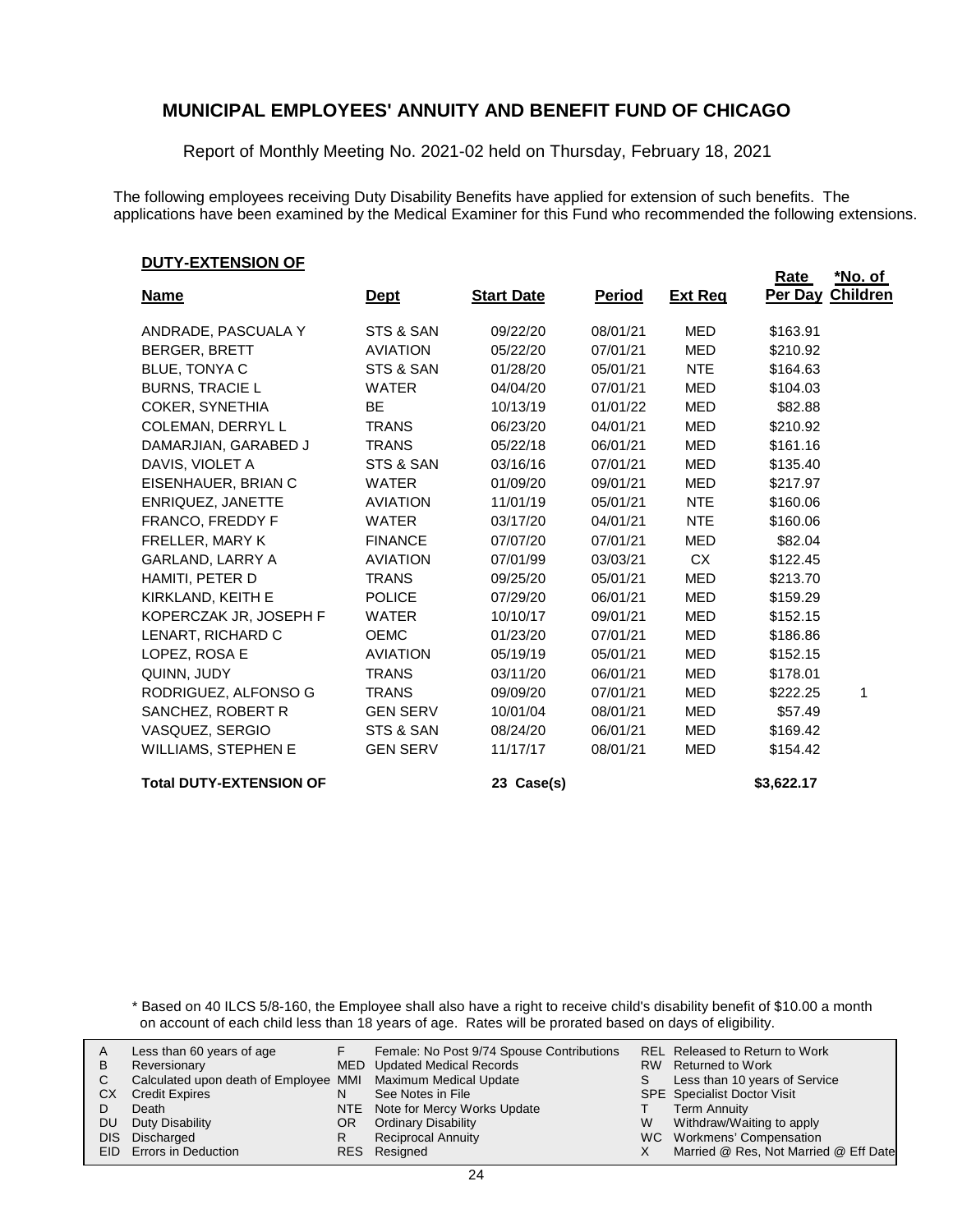Report of Monthly Meeting No. 2021-02 held on Thursday, February 18, 2021

The following employees receiving Ordinary Disability Benefits have applied for extension of such benefits. The applications have been examined by the Medical Examiner for this Fund who recommended the following extensions.

#### **ORDINARY-EXTENSION OF**

|                                    |                                |                   |               |                | Rate       |
|------------------------------------|--------------------------------|-------------------|---------------|----------------|------------|
| <b>Name</b>                        | <u>Dept</u>                    | <b>Start Date</b> | <u>Period</u> | <b>Ext Reg</b> | Per Day    |
| <b>BINGUE, JEAN A</b>              | WATER                          | 03/05/20          | 08/01/21      | <b>MED</b>     | \$134.93   |
| <b>COLLINS, BARBARA J</b>          | BE.                            | 11/16/18          | 08/01/21      | <b>MED</b>     | \$38.10    |
| DANKHA, SAMIRA I                   | BE                             | 01/05/19          | 08/01/21      | <b>NTE</b>     | \$28.66    |
| DOUYON, PARA Q                     | <b>ANIMAL CARE</b><br>& CONTRO | 03/19/20          | 05/01/21      | <b>MED</b>     | \$76.72    |
| FORD, MARTICE J                    | <b>POLICE</b>                  | 10/16/20          | 09/25/21      | CX.            | \$69.06    |
| <b>GARCIA, MANUEL A</b>            | <b>AVIATION</b>                | 08/25/19          | 04/01/21      | MED            | \$103.86   |
| <b>GARDNER, YOLANDA D</b>          | <b>DOIT</b>                    | 08/16/19          | 08/01/21      | <b>MED</b>     | \$133.79   |
| <b>GUERRERO, JULIE P</b>           | <b>OEMC</b>                    | 01/27/19          | 02/02/22      | CX.            | \$116.51   |
| JEFFERSON, LATASHA A               | BE                             | 11/02/20          | 06/01/21      | MED            | \$53.35    |
| KANE, DAVID M                      | STS & SAN                      | 09/03/18          | 05/01/21      | MED            | \$103.86   |
| KING. JAMES F                      | <b>AVIATION</b>                | 06/10/18          | 05/01/21      | <b>MED</b>     | \$107.02   |
| LIGETY, VANESSA A                  | <b>WATER</b>                   | 10/01/20          | 05/01/21      | MED            | \$140.36   |
| MANN-HAMDAN, JUDITH L              | <b>HEALTH</b>                  | 03/13/20          | 07/01/21      | <b>MED</b>     | \$128.74   |
| <b>RUFF, SHARON M</b>              | STS & SAN                      | 06/17/19          | 04/01/21      | MED            | \$107.59   |
| WEBB, DEREK                        | <b>POLICE</b>                  | 05/28/20          | 06/01/21      | MED            | \$128.74   |
| <b>Total ORDINARY-EXTENSION OF</b> |                                | 15 Case(s)        |               |                | \$1,471.29 |

Trustee Soni moved that the applicants for extension of Ordinary and Duty disability benefits shown hereinbefore be granted such extension for the period and at the rate shown opposite their respective names. Seconded Trustee McMahon. Carried: Ayes- Trustee Johnson, Trustee McMahon, Trustee Soni, Trustee Thompson and Mr. Slack. Nays-None.

|    | Less than 60 years of age                                    |     | Female: No Post 9/74 Spouse Contributions |   | <b>REL Released to Return to Work</b> |
|----|--------------------------------------------------------------|-----|-------------------------------------------|---|---------------------------------------|
| В  | Reversionary                                                 |     | MED Updated Medical Records               |   | RW Returned to Work                   |
|    | Calculated upon death of Employee MMI Maximum Medical Update |     |                                           |   | Less than 10 years of Service         |
| СX | <b>Credit Expires</b>                                        |     | See Notes in File                         |   | <b>SPE</b> Specialist Doctor Visit    |
|    | Death                                                        |     | NTE Note for Mercy Works Update           |   | Term Annuity                          |
| DU | Duty Disability                                              | OR. | <b>Ordinary Disability</b>                | W | Withdraw/Waiting to apply             |
|    | DIS Discharged                                               |     | <b>Reciprocal Annuity</b>                 |   | WC Workmens' Compensation             |
|    | EID Errors in Deduction                                      |     | RES Resigned                              |   | Married @ Res, Not Married @ Eff Date |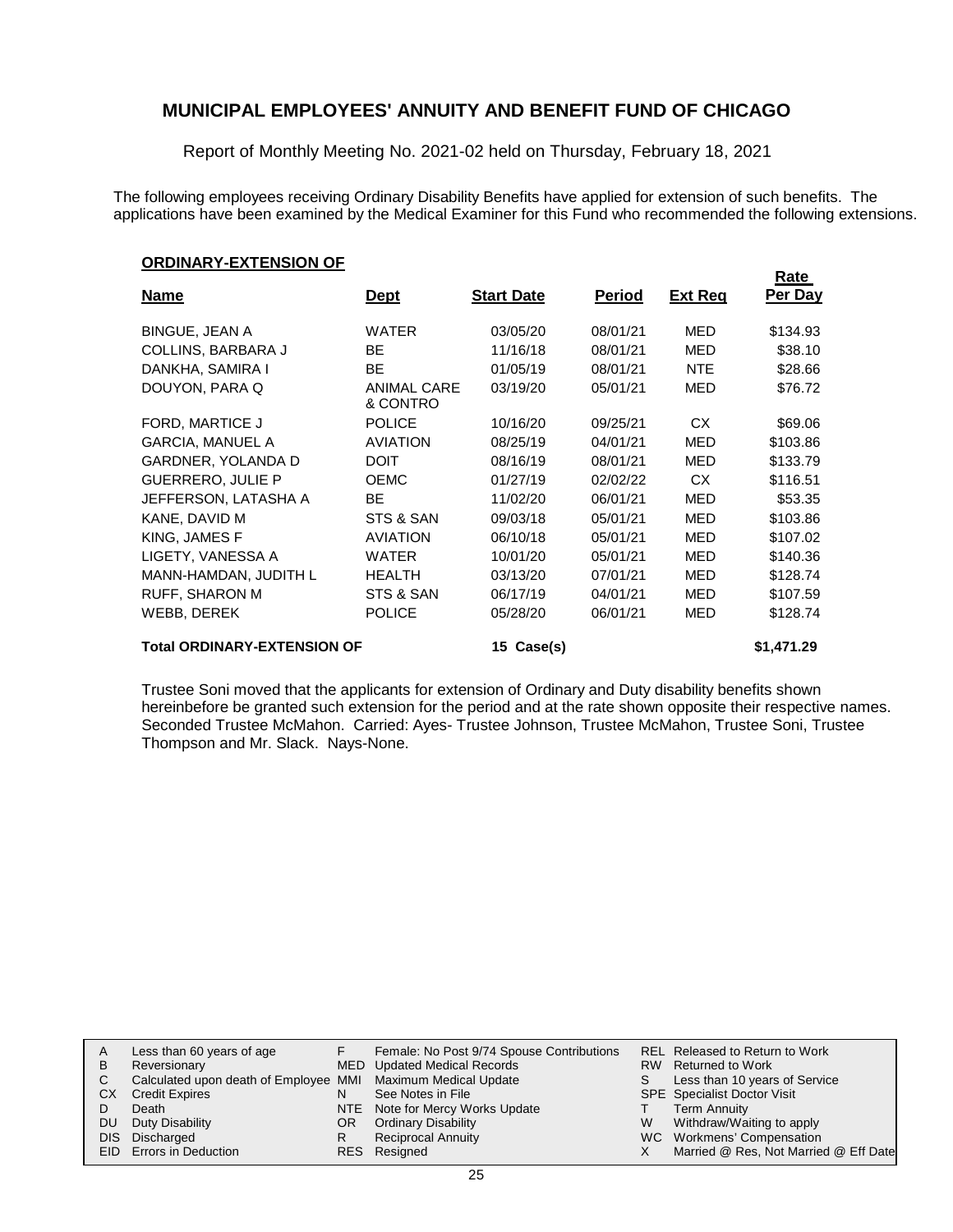Report of Monthly Meeting No. 2021-02 held on Thursday, February 18, 2021

### **ADJUSTED DUTY DISABILITY**

| <b>Name</b>              | Reason   | <b>Start Date</b>    | <b>To Date</b>       | <u>Rate</u><br>Per Day |                    |
|--------------------------|----------|----------------------|----------------------|------------------------|--------------------|
| <b>GUTIERREZ, JOSE G</b> | Rate Chg | 07/03/17<br>07/03/17 | 08/13/17<br>08/13/17 | \$202.76<br>\$212.50   | <b>ORG</b><br>ADJ  |
| RUFUS, PATRICIA          | Rate Chg | 09/04/18<br>09/04/18 | 04/01/19<br>04/01/19 | \$49.13<br>\$50.85     | <b>ORG</b><br>ADJ. |

**Total ADJUSTED DUTY DISABILITY 2 Case(s)**

| A<br>B | Less than 60 years of age                                    |     | Female: No Post 9/74 Spouse Contributions |   | <b>REL Released to Return to Work</b><br>RW Returned to Work |
|--------|--------------------------------------------------------------|-----|-------------------------------------------|---|--------------------------------------------------------------|
|        | Reversionary                                                 |     | MED Updated Medical Records               |   |                                                              |
|        | Calculated upon death of Employee MMI Maximum Medical Update |     |                                           |   | Less than 10 years of Service                                |
| СX     | <b>Credit Expires</b>                                        |     | See Notes in File                         |   | <b>SPE</b> Specialist Doctor Visit                           |
|        | Death                                                        |     | NTE Note for Mercy Works Update           |   | <b>Term Annuity</b>                                          |
| DU.    | Duty Disability                                              | OR. | <b>Ordinary Disability</b>                | W | Withdraw/Waiting to apply                                    |
|        | DIS Discharged                                               |     | <b>Reciprocal Annuity</b>                 |   | WC Workmens' Compensation                                    |
|        | EID Errors in Deduction                                      |     | RES Resigned                              |   | Married @ Res, Not Married @ Eff Date                        |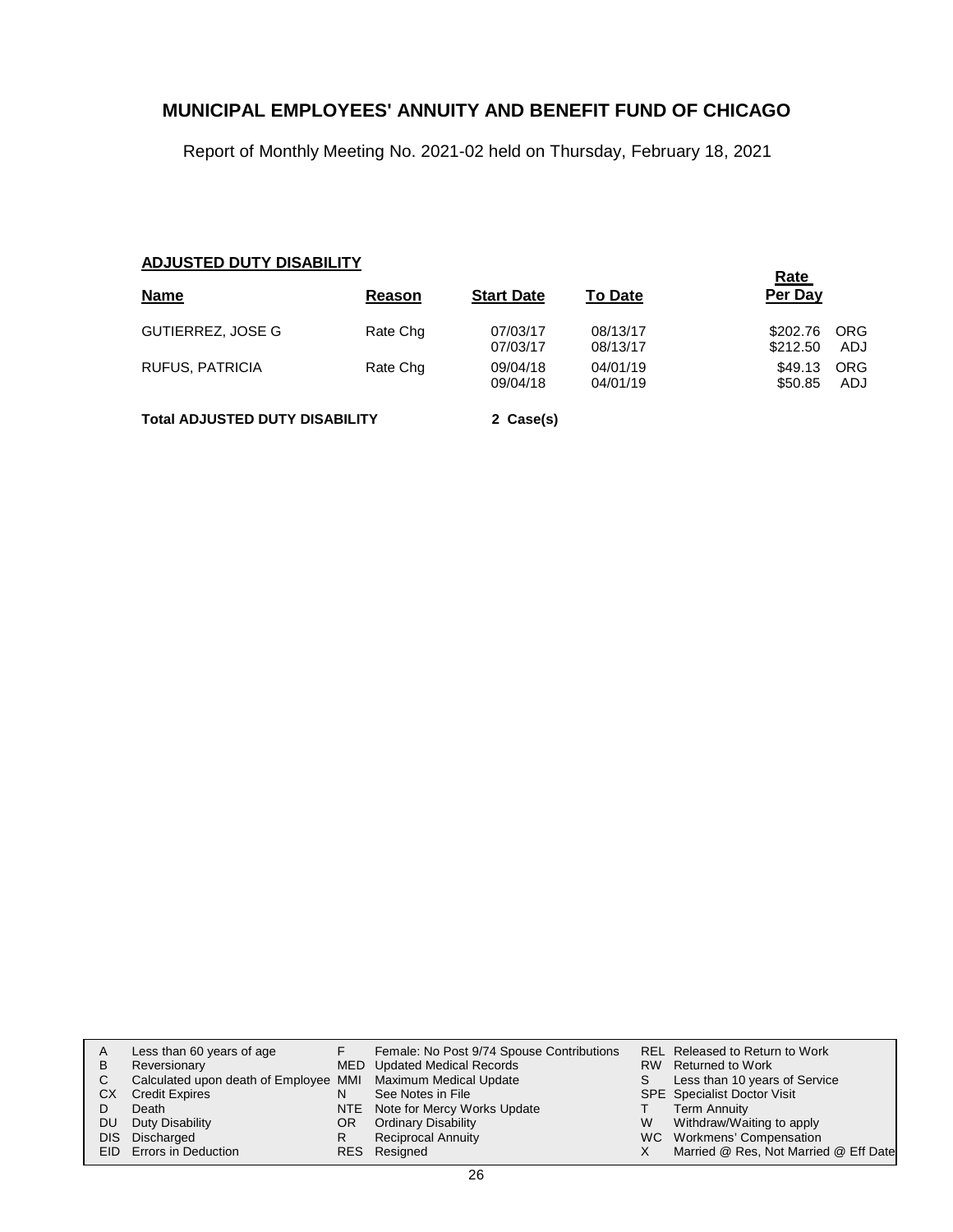Report of Monthly Meeting No. 2021-02 held on Thursday, February 18, 2021

### **ADJUSTED ORDINARY DISABILITY**

| <b>Name</b> | Reason | <b>Start Date</b> | <b>To Date</b> | <u>Rate</u><br>Per Day |
|-------------|--------|-------------------|----------------|------------------------|
| <b>NONE</b> |        |                   |                | <b>ORG</b><br>ADJ      |

Trustee Thompson moved that the adjusted Ordinary and Duty disability benefits shown hereinbefore be approved for payment for the period and at the rate shown opposite their respective names. Seconded Trustee McMahon. Carried: Ayes- Trustee Johnson, Trustee McMahon, Trustee Soni, Trustee Thompson and Mr. Slack. Nays-None.

| A   | Less than 60 years of age                                    |     | Female: No Post 9/74 Spouse Contributions |   | REL Released to Return to Work        |
|-----|--------------------------------------------------------------|-----|-------------------------------------------|---|---------------------------------------|
| B   | Reversionary                                                 |     | MED Updated Medical Records               |   | RW Returned to Work                   |
| C.  | Calculated upon death of Employee MMI Maximum Medical Update |     |                                           |   | Less than 10 years of Service         |
| СX  | <b>Credit Expires</b>                                        |     | See Notes in File                         |   | <b>SPE</b> Specialist Doctor Visit    |
|     | Death                                                        |     | NTE Note for Mercy Works Update           |   | <b>Term Annuity</b>                   |
| DU. | Duty Disability                                              | OR. | <b>Ordinary Disability</b>                | W | Withdraw/Waiting to apply             |
|     | DIS Discharged                                               | R.  | <b>Reciprocal Annuity</b>                 |   | WC Workmens' Compensation             |
|     | EID Errors in Deduction                                      |     | RES Resigned                              |   | Married @ Res, Not Married @ Eff Date |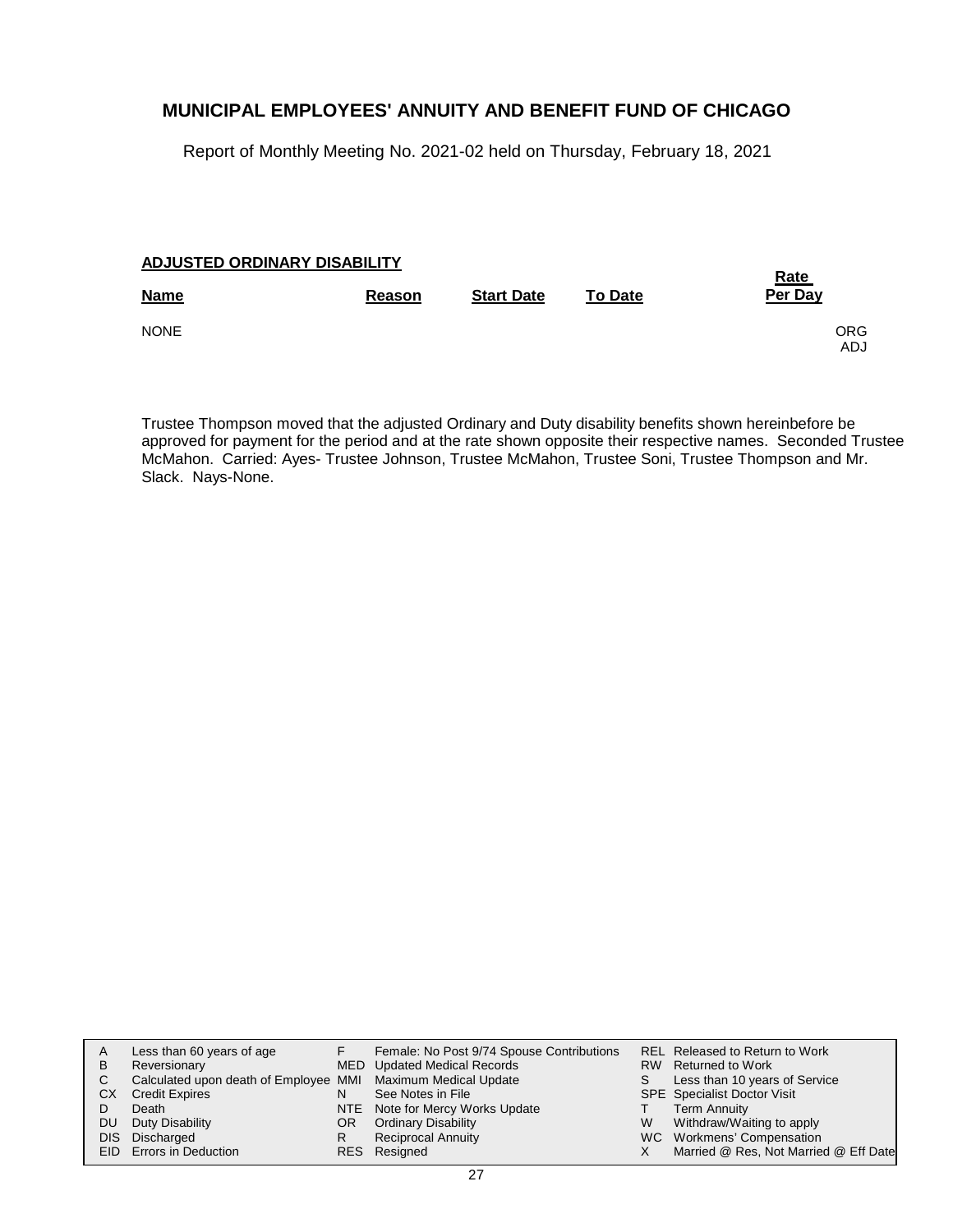Report of Monthly Meeting No. 2021-02 held on Thursday, February 18, 2021

#### **APPLICATION FOR MEMBERSHIP**

The following named employees, officers, or officials, required to file written application for membership in the Fund, have filed such application, and the records indicate they qualify for membership by reason of having the necessary service or other requirements.

**Name**

**Title Department**

NONE

#### **CHANGE OF BIRTHS**

The following named employees have submitted documentation showing a date of birth different from the Fund's records and have requested that the Fund correct its records in accordance with the supporting documentation provided.

| <b>Name</b>   | Date of Birth       |                                | <b>Supporting Document</b> |
|---------------|---------------------|--------------------------------|----------------------------|
| BRYANT, HELEN | <b>From</b><br>To I | June 18, 1954<br>June 19, 1954 | <b>Birth Certificate</b>   |

Trustee McMahon moved that the records of the Fund shown hereinbefore be corrected to show that each individual was born on the date indicated on the document submitted by the member as proof to this Board. Seconded Trustee Thompson. Carried: Ayes- Trustee Johnson, Trustee McMahon, Trustee Soni, Trustee Thompson and Mr. Slack. Nays-None.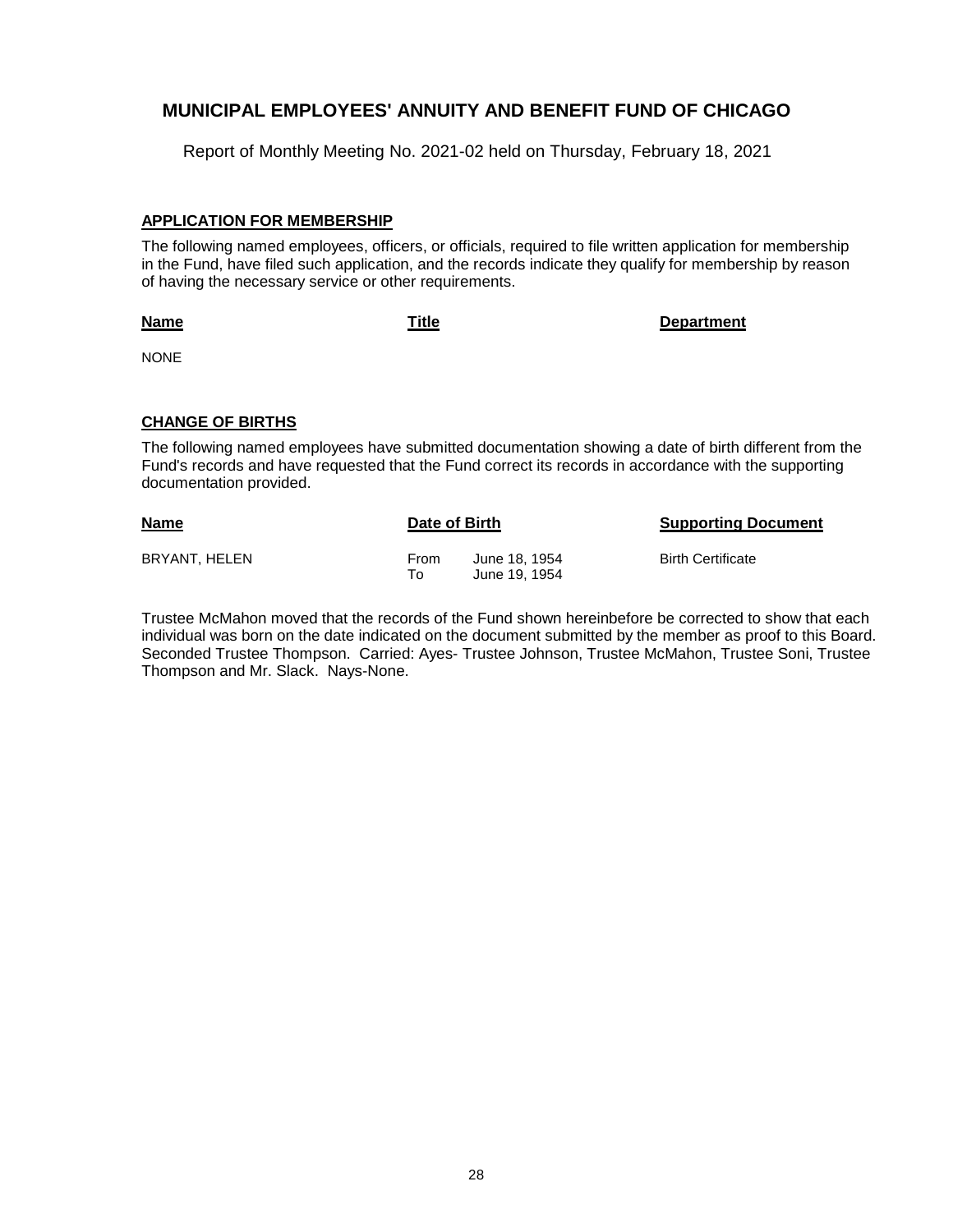Report of Monthly Meeting No. 2021-02 held on Thursday, February 18, 2021

### **City Treasurer's Statement of Account as of 01/31/2021**

#### **Investments at Market:**

| City Treasurer's Office, 01/31/2021    | \$0.00 |        |
|----------------------------------------|--------|--------|
| Northern Trust, 01/31/2021 - Unaudited | \$0.00 |        |
| Total Investments                      |        | \$0.00 |
| Petty Cash Fund:                       |        | \$0.00 |
| <b>Total Cash and Investments</b>      |        | \$0.00 |

City Treasurer Account was closed effective January 20, 2021. The ending cash balance of \$519, 758.95 has been transferred to Fund's custodial bank (Northern Trust).

Trustee McMahon moved that the Treasurer's Report be received and placed on file. Seconded Trustee Thompson. Carried: Ayes- Trustee Johnson, Trustee McMahon, Trustee Soni, Trustee Thompson and Mr. Slack. Nays-None.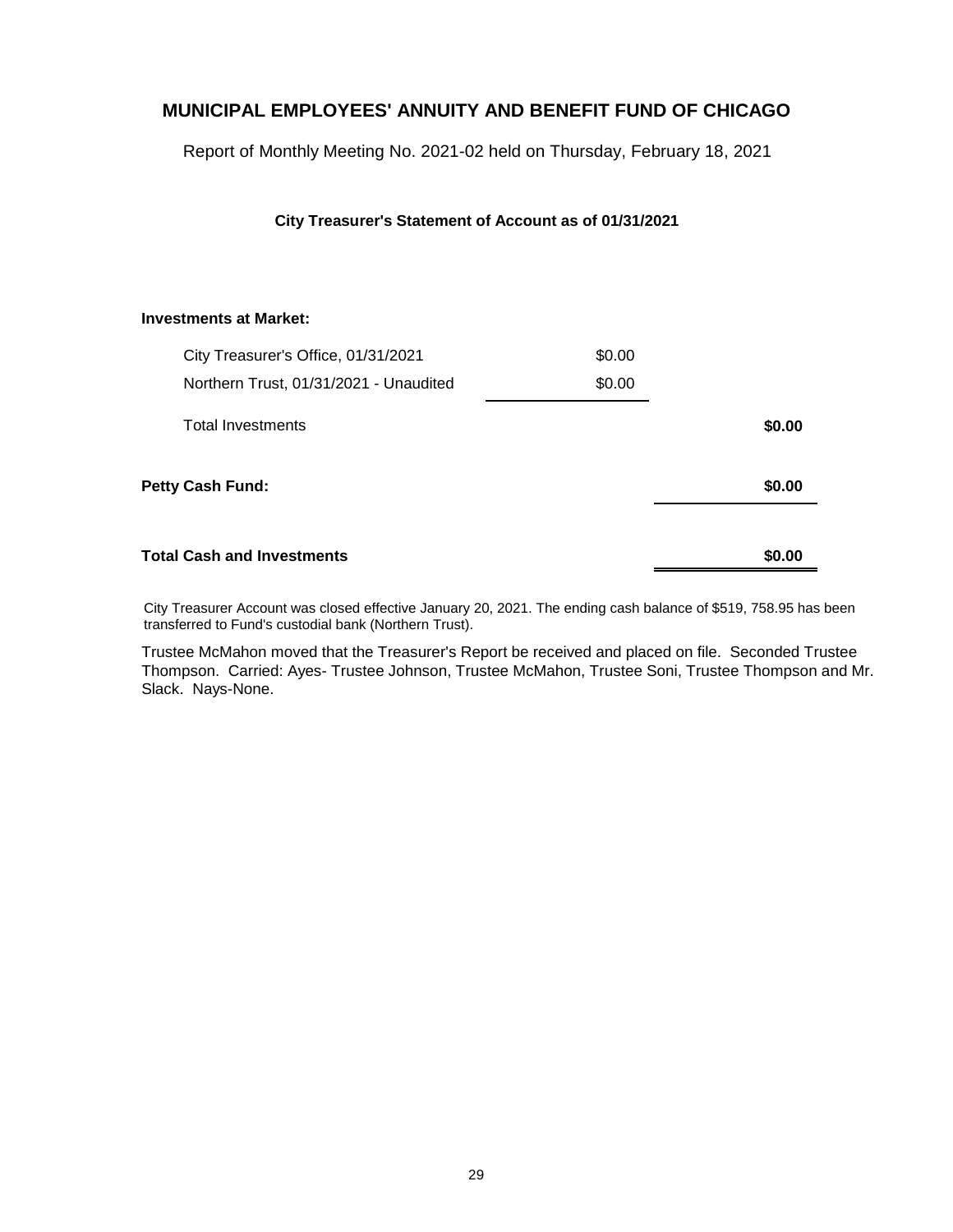Report of Monthly Meeting No. 2021-02 held on Thursday, February 18, 2021

### **PUBLIC COMMENT**

President Johnson convened this Board of Trustee meeting for February 18, 2021.

Call to order: 9:02 a.m.

Roll Call Trustee JohnsonPresent Trustee McMahonPresent Trustee SoniPresent Trustee ThompsonPresent

Mr. Craig Slack noted as the Treasurer's designated proxy representative that he was present and would be participating in the meeting on behalf of the Treasurer until she joined the call. The Treasurer later joined the meeting.

A quorum was present.

President Johnson noted that Public Act 101-0640, allowed the meeting to be conducted by video/audio conference. Consistent with the Act, the President noted that a roll call vote would be required on each matter acted upon. The President read into the record the MEABF's standard announcements for meetings during the COVID-19 pandemic.

Trustee Conyears-Ervin joined the meeting at 9:27 a.m.

Consistent with Public Act 91-0715 and reasonable constraints determined by the Board of Trustees, at each regular meeting of the Board or its committees that is open to the public, members of the public were allowed to address the Board on relevant matters within its jurisdiction.

The President asked if there were any requests for public comment.

There were no requests from the public to address the Board.

#### **LEGISLATIVE UPDATE**

A memorandum was provided by Ms. Bello, the Funds Legislative Liaison, which was distributed to the Board. Ms. Bello noted that on February 5, 2021 she took part in an introductory meeting at the request of Senator Robert Martwick to introduce the liaisons and lobbyist to the new House Chairman. Ms. Bello noted that she provided an update of MEABF's legislative agenda and the testimony provided at the Senate Emerging Manager Investment Hearing. Ms. Bello also noted that, in her opinion, Chairman Martwick is going to be taking a more active role in looking to solve Chicago's pension problems.

Trustee Johnson asked Ms. Bello to walk through the "DC" aspect of the proposed legislative initiative that she discussed with Chairman Martwick and what the thinking was behind the idea. Ms. Bello replied in her opinion, the "DC" aspect would be some sort of hybrid plan. Ms. Bello stated she just wanted to make sure this was on the Board's radar.

Trustee Johnson asked Ms. Bello's opinion on Senator Martwick's attention to pensions. Ms. Bello replied that in her opinion this is something that the Senator is concerned with.

Ms. Bello also updated the Board on the proposed legislation involving Qualified Emerging Investment Manager Services, Required Annual Employer Contributions, and Trustee Indemnification.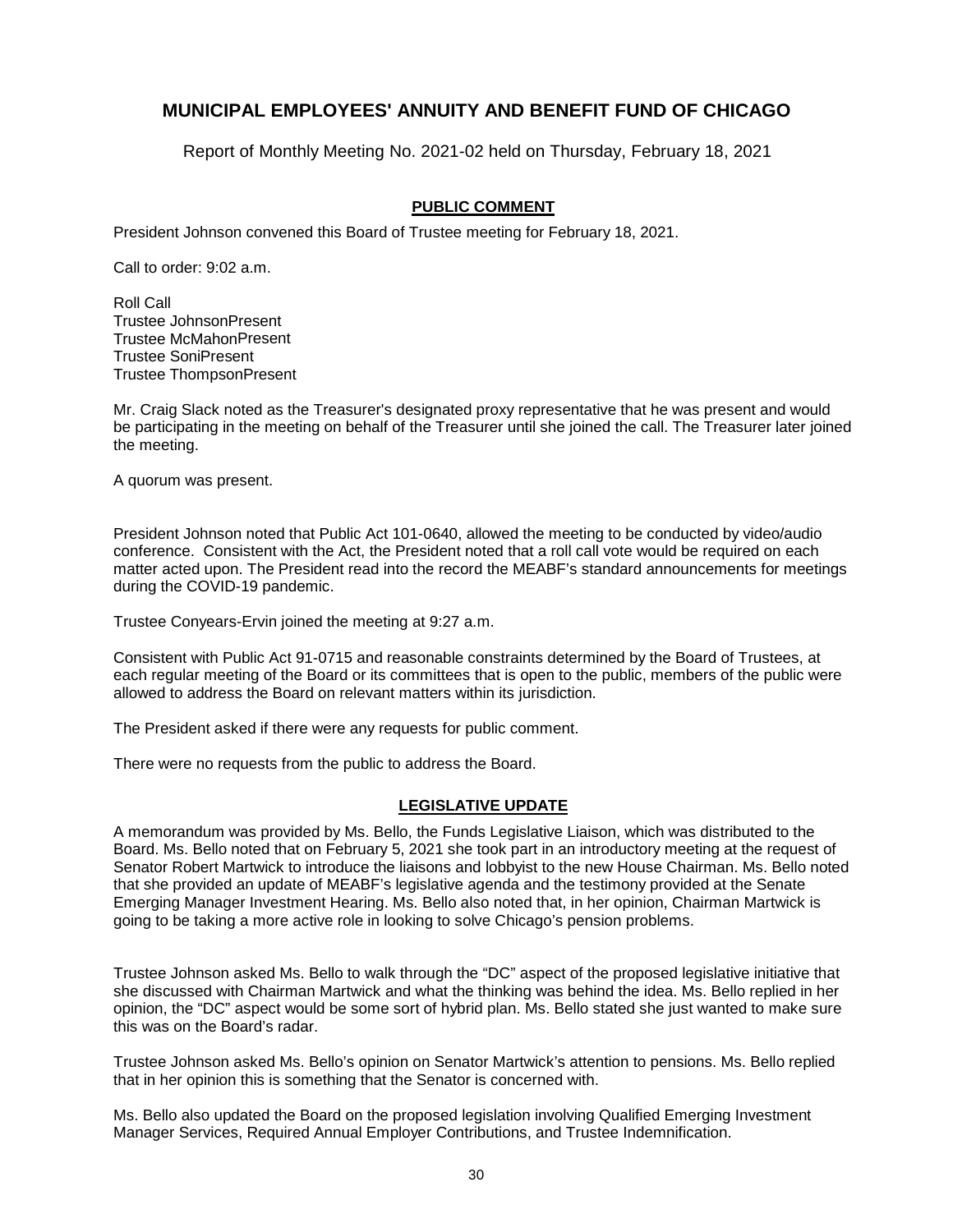Report of Monthly Meeting No. 2021-02 held on Thursday, February 18, 2021

Ms. Bello also spoke on the House Bill 1744, the COVID-19 Protection Bill. Ms. Bello stated that the bill was mistakenly filed without prior Board approval and that she takes full responsibility for the mistake but wanted to make sure the Board was aware that the proposed bill is public. Ms. Bello stated that even though the bill was mistakenly filed she was able to identify sponsors to support the bill's introduction.

Ms. Burns recommended that Ms. Bello get a copy of the proposed legislation introduced as House Bill 1744 to all the Trustees. Ms. Burns reminded the Trustees that there were some concerns discussed at the January meeting regarding the COVID -19 policy. Ms. Bello both confirmed that she did her due diligence as requested at the prior month's meeting and spoke with the City of Chicago and that Ms. Bello indicated that she had received a positive response from the City of Chicago regarding the proposed legislation.

After discussion, Trustee McMahon made a motion to approve the Fund's Legislative Liaison introduction of House Bill 1744 regarding COVID-19 Protections. Seconded by Mr. Slack.

A roll call vote was held.

Carried: Ayes-Trustee Johnson, Trustee McMahon, Trustee Soni, Trustee Thompson and Mr. Slack. Nays-None.

### **UPDATE ON FUND'S NET POSITION**

Mr. Yoon provided the Board with a summary of the Net Position of the Fund as of January 31, 2021. Mr. Yoon also provided the Board with the Net Position of the Fund as of December 31, 2020, for comparison. Mr. Yoon stated that there were no material changes to the Fund's Net position or Funding Ratio since last month.

### **INVESTMENTS**

#### Market Enviroment

Mr. Wesner provided a report on the current state of the market.

#### Monthly Performance Report

Mr. Wesner reviewed the highlights from the Fund's December 2020 investment performance.

#### Fourth Quarter Performance Report

Mr. Wesner presented the performance of the Fund's investments during the fourth quarter of 2020.

Trustee Conyears-Ervin suggested that the Board may want to consider making some adjustments to the overall asset allocation given the Fund's year over year results. Consultant and Staff responded that this will be addressed at the upcoming March 4, 2021 Special Investment meeting.

#### MEABF Staff Investment Report

Mr. Yoon presented the Fund's investment report.

#### Watchlist

Consultants provided a memorandum for the Board regarding Segall, Bryant and Hamill containing their recommendation regarding that manager.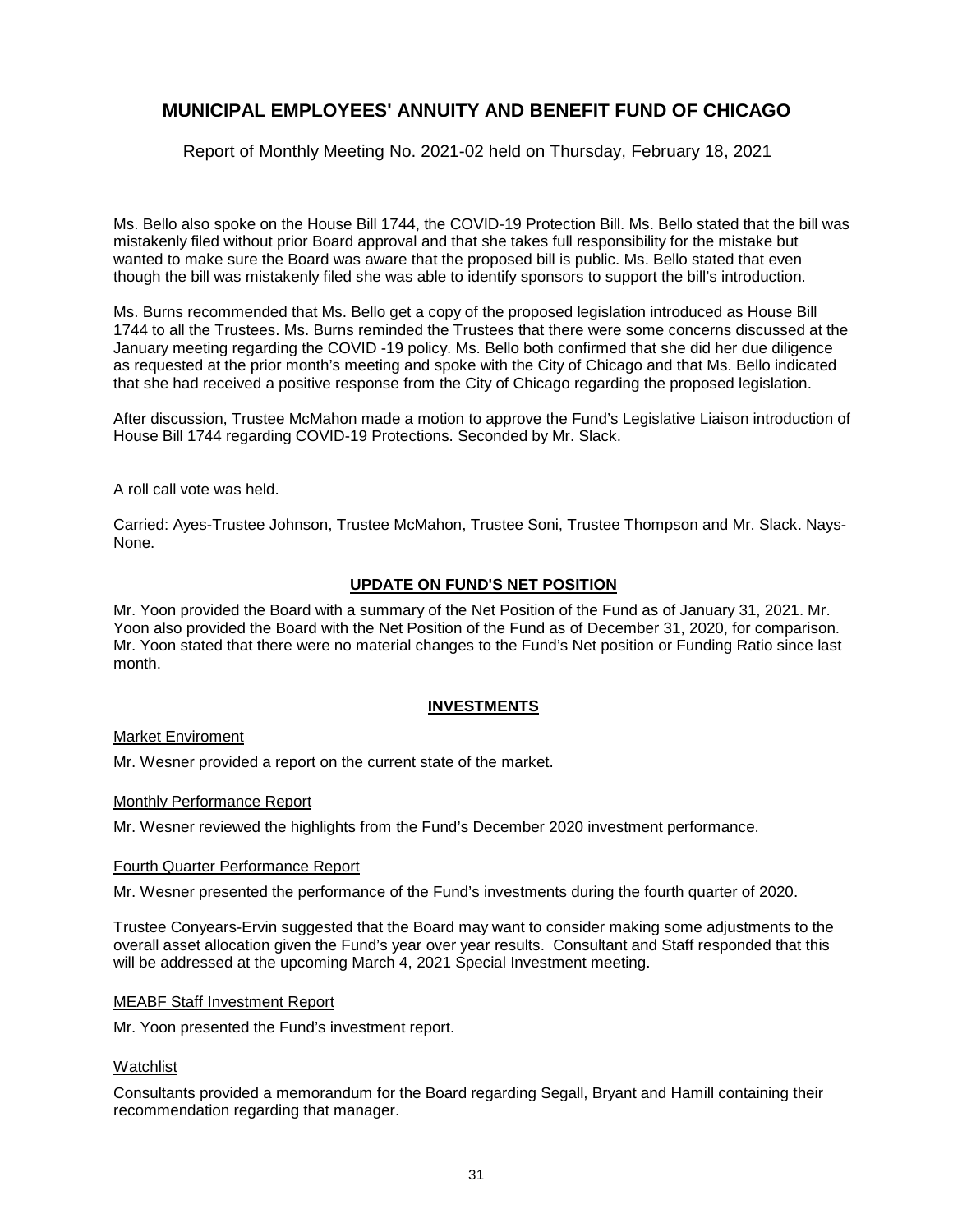Report of Monthly Meeting No. 2021-02 held on Thursday, February 18, 2021

Consistent with the recommendation of the investment consultant and the Fund investment staff, Trustee Soni made a motion to place Segall, Bryant and Hamill intermediate fixed income strategy on the watch list due to organizational changes. Seconded by Trustee Thompson.

A roll call vote was held.

Carried: Ayes- Trustee Conyears-Ervin, Trustee Johnson, Trustee McMahon, Trustee Soni, and Trustee Thompson. Nays-None.

### Liquidity

Mr. Yoon reviewed the current liquidity needs of the Fund. Based on the recommendation of the Fund investment staff and the Investment Consultant, Trustee McMahon made a motion to approve the liquidation of investments in the Fund's portfolio in the amount up to \$60 million, with \$20 million from William Blair, \$20 million from Walter Scott & Partners and \$20 million from MaKay Shields, to assist in the payment of benefits at such time and in such manner as determined prudent by the Investment Consultant and Fund investment staff. Seconded by Trustee Soni. A roll call vote was held.

Carried: Ayes- Trustee Conyears-Ervin, Trustee Johnson, Trustee McMahon, Trustee Soni, and Trustee Thompson. Nays-None.

Trustee Soni mentioned that the City is finalizing contribution sources and the City is working on making their payments. She wanted the Board to be aware that this is something the City is proactively working on.

#### MWDBE Report 2020

Mr. Yoon reported the Fund's utilization of MWDBE firms as of December 31, 2020 in accordance with the goals stated in the Fund's Investment Policy.

Trustee Conyears-Ervin stated that she thinks that MEABF's MWDBE Report speaks volumes. She stated that when she looks at 38.2 percent of the overall portfolio as to what we are doing for MWDBE utilization it is a good model for the other pension plans. Trustee Conyears-Ervin also commented when you look at the Municipal being the highest dollars and assets under management, the number of members in the MEABF pension fund and the intentionality of what the Fund is doing with MWDBE, you have to be pleased. Trustee Conyears-Ervin stated that she would like to give Staff and Consultant a pat on the back for the work that they are doing and thanked them for doing so.

Mr. Yoon mentioned that the Fund received a request from the City Department of Finance regarding the Fund's exposure to Fossil Fuels. Ms. Burns stated that there was not a resolution adopted by the City Council and but rather a request for information. Ms. Burns reminded the Board, that the Pension Code vests complete authority over investment matter with the Board and not with the City or the City Council but that the Trustee could certainly provide the information requested.

### **PENSION VERIFICAITON UPDATE**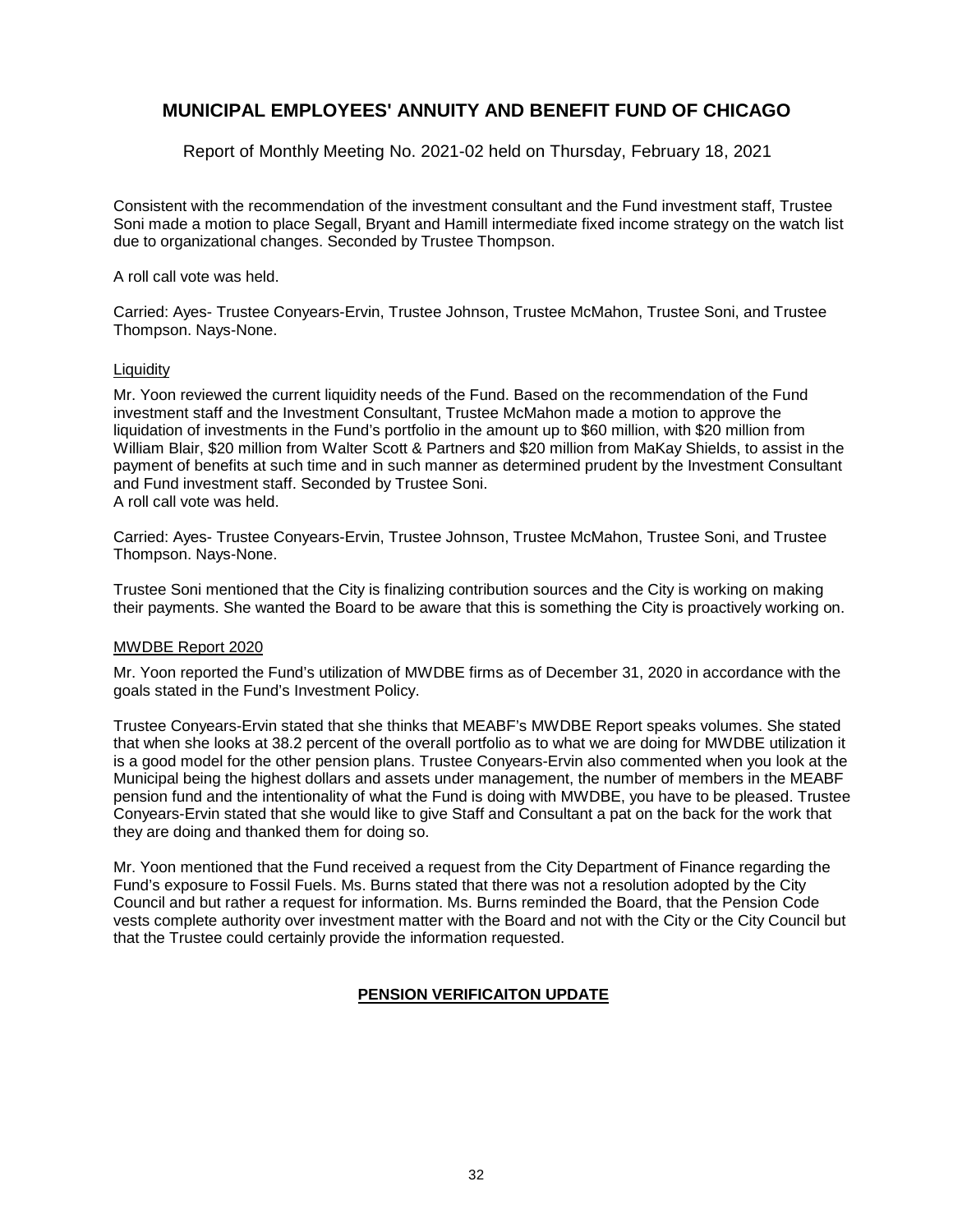Report of Monthly Meeting No. 2021-02 held on Thursday, February 18, 2021

Mr. White provided a memorandum to the Board in regard to the current pension verification project which was limited to members who reside in a nursing homes or have an agent legally acting on their behalf due to Covid-19. Ms. Kristin DeWald, Supervisor, stated that the mailing group was limited to eliminate any undue hardship on our membership due to the Covid 19 situation.

Ms. Burns reminded the Board that it is legally required by section 1-140 of the Pension Code to have a practice in place to verify members who have passed away. Further, she mentioned that it is prudent, as fiduciaries, to approve the staff's request to hold payments for the members who have been nonresponsive to the pension verification outreach, knowing that if people do reach out the payment will be released without further action by the Board.

Based on the update, Trustee McMahon made a motion to hold annuity payments effective March 1, 2021 for those annuitants who have not returned the completed 2020 Pension Verification Form, Seconded by Trustee Thompson.

A roll call vote was held.

Carried: Ayes- Trustee Conyers-Ervin, Trustee Johnson, Trustee McMahon, Trustee Soni, and Trustee Thompson. Nays-None.

### **EXECUTIVE DIRECTOR REPORT**

Mr. White updated the Board on FOIA requests.

Mr. White notified the Board that staff has received requests for additional actuary data from the City of Chicago, the Fund's Legislative Liaison, and a member of the Illinois State Senate. Mr. White stated that staff is working with current actuaries, Segal Consulting to provide the requested information.

Mr. White advised the Board that there are two employment opportunities currently posted on the MEABF's website, One for a Benefits Counselor position and another for a Business Systems Analyst. Mr. White encouraged the trustees if they know of individuals that they think might be a candidate to have them apply and the Fund will go through the Fund's normal vetting process.

Mr. White also informed the Board that one of the Administrative Clerks has resigned, to take another job at a different governmental agency at a substantial pay increase.

Mr. White reminded the Board of the upcoming Special Investment Meeting on March 4, 2021.

#### **LEGAL UPDATE\***

Ms. Burns updated the Board on the recent rulings in the Underwood litigation. Ms. Burns stated that the Judge ruled denying Mr. Krislov's motions, specifically the motions for class certification and for attorney's fees and also updated the Board that the court ruled that while the Fund may have an obligation to provide a health care plan to retirees in the future, should all existing plans end, the Fund does not have any economic requirement to retirees relating to healthcare beyond paying the subsides that are set forth in the statue.

Ms. Burns stated that the referenced legal update consisting of the court's rulings has been provided in the meeting materials.

### **ELECTION OF TRUSTEE**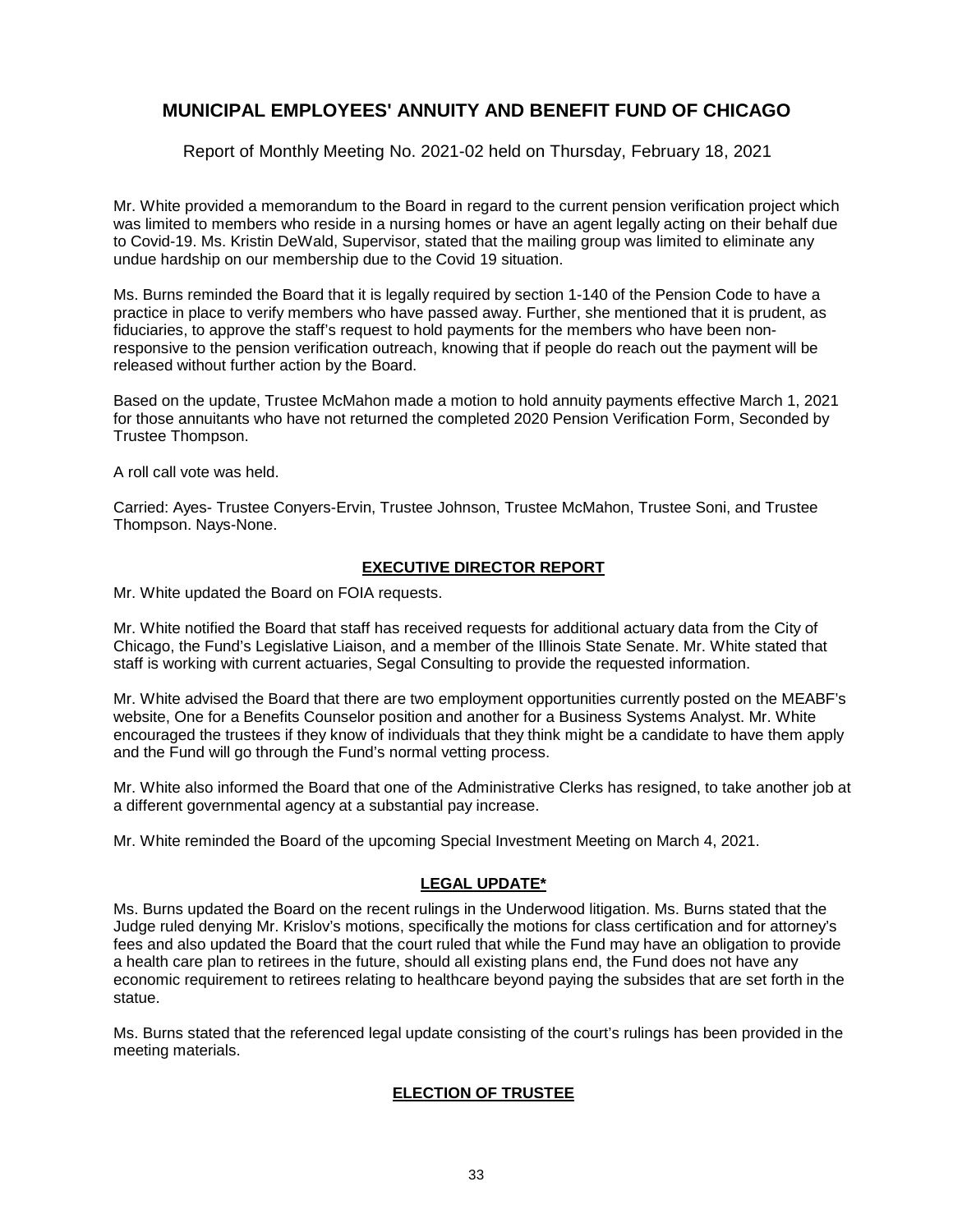Report of Monthly Meeting No. 2021-02 held on Thursday, February 18, 2021

Ms. Ruffolo stated that Trustee McMahon informed the board that this was his last day with the Fund as a Trustee. Ms. Ruffolo stated that in accordance with Mr. McMahon's resignation, the elected trustees of the fund have the right to appoint a new trustee into the position that he is vacating to serve for the remainder of Trustee McMahon's term.

Ms. Ruffolo introduced Mr. Robert P. Degnan, who is a heavy equipment operator with the City of Chicago Department of Transportation, and he is being put forward as the trustee to replace Trustee McMahon.

Trustee Johnson stated that he would like to congratulate Trustee McMahon on his 13 years of service on behalf of all members of the Fund and all the people in the room. Trustee Johnson commented on the great iob Trustee McMahon has done as a trustee and stated that he enjoyed learning, talking, and getting to know Trustee McMahon,

Trustee Thompson made a motion to ratify the action of the elective members of the board designating Mr. Robert P. Degnan as the replacement for Trustee Thomas McMahon until the October 2021 special election. Seconded by Trustee Johnson.

A roll call vote was held.

Carried: Ayes- Trustee Conyears-Ervin, Trustee Johnson, Trustee McMahon, Trustee Soni, and Trustee Thompson. Nays-None.

Thereafter the Board considered and unanimously adopted the following resolution:

#### **BOARD RESOLUTION**

The Retirement Board of the Municipal Employees' Annuity and Benefit Fund of Chicago take this opportunity to recognize the service of Thomas McMahon into the record of the minutes of the meeting of the Retirement Board on February 18, 2021.

WHEREAS, in accordance with the provisions of 40 ILCS 5/8-194, Thomas McMahon was first appointed to the Board of Trustees of the Municipal Employees' Annuity and Benefit Fund of Chicago (the "Fund"), on November 1, 2013; and

WHEREAS, Thomas McMahon, subsequently was elected to serve a two-year term on the Board of Trustees of the Fund on or about December 1, 2014; and

WHEREAS, thereafter, Thomas McMahon was re-elected for a full three-year term on December 1, 2016 and on December 1, 2019; and

WHEREAS, Thomas McMahon currently serves as the Recording Secretary of the Board of Trustees of the Fund, a role in which he has served on two previous occasions from December 1, 2014 through November 30, 2015 and from December 1, 2017 through November 30, 2018, respectively; and

WHEREAS, Thomas McMahon also served as Board President for the Fund for two one-year terms beginning December 1, 2015 through November 30, 2016 and December 1, 2018 through November 30, 2019, respectively; and

WHEREAS, during his eight-year tenure as a member of the Board of Trustees of the Fund, Thomas McMahon advanced policies consistent with his commitment to common sense practicality and fiscal responsibility; and

WHEREAS, as an employee of the City of Chicago and member of International Union of Operating Engineers Local 150 since 1980 as a temporary employee and 1983 as a full-time employee, Thomas McMahon brought his experience and his compassion for current and former city employees, as well as their surviving family members, to his role as a member of the Board of Trustees of the Fund. NOW THEREFORE BE IT RESOLVED that the Board of the Fund, meeting on February 18, 2021 does hereby commend and recognize Thomas McMahon for his years of service to the Fund.

Trustee Conyears-Ervin thanked Trustee McMahon for his service to the Fund and to the City of Chicago.